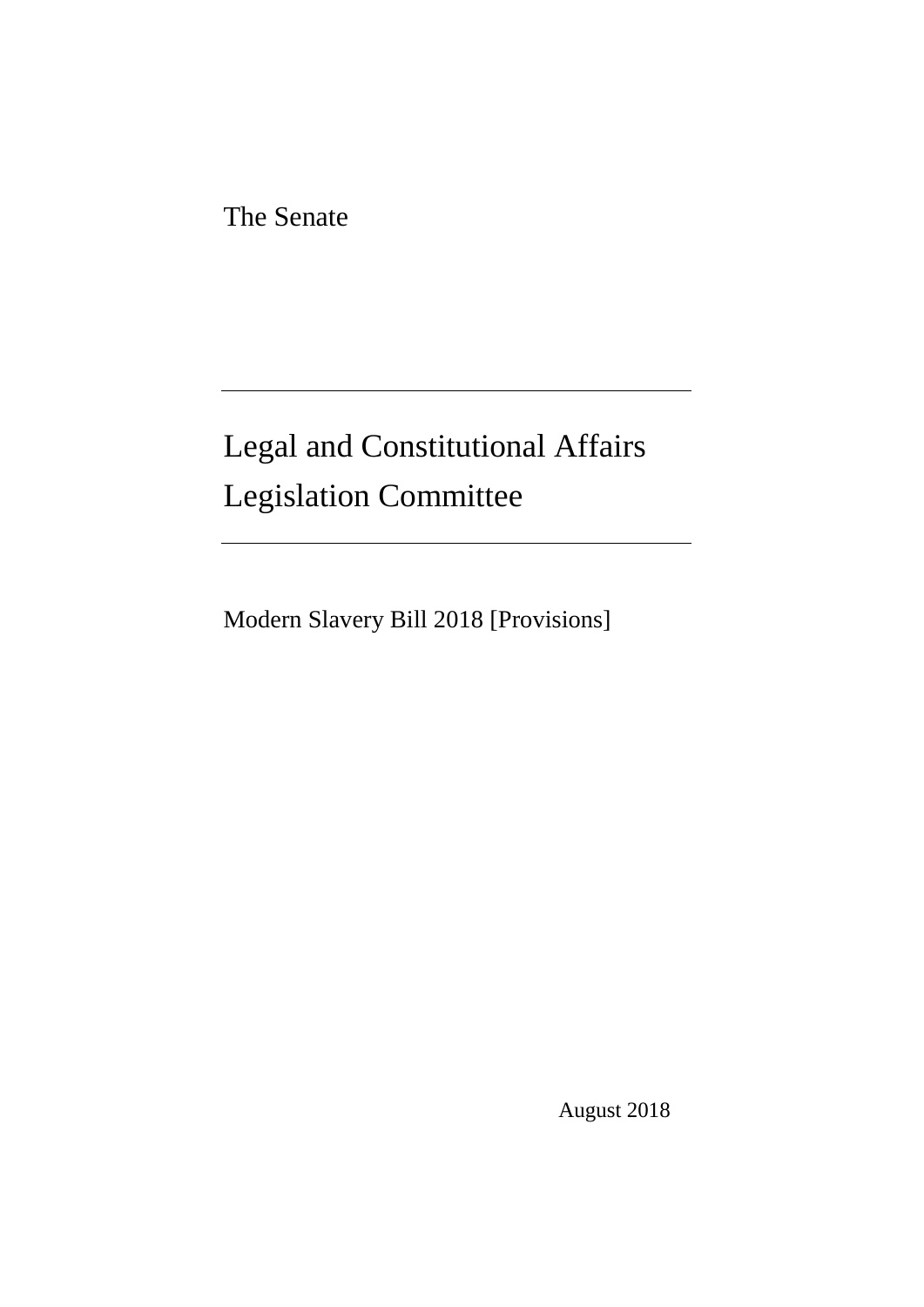Commonwealth of Australia 2018 ISBN 978-1-76010-821-2

This work is licensed under the Creative Commons Attribution-NonCommercial-NoDerivs 3.0 Australia License.



The details of this licence are available on the Creative Commons website: http://creativecommons.org/licenses/by-nc-nd/3.0/au/.

This document was produced by the Senate Legal and Constitutional Affairs Committee secretariat and printed by the Senate Printing Unit, Department of the Senate, Parliament House, Canberra.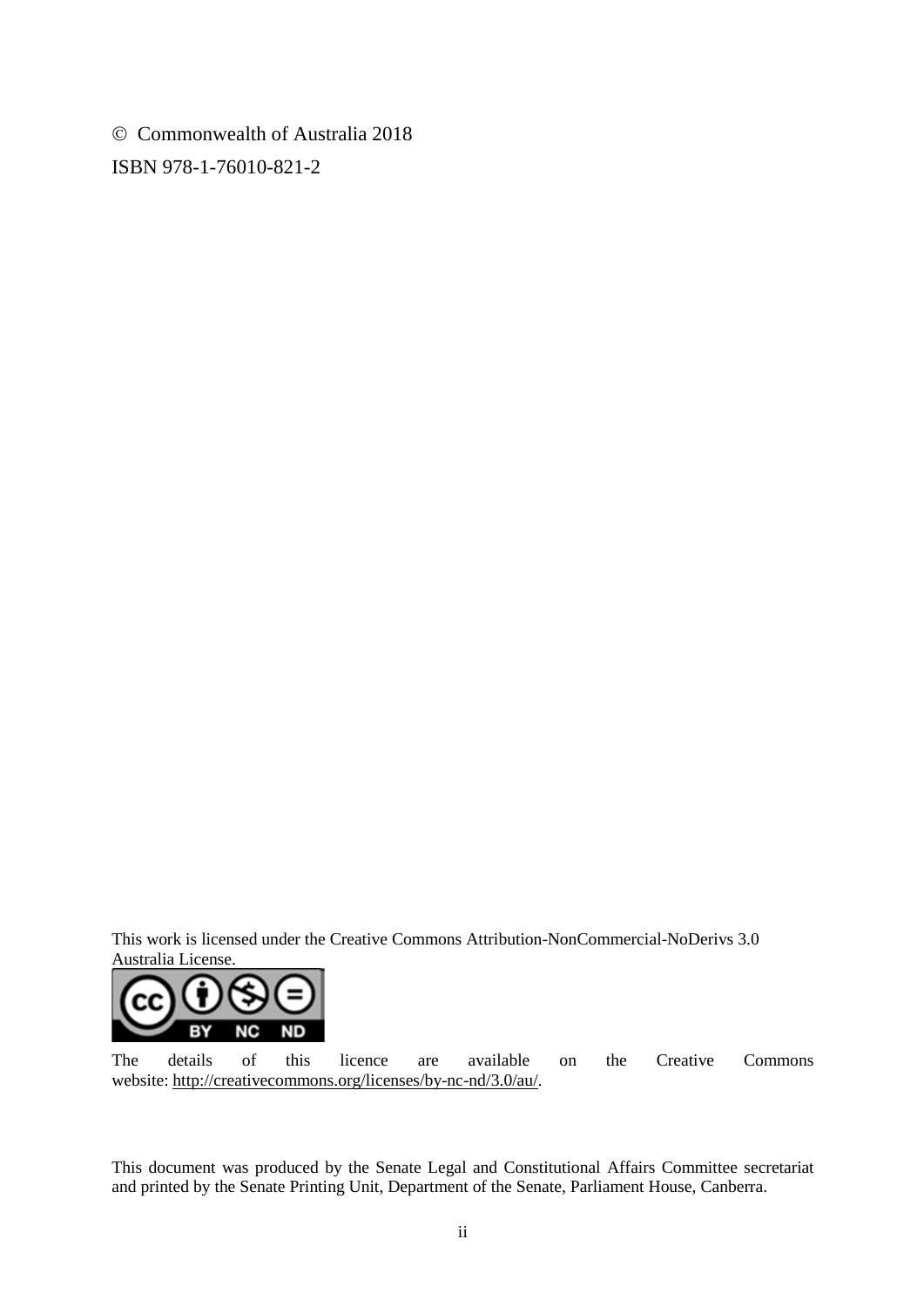## **Members of the committee**

#### **Members**

Senator the Hon Ian Macdonald (LNP, QLD) (Chair) Senator Louise Pratt (ALP, WA) (Deputy Chair) Senator Jim Molan (LP, NSW) Senator Nick McKim (AG, TAS) Senator Jane Hume (LP, VIC) Senator Murray Watt (ALP, QLD)

#### **Secretariat**

Dr Sean Turner, Committee Secretary Mr Nicholas Craft, Principal Research Officer Ms Alexandria Moore, Administrative Officer

| Suite S1.61              |        | Telephone: (02) 6277 3560 |
|--------------------------|--------|---------------------------|
| Parliament House         | Fax:   | $(02)$ 6277 5794          |
| <b>CANBERRA ACT 2600</b> | Email: | $legcon.$ sen@aph.gov.au  |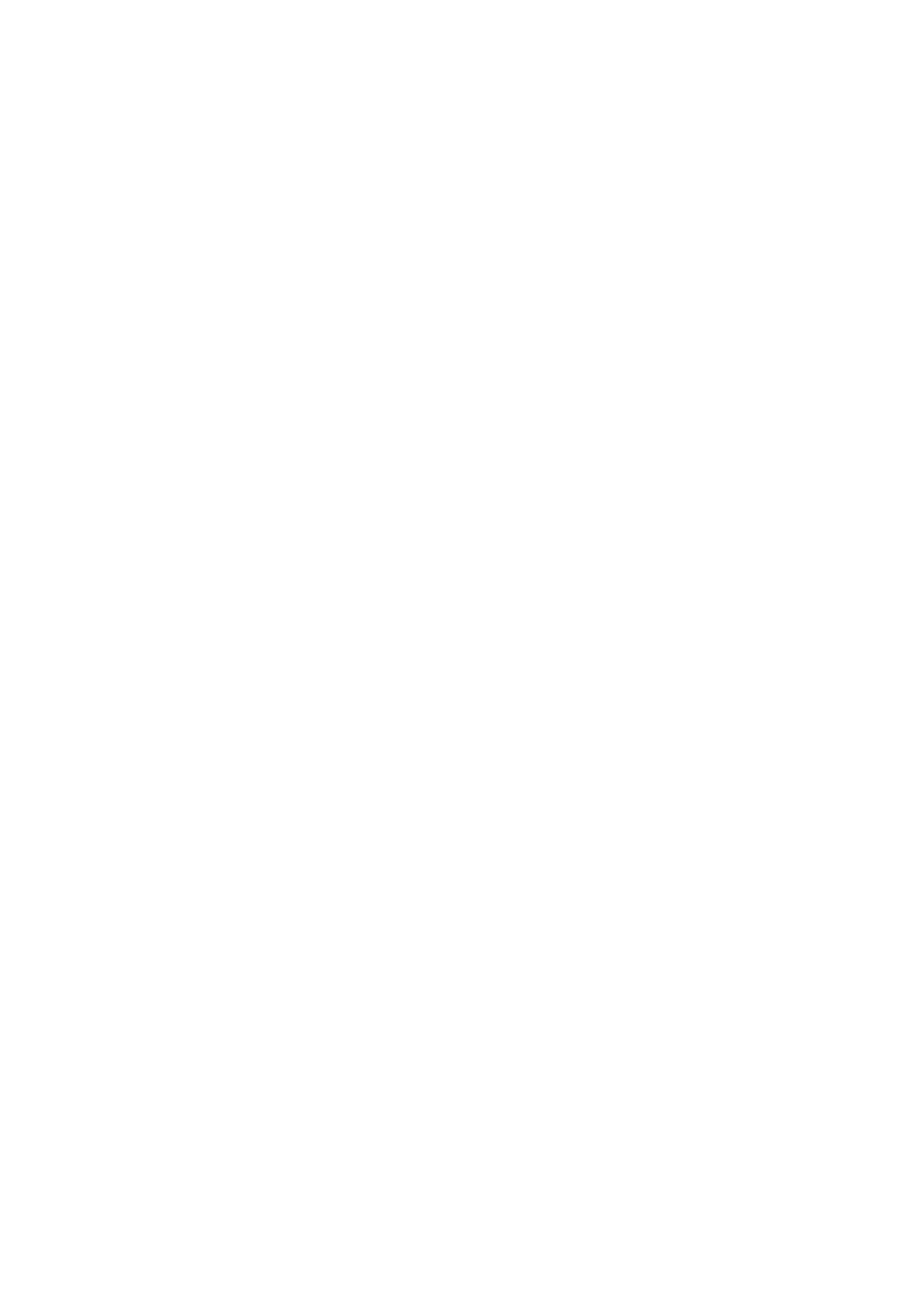# **Table of contents**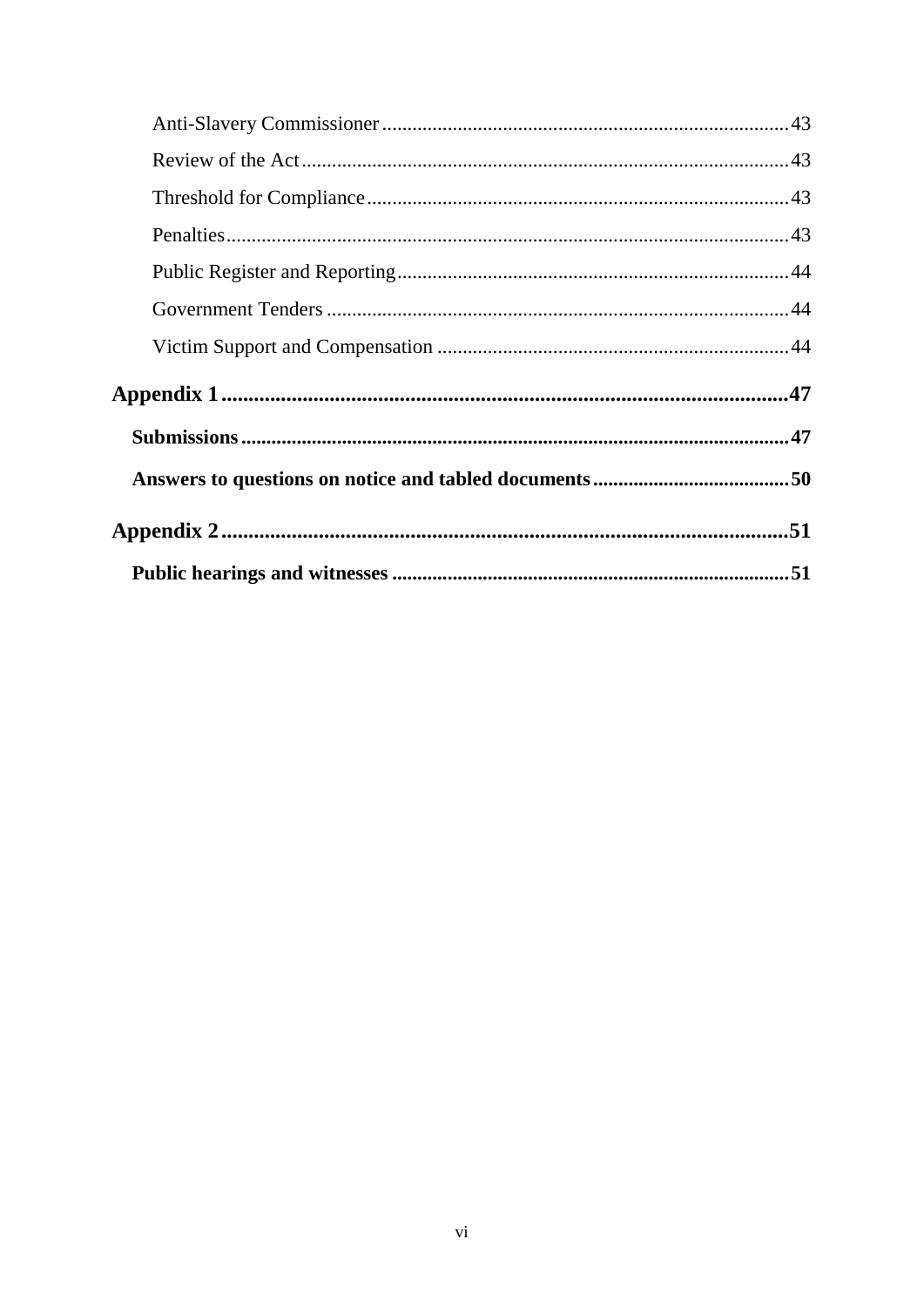## **Recommendations**

**Recommendation 1**

**3.97 The committee recommends that the Government work towards building a list of 'reporting entities', and to publish compliance standards publicly, in order to test the proposition that 'reputational risk' is a sufficient motivator for reporting entities to comply with the requirements of the Act.** 

**Recommendation 2**

**3.98 The committee further recommends that lists of entities that do report, including entities outside the compliance threshold who report voluntarily, should be published publicly.**

**Recommendation 3**

**3.99 The committee recommends that an independent statutory officer be appointed to support the operation of the Modern Slavery Act and be charged with the duties detailed in recommendation 6 of the Joint Standing Committee on Foreign Affairs Defence and Trade Hidden in Plain Sight report (see paragraph 3.3 of this report).**

**Recommendation 4**

**3.100 The committee recommends that the statutory three-year review consider all aspects of the Act, with particular attention to compliance thresholds and compliance standards, and that the review be required to consider whether a mandatory penalty regime is required, drawing on the evidence and data gathered through the first three years of the Act's operation. The committee acknowledges that it may be shown that penalties are not needed.**

#### **Recommendation 5**

**3.101 The committee recommends that the Modern Slavery Bill be amended to include, in one location, reference to Australia's existing Modern Slavery offences (as outlined in Divisions 270 and 271 of the Criminal Code Act 1995) and to offences relating to fighting modern slavery such as offences relating to sexual and labour exploitation under the Migration Act 1958.**

#### **Recommendation 6**

**3.102 Subject to the above recommendations, the committee recommends that the bill be passed.**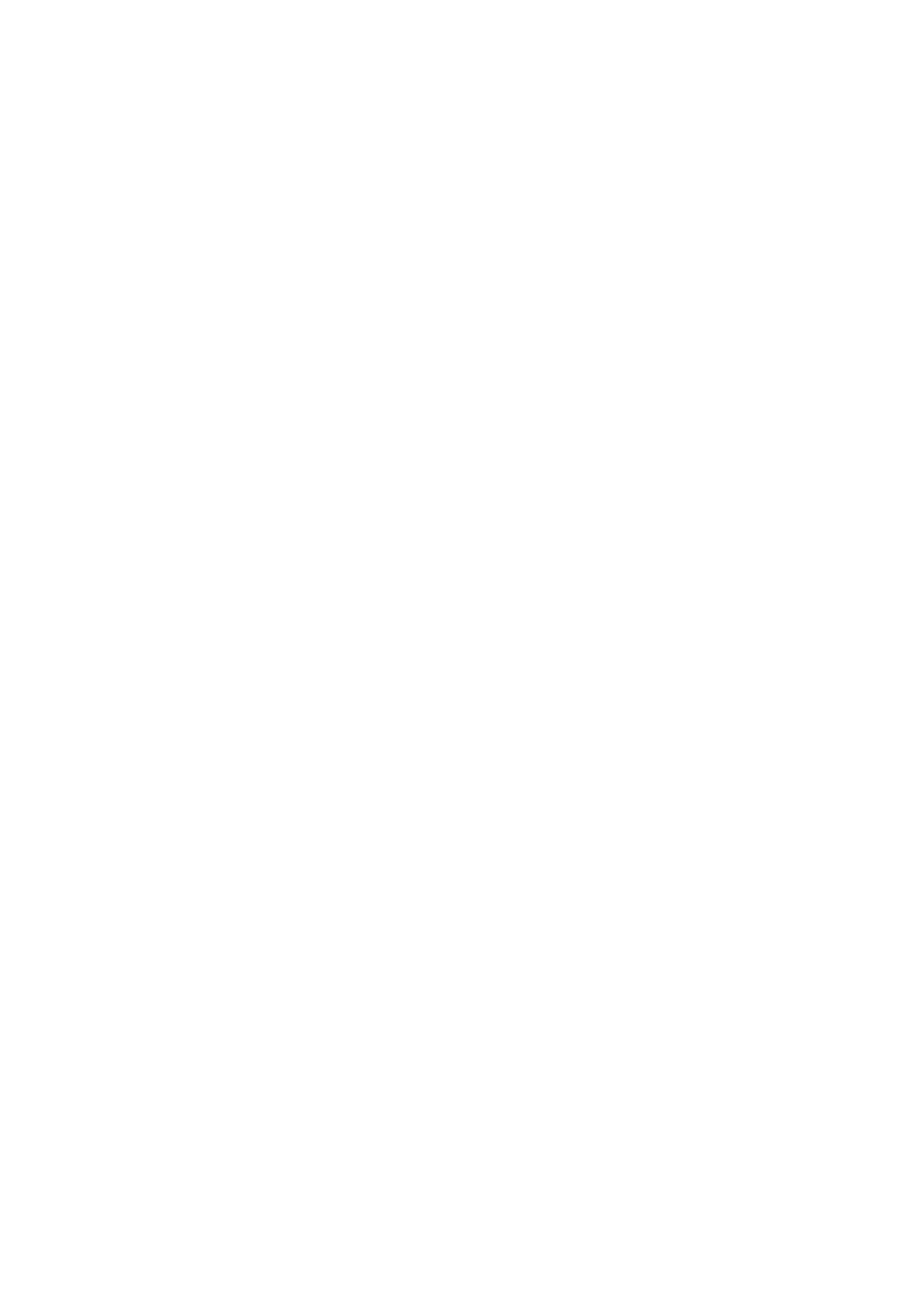# **Chapter 1**

## **Introduction and background**

1.1 On 28 June 2018, the Senate referred the provisions of the Modern Slavery Bill 2018 (the bill) to the Legal and Constitutional Affairs Legislation Committee (the committee) for inquiry and report by 24 August 2018.<sup>1</sup>

1.2 The Selection of Bills Committee of the Senate recommended that the provisions of the bill be referred to the committee, as:

- the proposed legislation is the first of its kind in Australia; and
- there is a need to consider expert views on potential impacts of the bill and possible improvements.<sup>2</sup>

1.3 This chapter provides a brief overview of the background and purpose of the bill. A more detailed explanation of the bill is provided in the next chapter.

## **Background and purpose of the bill**

1.4 According to the Explanatory Memorandum, the primary objective of the bill is to assist the Australian business community take 'proactive and effective actions' to address modern slavery, and mitigate the risks to supply chains and goods and services in the Australian market.<sup>3</sup> Additionally, the bill is also intended to increase the information available to consumers and investors about the risks of modern slavery practices, so they are better able to make informed decisions.<sup>4</sup>

1.5 The bill would establish the *Modern Slavery Act 2016* (the Act). The Act would require certain large businesses and other entities to lodge Modern Slavery Statements (statements) annually, to fulfil the Act's Modern Slavery Reporting Requirement (reporting requirement). These statements would detail the actions entities have taken to address modern slavery risks in their operations and supply chains, and be provided to the Minister for Home Affairs (Minister) for publication on an online central register. $5$ 

1.6 The Explanatory Memorandum explains that the reporting requirement would:

<sup>1</sup> *Journals of the Senate*, No. 105, 28 June 2018, p. 3358.

<sup>2</sup> Senate Standing Committee for the Selection of Bills, *Report No* 7 *of 2018*, 28 June 2018, p. 3 and Appendix 4.

<sup>3</sup> Explanatory Memorandum, p. 2.

<sup>4</sup> Explanatory Memorandum, p. 26.

<sup>5</sup> Explanatory Memorandum, p. 2.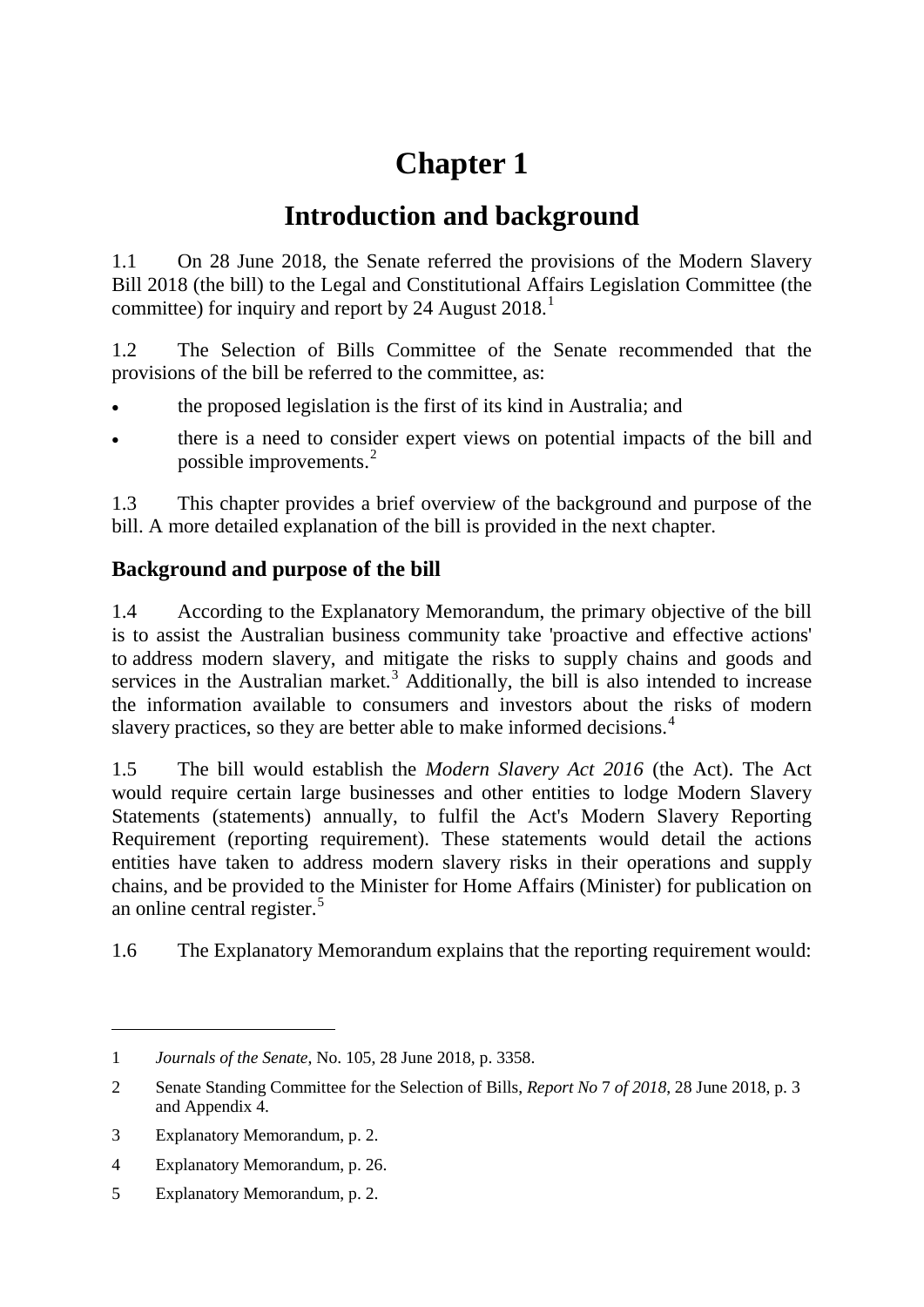…drive a 'race to the top' as reporting entities compete for market funding and investor and consumer support. The Bill also aims to increase awareness of modern slavery risks among the Australian business community, and assist investors and consumers to make more informed decisions when using, buying and selling goods and services.<sup>6</sup>

1.7 The bill provides that entities that meet a \$100 million consolidated revenue threshold for turnover globally would be liable to lodge statements.<sup>7</sup> Companies with turnovers that fall beneath the threshold would be able to comply with the reporting requirement on a voluntary basis.<sup>8</sup> The Commonwealth would also be liable to submit a 'consolidated annual [statement] on behalf of all non-corporate Commonwealth entities', except when corporate Commonwealth entities or companies meet the revenue test and must therefore lodge a statement themselves.<sup>9</sup>

1.8 The bill would establish a Modern Slavery Business Engagement Unit (Business Engagement Unit) within the Department of Home Affairs (the department), to 'ensure business is appropriately supported to address modern slavery risks in their supply chains'. <sup>10</sup> The 2018 Federal Budget committed \$3.6 million to establish and administer this unit from January 2018 to June  $2022$ <sup>11</sup>

#### *The global challenge of slavery*

1.9 In his second reading speech, the Assistant Minister for Home Affairs, the Hon Alexander Hawke MP, underlined the extent of the challenge of modern slavery in the world today, and the pressing need for action:

The UN estimates that up to 25 million modern slavery victims are exploited in global supply chains.

This includes over 4,000 people in Australia estimated to be enduring slavery or slave-like conditions.

These victims are enslaved in mines, in factories, in brothels, in brick kilns, and on construction sites, fishing boats and farms around the world.

Their exploitation involves serious crimes and grave human rights abuses and taints the goods and services that we use every day.

<sup>6</sup> Explanatory Memorandum, p. 2.

<sup>7</sup> Explanatory Memorandum, p. 3.

<sup>8</sup> Explanatory Memorandum, p. 3 and p. 12.

<sup>9</sup> Explanatory Memorandum, p. 12.

<sup>10</sup> Explanatory Memorandum, p. 35.

<sup>11</sup> Explanatory Memorandum, p. 54.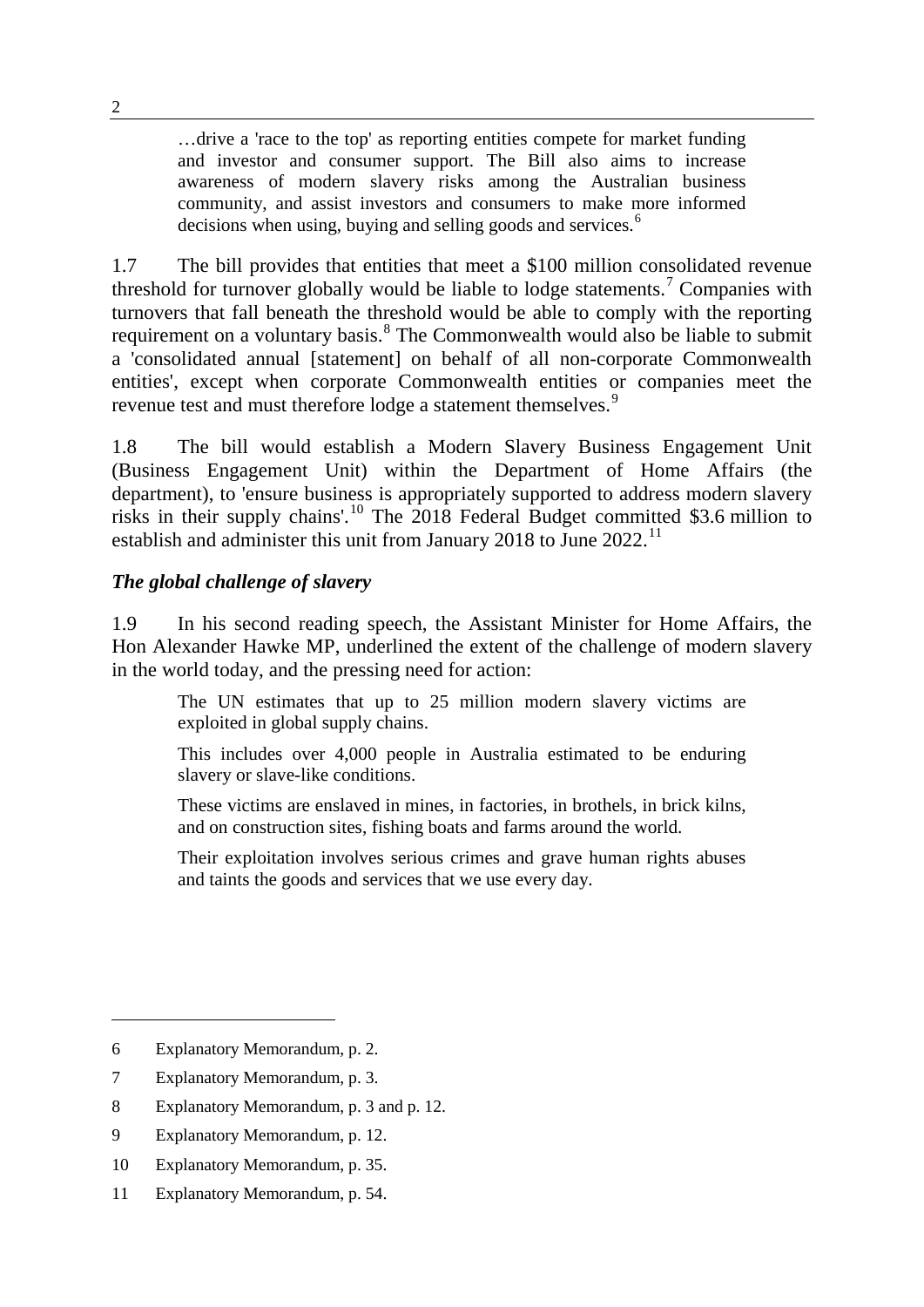Modern slavery in supply chains also distorts global markets, undercuts responsible businesses, and poses significant legal and reputational risks for companies. <sup>12</sup>

1.10 It is difficult to overstate the heinous nature of modern slavery practices, or the damage these practices cause. Modern slavery practices, as the Explanatory Memorandum observes:

…are major violations of human rights and serious crimes. Modern slavery practices include trafficking in persons, slavery, slavery-like practices (including forced labour and forced marriage) and the worst forms of child labour (including using children for prostitution or in hazardous work).<sup>13</sup>

#### *Risks in Australia*

1.11 The risk of exposure to modern slavery is a very real and current problem for Australian businesses. As the Explanatory Memorandum points out, there is a 'high risk' that Australian businesses are exposed to modern slavery practices, and that Australian goods and services 'are tainted by modern slavery'.<sup>14</sup>

1.12 Exposure to modern slavery can occur at any point in a supply chain, including those parts of a supply chain located within Australia. Nonetheless, the risk of such exposure may be heightened for Australian businesses and other entities that rely on global supply chains, particularly where those supply chains are especially complex and/or extensive. The United Nations has estimated that there are more than 40 million victims of modern slavery worldwide; more than half of these victims live in the Asia-Pacific region, where the supply chains of many large Australian businesses are concentrated.<sup>15</sup>

1.13 Incidences of modern slavery or slavery-like practices can be found in any industry or sector. However, certain industries are considered particularly high-risk, due to their trans-national supply chains. These industries include agriculture, construction, electronics, extractives, fashion and hospitality.16

#### *Legal frameworks to address modern slavery in other jurisdictions*

1.14 The Australian Government is not alone in introducing legal frameworks aimed at addressing Modern Slavery. For example, the United Kingdom enacted the *Modern Slavery Act 2015* (UK Act) in 2015 and, in Australia itself, the New South Wales government passed legislation aimed at tackling modern slavery in

<sup>12</sup> The Hon Alexander Hawke MP, Assistant Minister for Home Affairs 'Second Reading Speech' in *House of Representatives Hansard*, 28 June 2018, p. 15.

<sup>13</sup> Explanatory Memorandum, p. 2.

<sup>14</sup> Explanatory Memorandum, p. 2.

<sup>15</sup> Explanatory Memorandum, p. 2.

<sup>16</sup> Explanatory Memorandum, p. 2.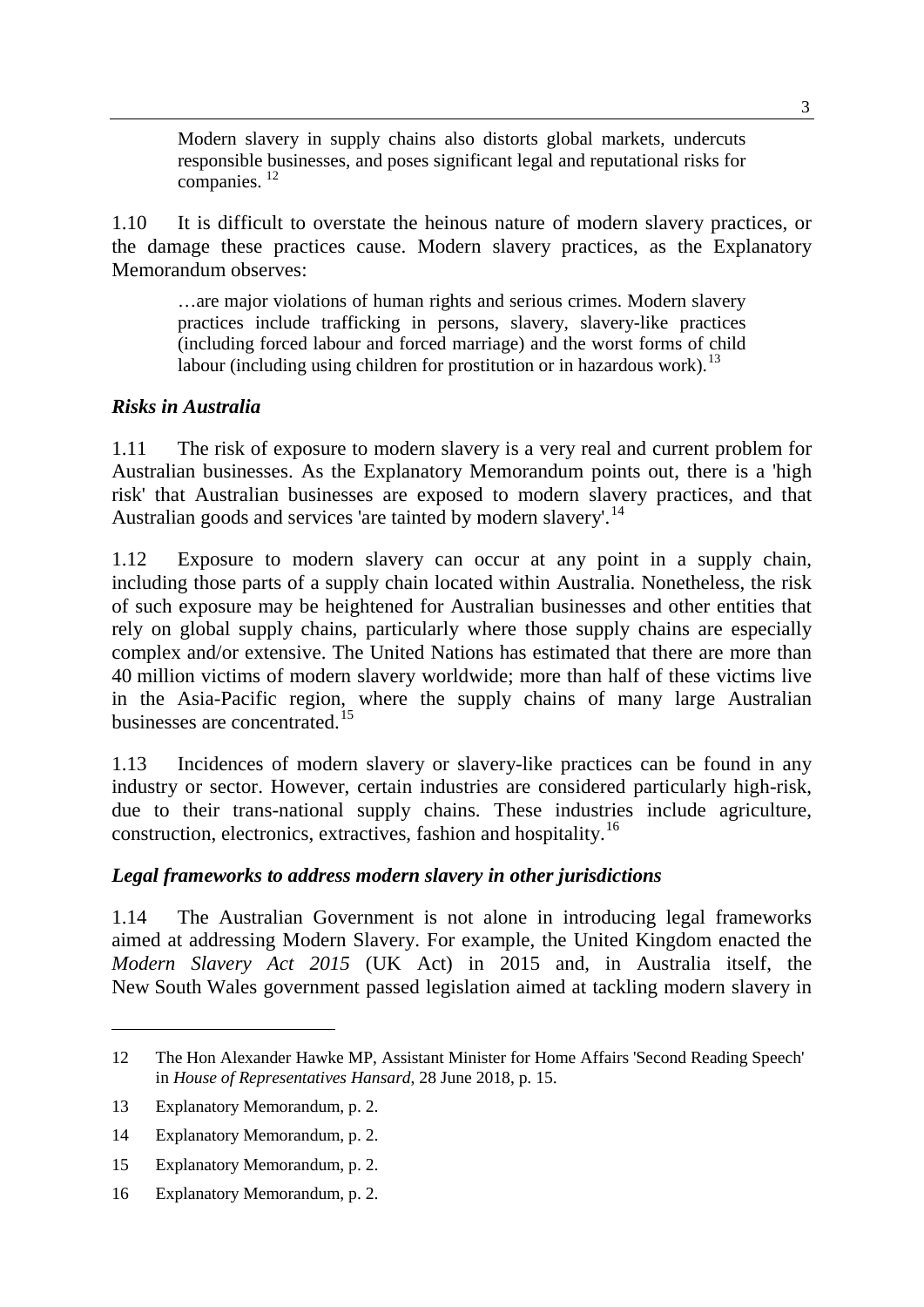June 2018. There have also been similar regimes introduced across the European Union, in some states and sectors of the United States, and in other parts of the world.<sup>17</sup>

1.15 The UK and New South Wales frameworks share the same goals and broad approach of the current bill. However, there are notable differences, which will be discussed in the second chapter of this report.

## *'Hidden in Plain Sight' report*

1.16 The bill currently under consideration was developed following the inquiry into establishing an Australian Modern Slavery Act undertaken in 2017 by the Joint Standing Committee on Foreign Affairs, Defence and Trade of the Australian Parliament (Joint Committee). The Joint Committee's report, *Hidden in Plain Sight*, was tabled in December 2017, and was informed by 225 submissions and 10 public hearings. Evidence was received from individuals, businesses, and organisations that work to eradicate modern slavery, including from global supply chains, along with relevant Commonwealth departments.<sup>18</sup>

1.17 As part of its inquiry, the Joint Committee assessed in detail the effectiveness of the UK Act, and considered whether similar or improved measures should be introduced in Australia. The report made 48 recommendations, including the central recommendation calling for:

…the establishment of an Australian Modern Slavery Act, including an Independent Anti-Slavery Commissioner to lead and coordinate Australia's response to combatting modern slavery. Evidence suggests that the UK Commissioner has made an important contribution to raising awareness of modern slavery, better coordinating UK law enforcement agencies and advocating for improved supports for victims.<sup>19</sup>

1.18 To address the risks of modern slavery practices in supply chains, the Joint Committee recommended the Act should include a mandatory global supply chain reporting requirement for certain entities operating in Australia. Entities subject to the proposed reporting requirement would need to 'take responsibility to ensure that they

<sup>17</sup> See Fiona McGaughey and Justine Nolan, 'Modern Slavery Bill a step in the right direction – now businesses must comply' in The Conversation online at https://theconversation.com/ modern-slavery-bill-a-step-in-the-right-direction-now-businesses-must-comply-99135 (accessed 26 July 2018).

<sup>18</sup> Joint Standing Committee on Foreign Affairs, Defence and Trade, *Hidden in Plain Sight: An*  inquiry into establishing a Modern Slavery Act in Australia (December 2017), p.4.

<sup>19</sup> Joint Standing Committee on Foreign Affairs, Defence and Trade, *Hidden in Plain Sight: An inquiry into establishing a Modern Slavery Act in Australia* (December 2017), p. x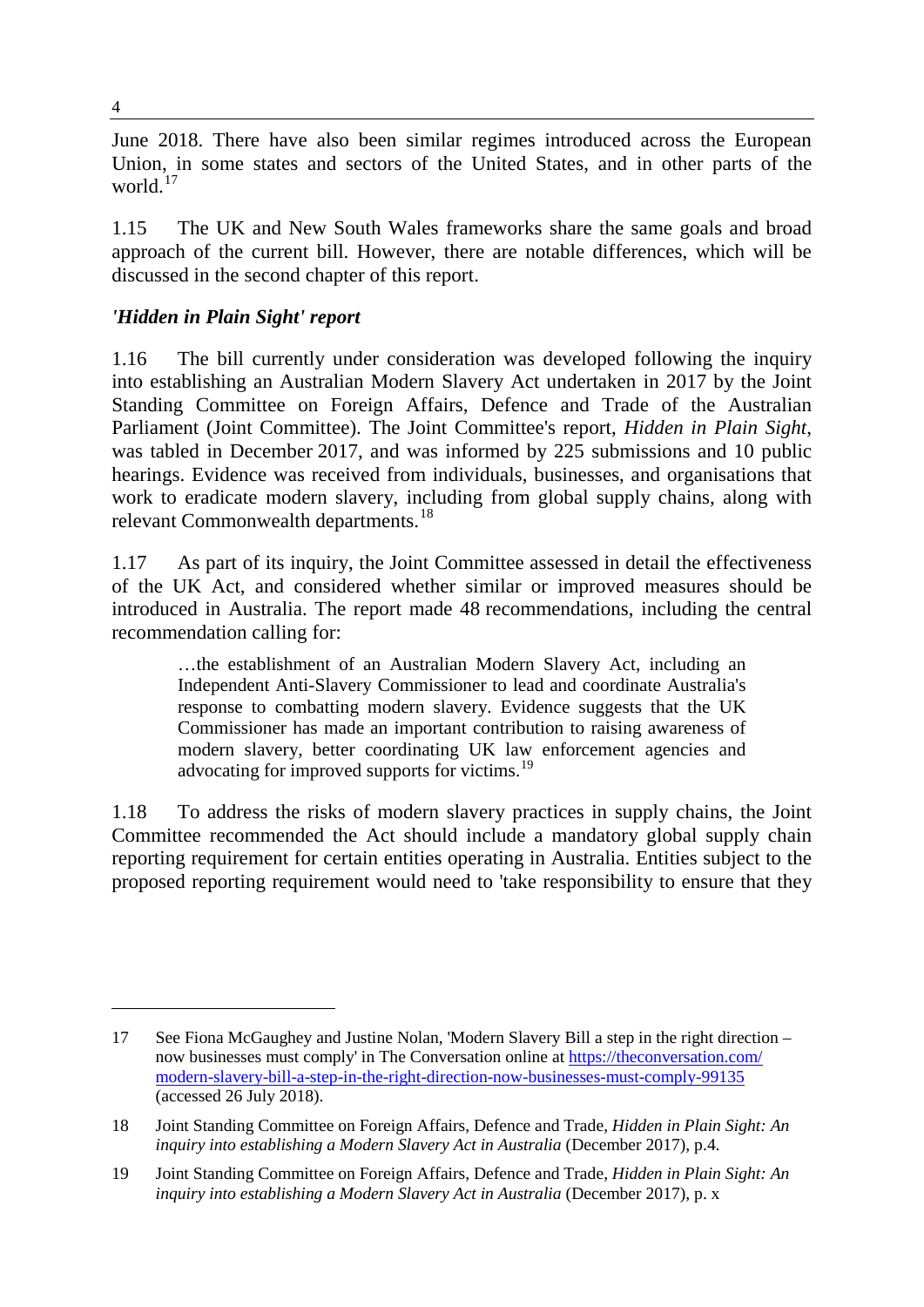are not profiting, or gaining a competitive advantage, from modern slavery in their global supply chains'.<sup>20</sup>

1.19 The Joint Committee further recommended that statements made under the reporting requirement be held in a central repository.<sup>21</sup>

1.20 The Joint Committee also made recommendations in a number of other relevant areas, including:

- changes to the way Australia's victim identification and support programs operate, including a national compensation scheme;
- improving coordination and training for Australia's law enforcement and criminal justice agencies;
- a series of measures to ensure Australian donations and volunteers do not inadvertently perpetuate orphanage trafficking and the exploitation of children internationally; and
- better protections in Australia's visa framework for migrant workers and backpackers in regional areas. $^{22}$

## **Consultation in developing the bill**

1.21 The measures in the bill were developed after the government undertook a consultation process to ascertain the views of the business sector, relevant NGOs, and interested individuals, as outlined in the Explanatory Memorandum:

To ensure full public consultation, Government conducted a two-phase consultation process. The first phase of consultations involved a series of 12 stakeholder roundtables in Canberra, Melbourne, Sydney and Perth. More than 130 representatives from business and civil society attended these roundtables. The second phase of consultations involved seeking written submissions from interested stakeholders. The Australian Government received 99 written submissions addressing the key areas for feedback set out in the consultation paper. In addition to formal consultations, the Australian Government has held more than 50 direct meetings with interested stakeholders. The Australian Government also held targeted exposure draft consultations on draft legislation with over 40 expert stakeholders between  $29-30$  May  $2018.<sup>23</sup>$ 

<sup>20</sup> Joint Standing Committee on Foreign Affairs, Defence and Trade, *Hidden in Plain Sight: An inquiry into establishing a Modern Slavery Act in Australia* (December 2017), p. x.

<sup>21</sup> Joint Standing Committee on Foreign Affairs, Defence and Trade, *Hidden in Plain Sight: An inquiry into establishing a Modern Slavery Act in Australia* (December 2017), p. xxxvii.

<sup>22</sup> Joint Standing Committee on Foreign Affairs, Defence and Trade, *Hidden in Plain Sight: An inquiry into establishing a Modern Slavery Act in Australia* (December 2017), p. xxvii–xxviii.

<sup>23</sup> Explanatory Memorandum, p. 35.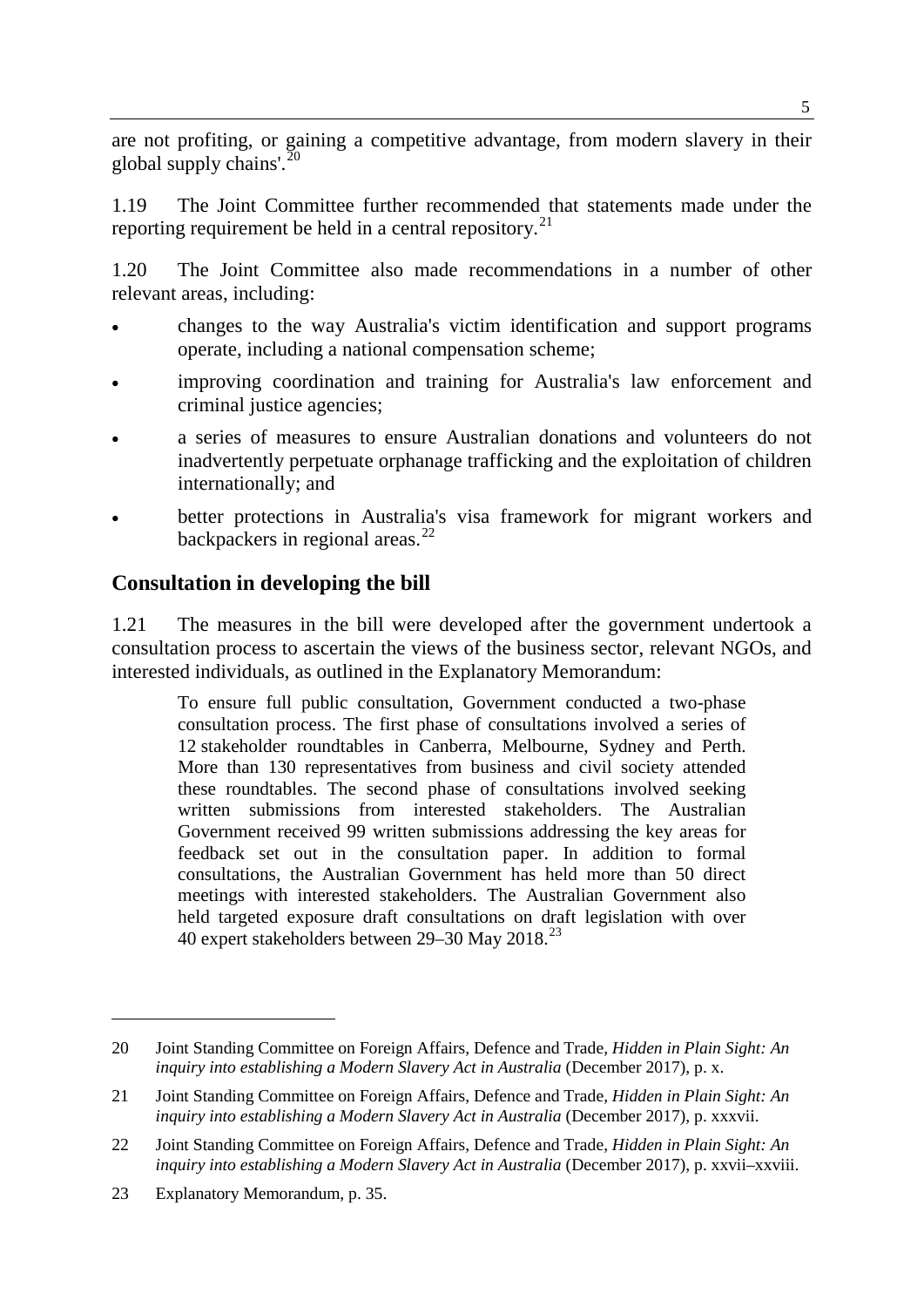#### **Human rights**

1.22 The Explanatory Memorandum contains a statement of compatibility with human rights confirming the bill is compatible with all Australia's international obligations listed in section 3 of the *Human Rights (Parliamentary Scrutiny) Act 2011*. The Explanatory Memorandum further concludes that the bill is compatible with Australia's human rights commitments because:

…it promotes the protection of a number of human rights, including absolute rights to freedom from slavery and forced labour and to freedom from torture and other cruel, inhuman or degrading treatment or punishment. To the extent that the Bill may limit the right to privacy and reputation, those limitations are reasonable, necessary and proportionate to the legitimate objective of the Bill, which is to strengthen Australia's approach to modern slavery by equipping and enabling the business community to respond effectively to modern slavery and develop and maintain responsible and transparent supply chains.  $24$ 

## **Financial implications**

1.23 The Regulation Impact Statement included in the Explanatory Memorandum states that the bill would have an annual regulatory impact on the business community of approximately  $$65.85$  million (\$21,950 per reporting entity).<sup>25</sup>

1.24 As noted above, the 2018 Federal Budget committed \$3.6 million to establish the Business Engagement Unit within the department.<sup>26</sup>

## **Conduct of the inquiry**

1.25 Details of the inquiry were published on the committee's website, including a call for submissions to be received by 20 July 2018. The committee also wrote to a number of relevant individuals and organisations inviting them to make submissions.

1.26 The committee received 93 submissions, which are listed at appendix 1 of this report. All submissions are available in full on the committee's website.

1.27 The committee held three public hearings, in Melbourne on 1 August 2018, in Sydney on 2 August 2018, and in Canberra on 3 August 2018.

<sup>24</sup> Explanatory Memorandum, p. 32.

<sup>25</sup> Explanatory Memorandum, p. 35.

<sup>26</sup> Explanatory Memorandum, p. 54.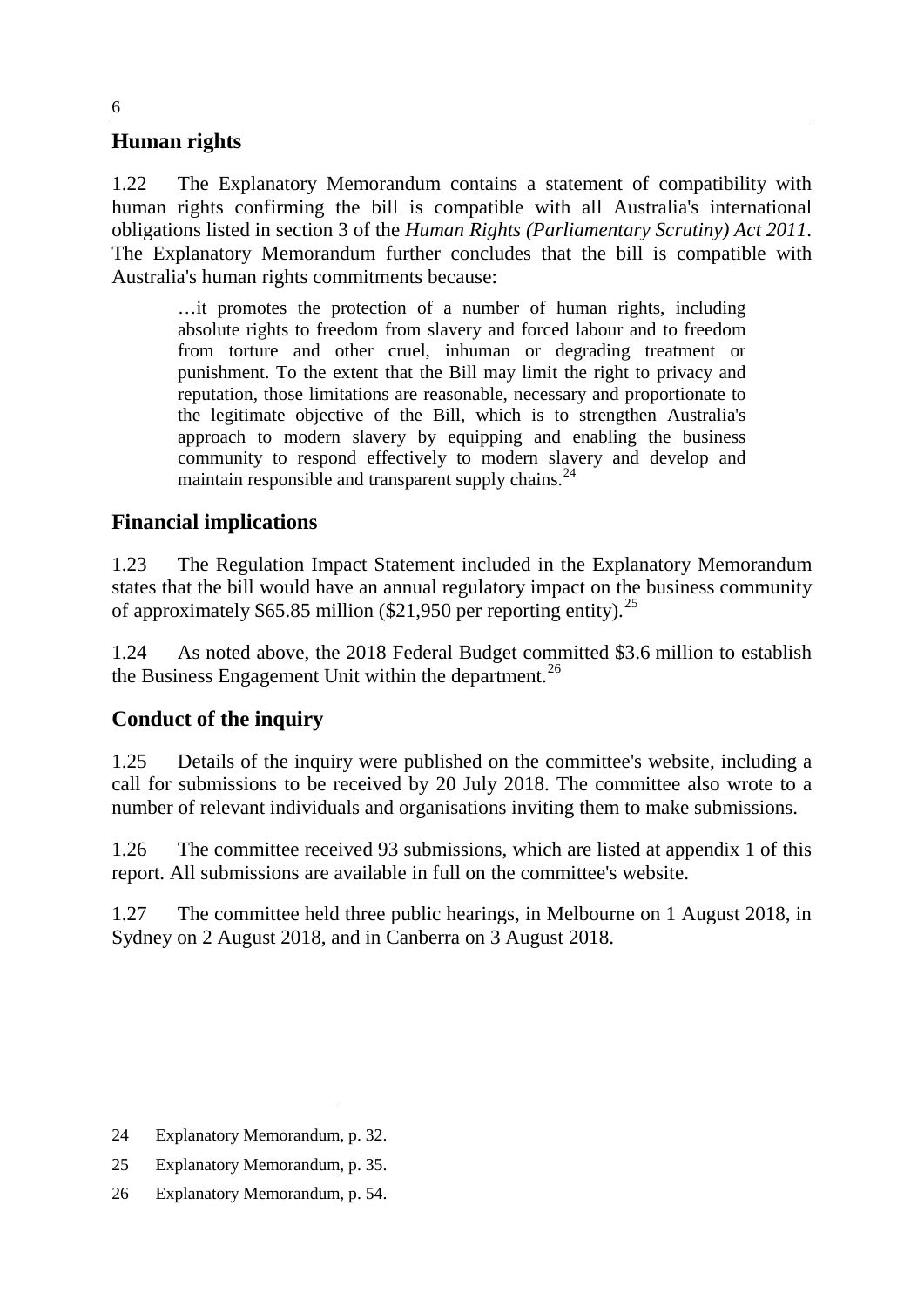## **Structure of this report**

- 1.28 This report consists of three chapters. In addition to this introductory chapter:
- chapter two provides an outline of the bill's provisions, and then sets out the general support for the bill in evidence received by the committee; and
- chapter three offers an overview of the evidence received regarding potential improvements that could be considered by the government, and in turn sets out the committee's views and recommendations.

## **Acknowledgements**

1.29 The committee thanks all the organisations and individuals that made submissions to the inquiry, as well as those that gave evidence at public hearings.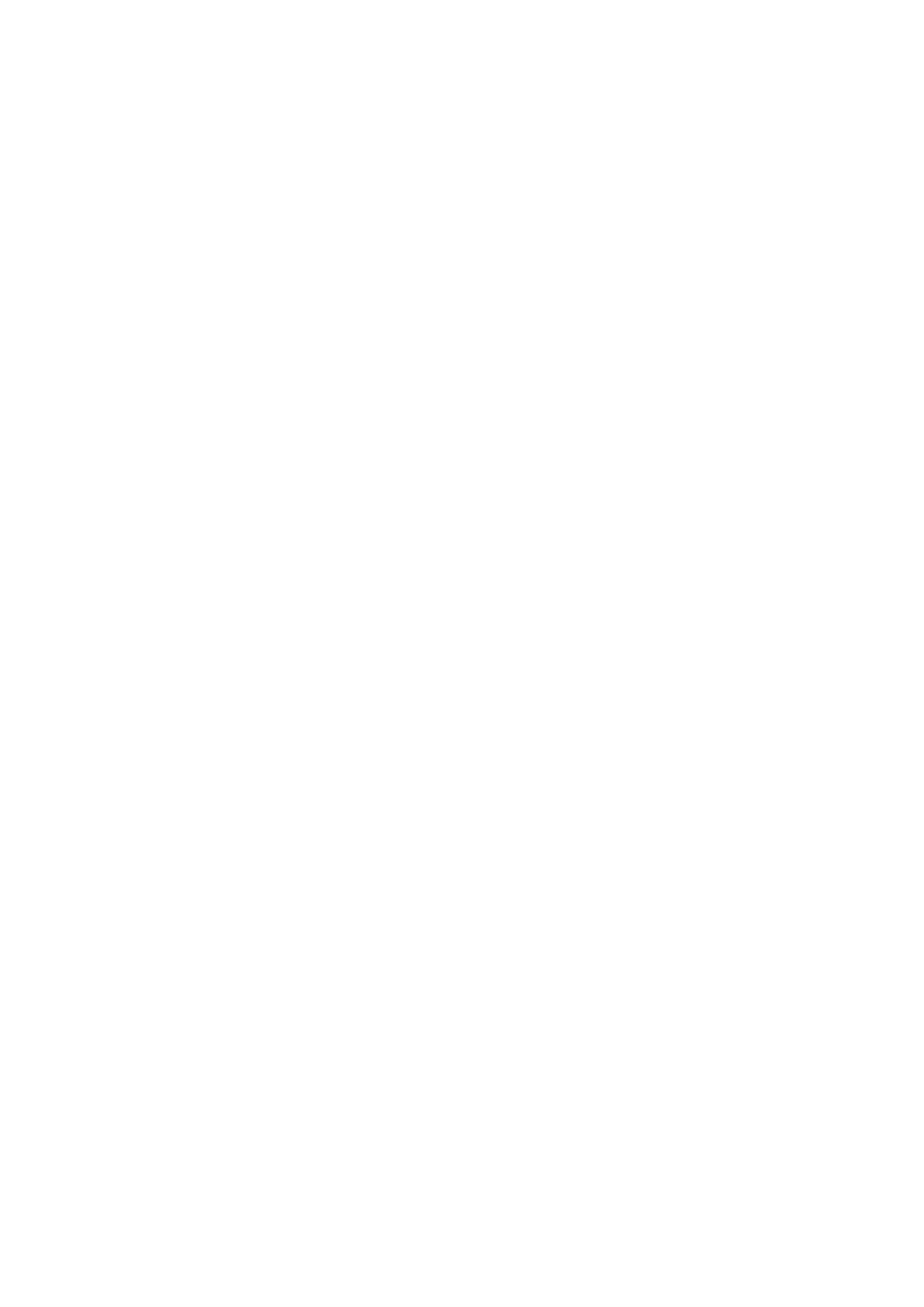# **Chapter 2**

## **Provisions of and support for the bill**

2.1 The first part of this chapter summarises the key provisions of the bill, which would:

- establish a modern slavery reporting requirement;
- set out which entities would be required to make Modern Slavery Statements under the requirement, what information would need to be included in statements, and provide for the creation of a government-administered central registry on which statements would be published and made publicly available;
- establish a Modern Slavery Business Engagement Unit in the Department of Home Affairs, which will work with the business community to support the implementation of the reporting requirement; and
- provide for a review of the Act three years after commencement.

2.2 This chapter also summarises the broad support for the bill expressed in evidence received by the committee.

## **Provisions of the Bill**

## *Modern Slavery Reporting Requirement*

2.3 As noted in the previous chapter, the bill would establish a reporting requirement that would require reporting entities to provide an annual statement, known as a Modern Slavery Statement, to the responsible Minister. Statements would also be published online on a central register administered by the government.

## *Entities required to report*

-

2.4 The modern slavery reporting requirement would apply to a range of entities operating in Australia.

2.5 Australian entities and foreign entities carrying on business in Australia would be required to submit a statement for every 12-month period that their annual global revenue exceeds \$100 million. In explaining the \$100 million threshold, which would capture approximately 3,000 entities, Assistant Minister Hawke indicated that this would ensure the reporting requirement was focused on 'entities that have the capacity to meaningfully comply and the market influence to clean up and address their global supply chains'.<sup>1</sup> A number of inquiry participants commented on whether the threshold had been appropriately set—this question is explored further in the next chapter.

<sup>1</sup> The Hon Mr Alexander Hawke MP, Assistant Minister for Home Affairs 'Second Reading Speech' in *House of Representatives Hansard*, 28 June 2018, p. 15.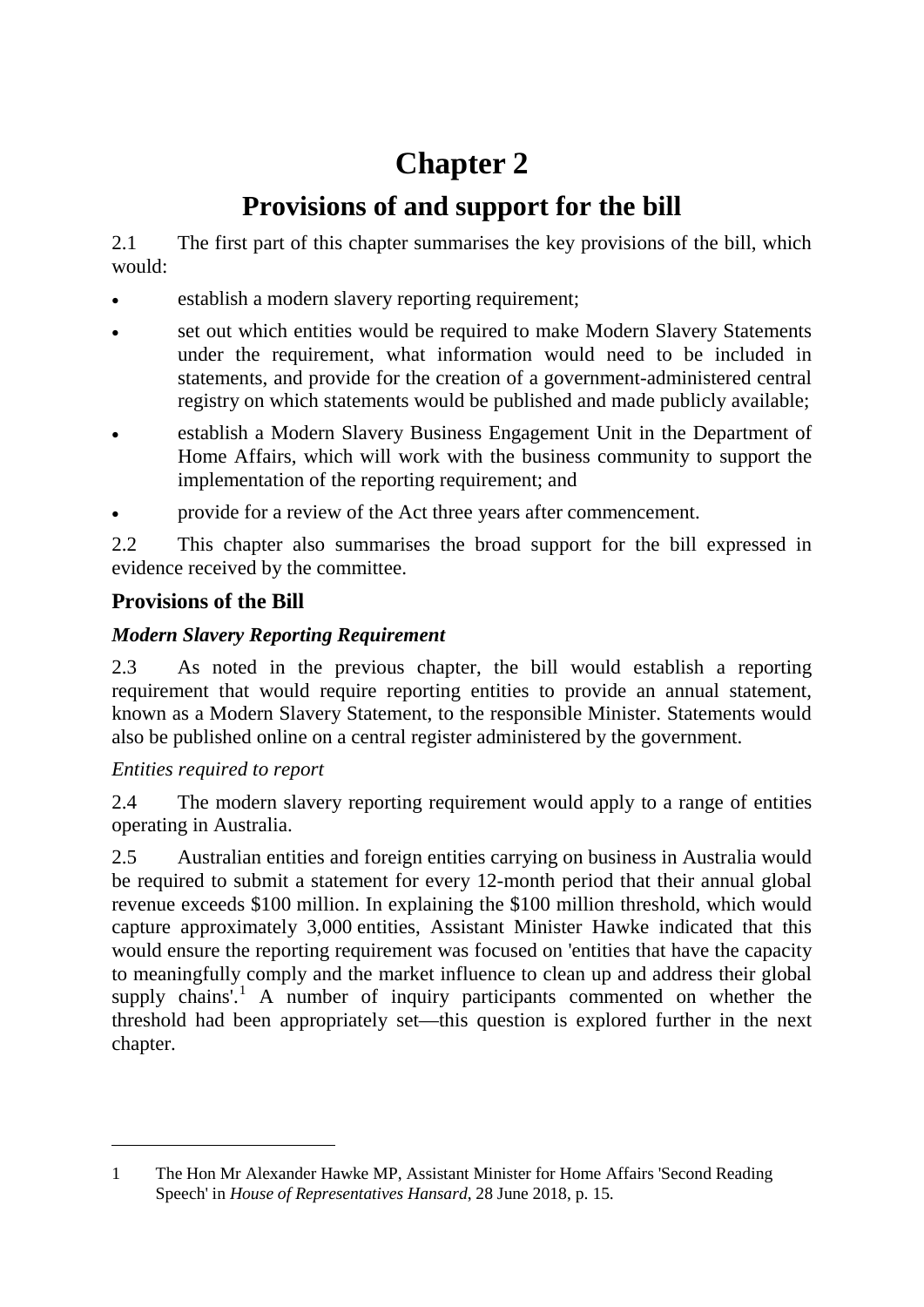2.6 The Commonwealth would also be required to publish an annual consolidated statement under the Act on behalf of all non-corporate Commonwealth entities, as defined in the *Public Governance, Performance and Accountability Act 2013*.

2.7 Commonwealth corporations and companies would not be included in the Commonwealth's consolidated statement, and would instead be treated like any other entity. As such, if those entities meet the revenue threshold, they would be considered a 'reporting entity' and must comply with the reporting requirement.

2.8 The Explanatory Memorandum explains that requiring Modern Slavery Statements from the Commonwealth, corporate Commonwealth entities and Commonwealth companies:

…helps to create a level playing field by covering as many entity types as practicable. It will also help ensure that potential modern slavery risks in Government procurement are assessed and addressed.<sup>2</sup>

2.9 Additionally, entities falling under the threshold would still be able to provide a voluntary public statement of compliance with the Act, should they wish to do so. As the Explanatory Memorandum notes, this will facilitate voluntarily statements where, for example, an entity wishes 'to demonstrate their commitment to identifying and mitigating modern slavery risks in their operations and supply chains'.<sup>3</sup>

## *Mandatory criteria for Modern Slavery Statements*

2.10 Section 16 of the bill sets out what reporting entities, including the Commonwealth, must address in their Modern Slavery Statement. The mandatory criteria are intended to provide reporting entities with clarity as to their obligations, while also helping ensure that statements are consistent and can be easily compared.

2.11 The statements would include certain mandatory criteria set out in the Explanatory Memorandum:

- the entity's structure, operations and supply chains;
- the potential modern slavery risks in the entity's operations and supply chains;
- actions the entity has taken to assess and address those risks, including due diligence and remediation processes; and
- how the entity assesses the effectiveness of those actions. $4$
- 2.12 Modern Slavery Statements would also:

…identify the reporting entity, describe consultation with other entities and details of approvals, and can include other relevant information. A Modern

<sup>2</sup> Explanatory Memorandum, p. 12

<sup>3</sup> Explanatory Memorandum, p. 12

<sup>4</sup> Explanatory Memorandum, p. 3. For the purposes of the reporting requirement, 'Modern Slavery' is defined broadly to include all forms of trafficking in persons, slavery and slaverylike practices, and the worst forms of child labour. For more information, see Explanatory Memorandum, pp. 7–9.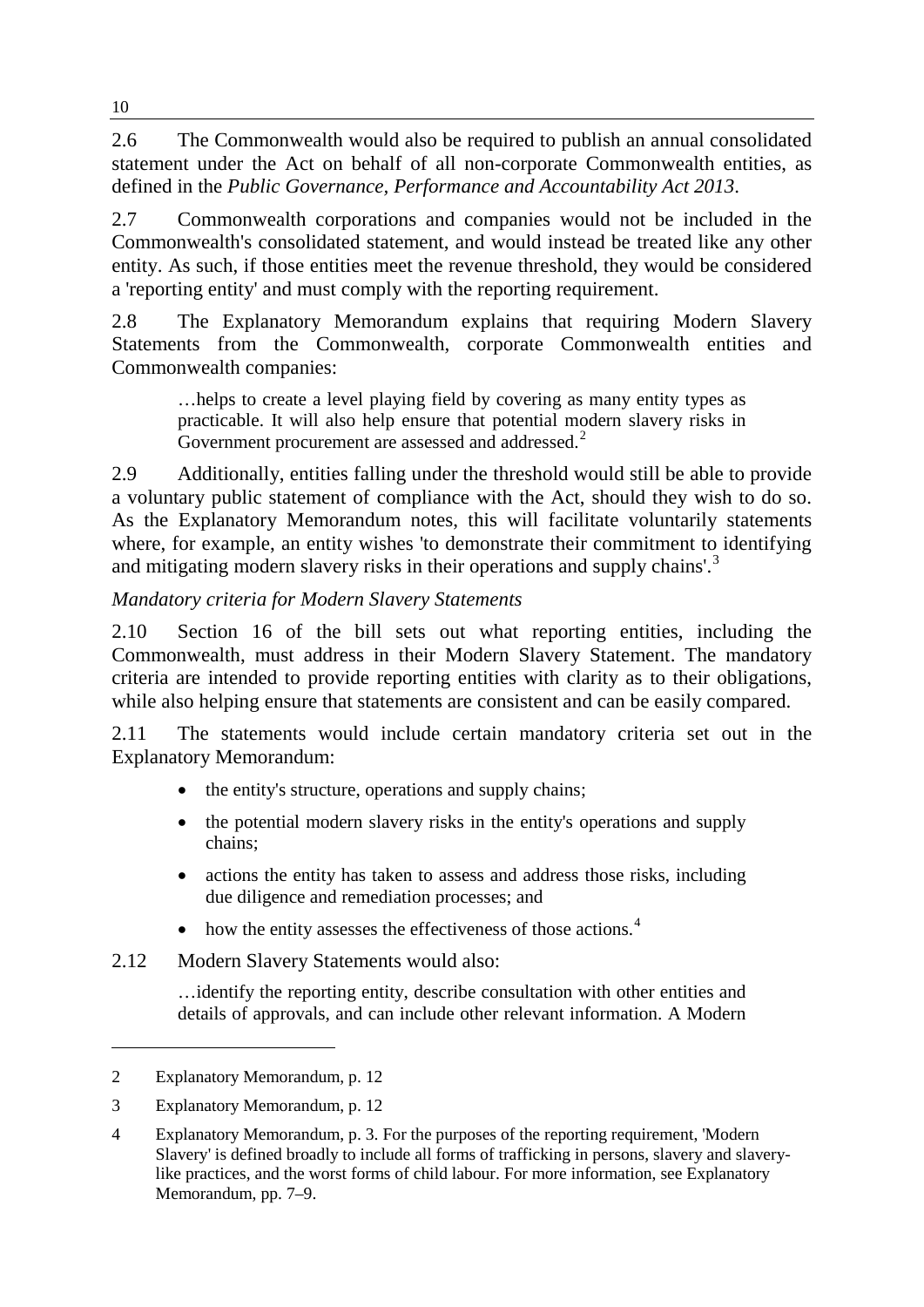Slavery Statement must be signed by a responsible member for the entity, approved by the principal governing body of the entity and provided to the Minister within six months from the end of the entity's financial year.<sup>5</sup>

2.13 It should be noted that Section 10 makes it clear that the bill extends outside Australia. As such, in preparing Modern Slavery Statements, reporting entities will need to consider modern slavery risks in their global operations and supply chains, not only their operations and supply chains in Australia.<sup>6</sup>

#### *Access to Modern Slavery Statements through central register*

2.14 The government would make entities' Modern Slavery Statements available through a free, publicly accessible central register, to be administered by the Department of Home Affairs. Entities would also have discretion to publish their statements on their webpages, in annual reports or elsewhere.

## *Modern Slavery Business Engagement Unit*

2.15 The bill includes provisions to establish a Business Engagement Unit in the Department of Home Affairs. According to the Explanatory Memorandum, this measure would 'ensure business is appropriately supported to address modern slavery risks in their supply chains'.<sup>7</sup>

2.16 The Explanatory Memorandum notes that the Business Engagement Unit would create a single point of contact for stakeholders to seek guidance and nonbinding advice on compliance with the reporting requirement, including how to remedy identified risks of modern slavery.<sup>8</sup> The functions and performance of the Business Engagement Unit would be assessed on an ongoing basis, including through the Interdepartmental Committee on Human Trafficking and Slavery's annual report to Parliament, Senate Estimates and feedback from businesses.<sup>9</sup>

#### *Review of the Act*

-

2.17 The bill provides that the Minister must commence a review of the Modern Slavery Act three years after commencement, and complete the review within 12 months. The purpose of the review will be to ensure the Modern Slavery Reporting Requirement 'remains effective and responsive to the Australian context'.<sup>10</sup>

2.18 The Explanatory Memorandum notes that the timeframe of the review means that it would take place:

…after reporting entities have published at least two Modern Slavery Statements to ensure there is a sufficient evidence base to inform the

<sup>5</sup> Explanatory Memorandum, p. 3.

<sup>6</sup> Explanatory Memorandum, p. 14.

<sup>7</sup> Explanatory Memorandum, p. 3.

<sup>8</sup> Explanatory Memorandum, p. 53.

<sup>9</sup> Explanatory Memorandum, p. 55.

<sup>10</sup> Explanatory Memorandum, p. 3.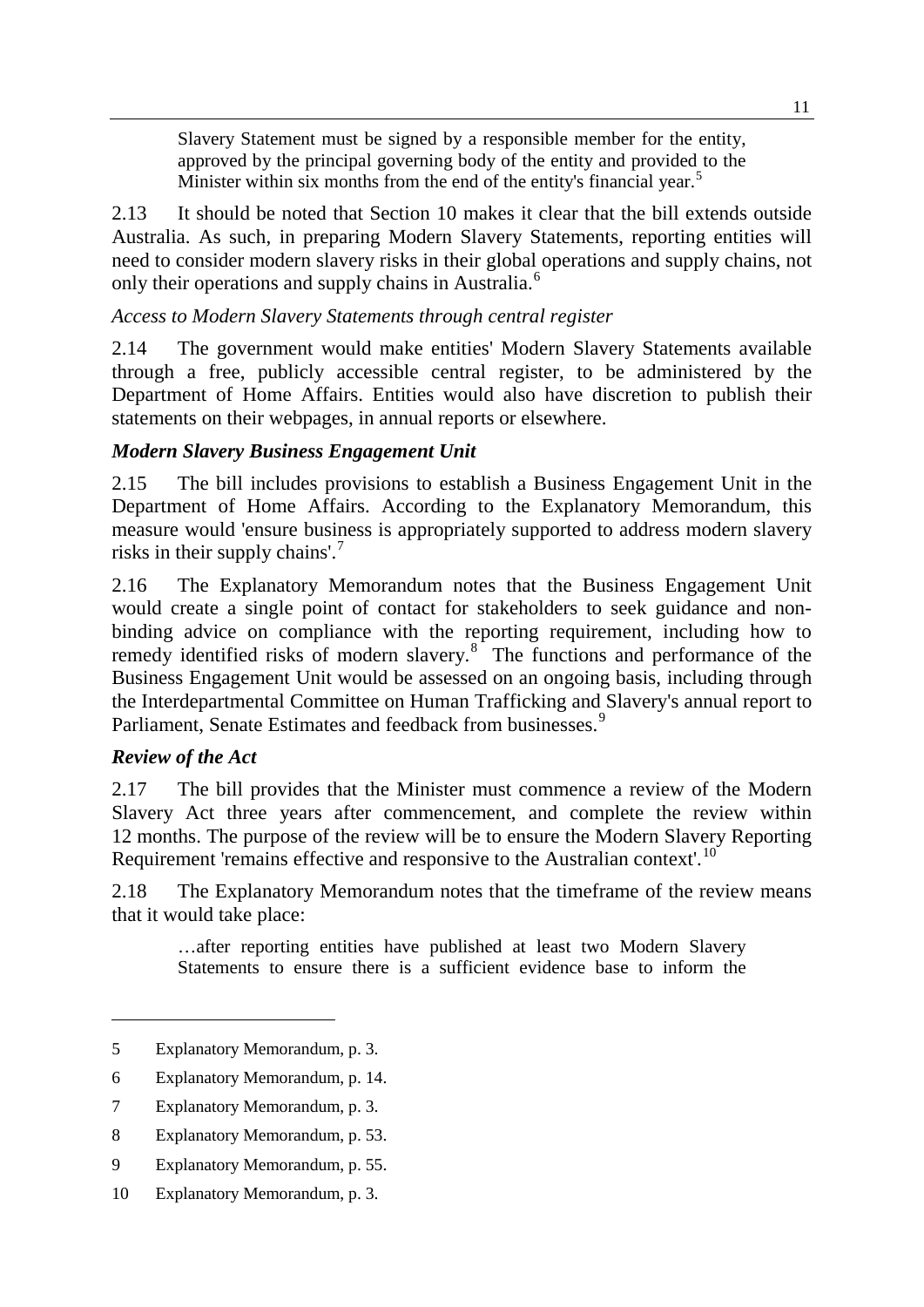review. This will facilitate an effective review of the practical operation and implementation of the Act, including the levels of compliance by reporting entities and the quality of Modern Slavery Statements.<sup>11</sup>

## **Support for the bill**

2.19 The evidence received by the committee was overwhelmingly supportive of the bill, even in instances when inquiry participants suggested certain amendments (as discussed in the next chapter). In particular, a large number of inquiry participants welcomed the bill as an important first step toward addressing the challenges of modern slavery, with some also noting that the bill stood as a sign of the government's commitment to addressing slavery and slavery-like conditions in Australian supply chains. $12$ 

2.20 Some submitters noted that the proposed Act would put Australia at the forefront of global efforts to address slavery. For example, Project Respect noted that the bill 'ensures the Australian Government is one of the few global governments which are actively addressing the issue of slavery in supply chains'.<sup>13</sup>

2.21 In a similar vein, some inquiry participants noted that the measures in the bill to tackle modern slavery in supply chains compared favourably to approaches taken in other jurisdictions. For example, the Uniting Church submitted:

The Bill, combined with the establishment of a new Modern Slavery Business Engagement Unit, is a vastly superior system design for the reporting of entities on what they are doing to address modern slavery in their supply chains over the UK Modern Slavery Act. It keeps the number of reporting entities to a workable number, making it hard for companies that give the least consideration to the risks of modern slavery from being able to hide in a pack of thousands of entities that fail to fulfil their reporting obligation. It also, unlike the UK Act, spells out meaningful aspects that the reports by entities must address. Ideally, the bill would have additional sections addressing other issues, but as the Bill stands it is a valuable step forward even without amendment. $^{14}$ 

<sup>11</sup> Explanatory Memorandum, p. 24.

<sup>12</sup> For example, see: Public Affairs Commission of the Anglican Church of Australia, *Submission 4*, p. 1; Australian Christian Churches and ACC International Relief, *Submission 5*, p. 3; Josephite Counter-Trafficking Project *Submission 9*, p. 1; Project Respect, *Submission 10*, p. 3; Freedom Project, *Submission 11*, p. 1; ACRATH, *Submission 21*, p. 3; Australian Catholic Bishops Conference, *Submission 16*, p. 3; Lutheran Church of Australia, *Submission 19*, p. 1; British Institute of International and Comparative Law, *Submission 20*, p. 1; Australian Freedom Network, *Submission 24*, pp. 2–3; Business Council of Australia, *Submission 67*, p. 2l; KPMG, *Submission 51*, p. 6; Synod of Victoria and Tasmania, Uniting Church in Australia, *Submission 59*, p. 1; Law Council of Australia, *Submission 64*, p. 5; AHRC, *Submission 70*, p. 3; Intrepid Group, *Submission 72*, p. 1; Global Compact Network Australia, *Submission 89*, p. 1; and BHP Australia, *Submission 91*, p. 1.

<sup>13</sup> *Submission 10*, p. 3.

<sup>14</sup> *Submission 59*, p. 1.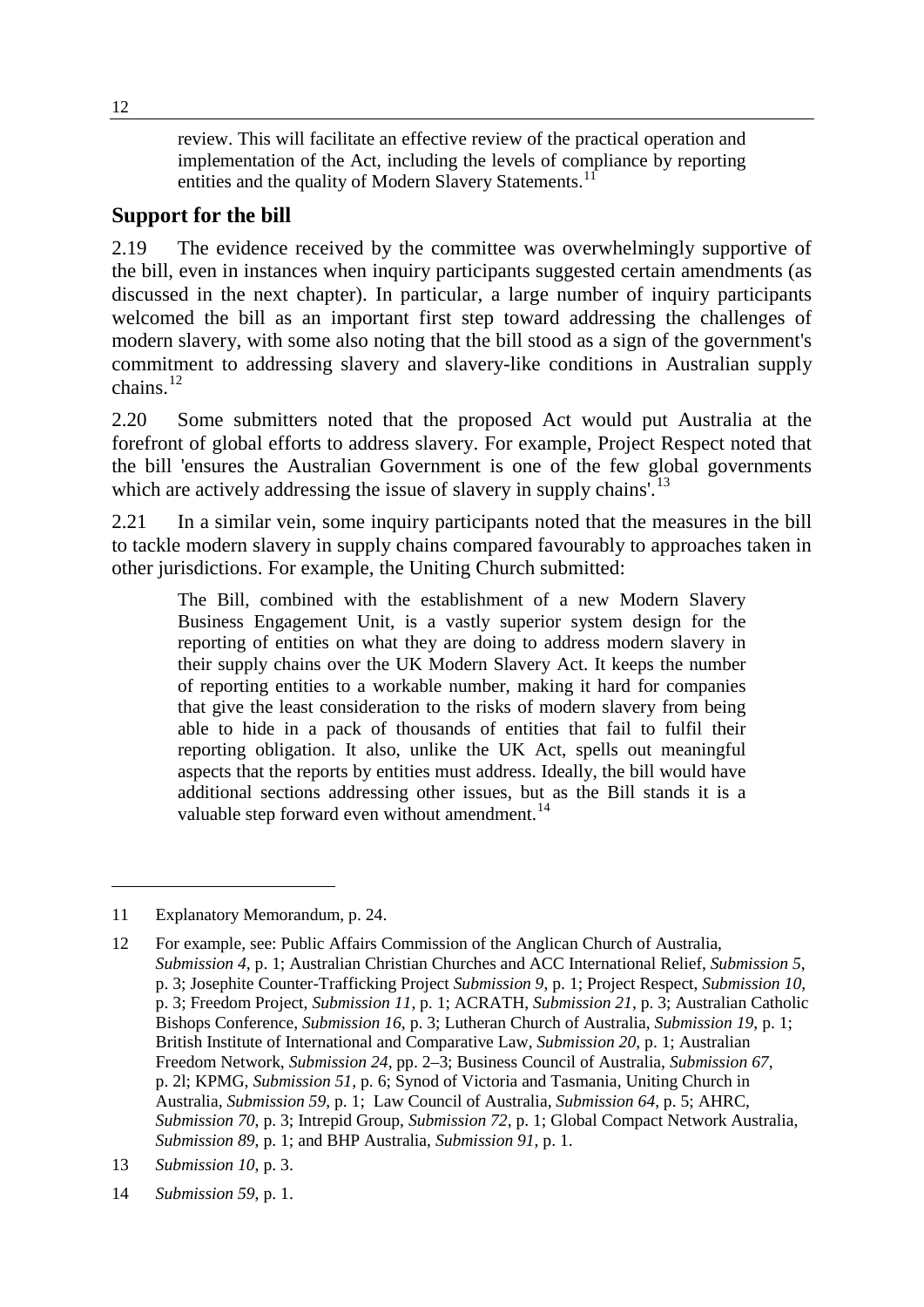2.22 Similarly, the Walk Free Foundation (Walk Free) commended the bill, and observed that, while it has been 'modelled on the United Kingdom Modern Slavery Act..., [it] is in several respects a significantly superior piece of legislation'. Walk Free also highlighted the value of the central register, and welcomed the inclusion of the Commonwealth as a reporting entity in the proposed regime:

The creation of a central repository within government for lodging business statements will be a powerful force for transparency and compliance and will address a significant weakness of the UK Act. The decision to include Commonwealth public procurement in the supply chain reporting regime is a world first and will have resonance in other jurisdictions. No longer will governments be able to set expectations on business for tackling modern slavery that they do not also apply to their own departments and agencies. Both measures are important initiatives in driving effective accountability for tackling modern slavery.<sup>15</sup>

2.23 A number of submissions identified a number of other features of the bill that would make the Act strong and effective. For example, the Freedom Project welcomed the inclusion of a number of the bill's provisions:

The broad definition of a 'reporting entity'–especially inclusion of the Commonwealth;

The definition of 'Modern Slavery' to include the worst forms of child labour;

A voluntary Modern Slavery Statement for those outside the threshold;

Mandatory criteria for the Modern Slavery Statement, including being signed by a responsible member of the company;

A Minister responsible for maintaining a register of Modern Slavery Statements;

The registration of revised Modern Slavery Statements and;

A review of the Act after 3 years.<sup>16</sup>

2.24 The Business Council of Australia (BCA) observed that the measures contained in the bill would complement the existing work being undertaken by large businesses to identify and tackle slavery in their supply chains. In particular, the BCA expressed its support for how the bill sets out:

…an effective and proportionate reporting requirement that harnesses transparency to drive better practice and governance of modern slavery risks in supply chains and operations.

The Bill will complement the existing initiatives underway by large businesses to voluntarily disclose modern slavery issues and continuously improve the governance of modern slavery risks in their supply chains and operations.

<sup>15</sup> *Submission 37*, p. 1.

<sup>16</sup> *Submission 11*, p. 1.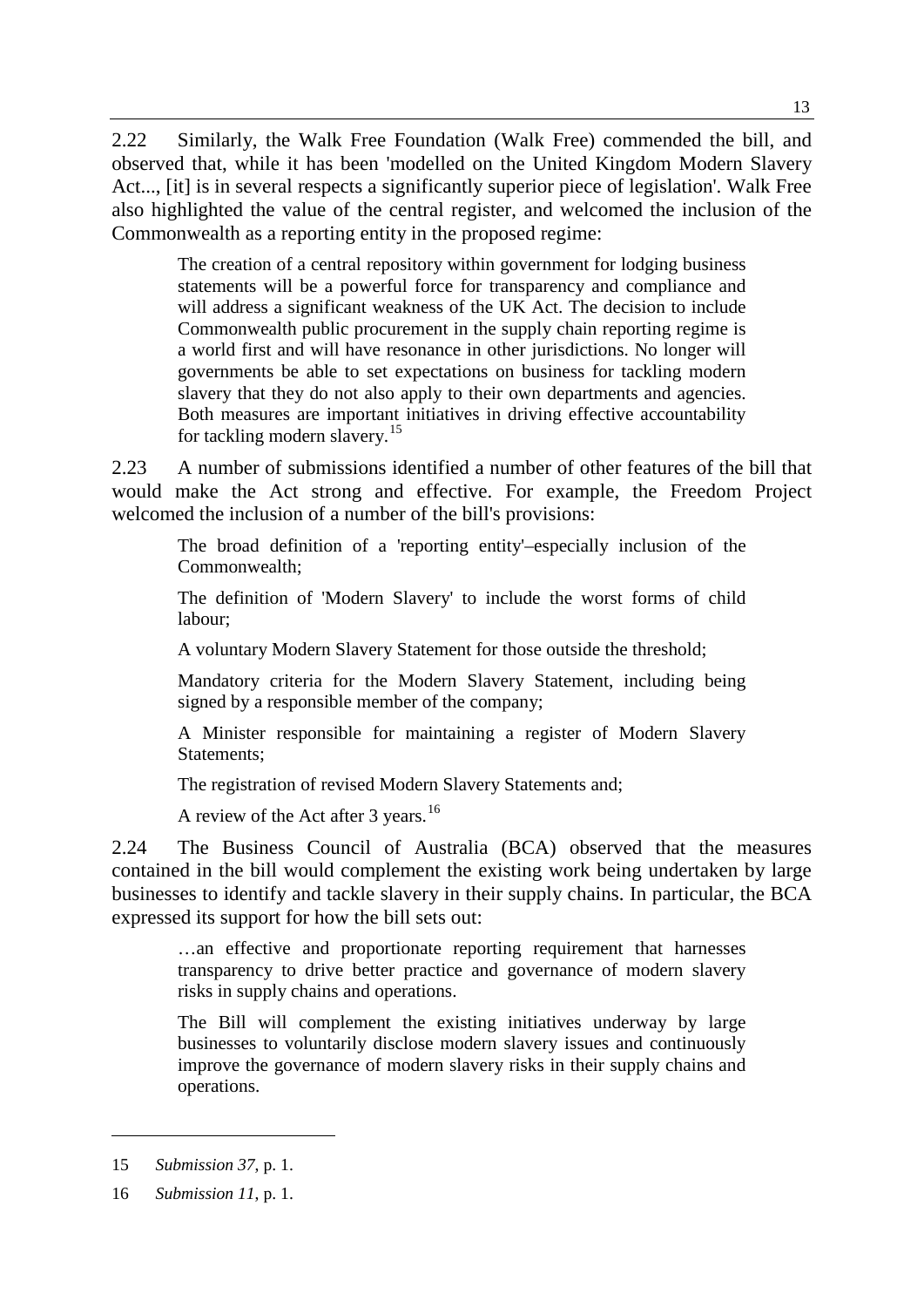We believe the current Bill adopts the right focus of encouraging companies to continuously assess their supply chains and operations for evidence of modern slavery, instead of a more prescriptive or punitive approach. $17$ 

2.25 A number of submitters supported the Business Engagement Unit as a central feature of the Act to encourage compliance and provide advice to the business sector. For example, Australian Catholic Religious Against Trafficking in Humans (ACRATH) commented that it:

…affirms the announcement from the Government in May 2018 that an Anti-Slavery Business Engagement Unit will be established to support and provide advice to business on modern slavery risks and manage a central repository of all Modern Slavery Statements.<sup>18</sup>

2.26 A number of submitters highlighted the extensive consultation that informed the Commonwealth's development of the bill, and commended the high level of engagement shown by parliamentarians and the public sector in the discussion about how to tackle modern slavery.<sup>19</sup> For example, the Salvation Army submitted that it:

…would like to acknowledge the enormous effort that has gone into this legislation by hundreds of stakeholders, particularly the work of the public servants in the Department of Home Affairs who have undertaken extensive, genuine consultation to inform this bill. We commend the government for its leadership in developing the Modern Slavery Bill and are grateful for the genuine engagement offered by many Members, Senators, and Committee representatives.<sup>20</sup>

2.27 A common thread in much of the evidence received was that the Parliament should pass the bill with multiparty support as soon as possible, even when they noted potential areas in which the bill could be strengthened.<sup>21</sup> For example, Walk Free argued:

Support for the prompt passage of an agreed Modern Slavery Bill comes from nearly every section of Australian society and politics. Business, civil society, religions, academics, and lawyers have all argued their support to

<sup>17</sup> *Submission 67*, p. 2.

<sup>18</sup> Australian Catholic Religious Against Trafficking in Humans, *Submission 21*, p. 3.

<sup>19</sup> For example, see comments made by: Project Respect, *Submission 10*, p. 6; Konica Minolta Business Solutions Australia, *Submission 14*, p. 1; Lutheran Church of Australia, *Submission 19*, p. 1; Australian Freedom Network, *Submission 24*, p. 3; See also Walk Free Foundation, *Submission 37*, p. 2; Australian Institute of Company Directors, *Submission 40*, p. 1; Supply Chain Sustainability School, *Submission 52*, p. 2; National Australia Bank, *Submission 54*, p. 1; IJM Australia, *Submission 63*, p. 3; ACCI, *Submission 66*, p. 3; and Department of Home Affairs, *Submission 79*, p. 3.

<sup>20</sup> Salvation Army, *Submission 33*, p. 3.

<sup>21</sup> For example: Australian Freedom Network, *Submission 24*, p. 3; Salvation Army, *Submission 33*, p. 3; IJM, *Submission 63*, p. 19; Uniting Church in Australia, *Submission 59*, p. 4; and Walk Free Foundation*, Submission 37*, p. 2;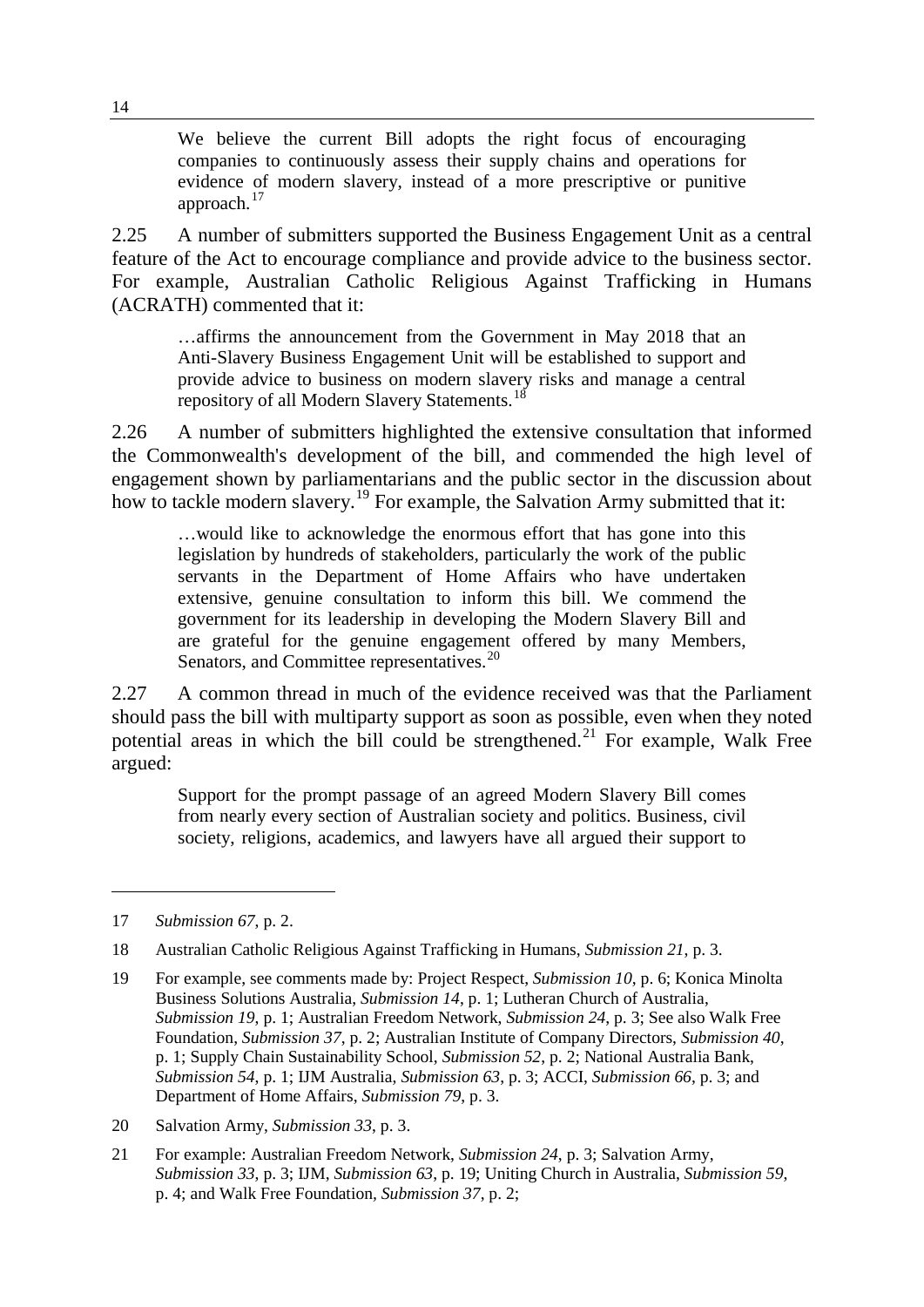pass legislation to tackle modern slavery. The Government, the Labor Opposition, the Greens and other Parliamentarians have been supportive and have engaged seriously in the policy work. The [Joint Committee] Report was unanimous.

Such a consensus is rare indeed and one well worth sustaining.<sup>22</sup>

2.28 Ms Laura McManus, Responsible Sourcing Manager, Woolworths Group Ltd, also spoke about the goodwill and consensus that has characterised the development of the bill, and hoped this would continue in its consideration by the Parliament:

[I]t feels like we're close to having a modern slavery act in Australia, and it's a really exciting prospect. I commend all parties on the momentum to get us to this point, particularly the early work of the joint standing committee, and welcome ongoing bipartisan support to see the timely passage of the legislation.<sup>23</sup>

2.29 This sentiment was echoed by Dr Mark Zirnsak, the Senior Social Justice Advocate for the Synod of Victoria and Tasmania, Uniting Church of Australia (Uniting Church), who told the committee that:

From our perspective, the worst possible outcome here, given the momentum that now exists towards doing the reporting [under the Act], would be that we have a bill that gets amended in the Senate but then can't pass the House of Representatives and gets stuck in permanent stalemate. We will lose all that momentum  $^{24}$ 

2.30 Mrs Skye Kakoschke-Moore, Special Adviser for the International Justice Mission Australia (IJM Australia), told the committee:

[W]e want to make this point very clear: we do not want the perfect [to] be the enemy of the good, and we would like to see this legislation passed without delay. It is no exaggeration to say that the lives of millions of people stand to change for the better once Australian entities start investigating their supply chains, but given the opportunity still exists for this legislation to be amended, we would encourage this committee and the government to remain open minded about ways to enhance the effectiveness of this legislation and to ensure it achieves its intended aims.<sup>25</sup>

#### **Summary and next chapter**

-

2.31 As noted previously, the evidence received by the committee was broadly supportive of the bill as an important step toward addressing the challenge of modern slavery. In particular, inquiry participants were overwhelmingly supportive of the bill's objective of assisting the business community in Australia to take proactive and effective actions to address modern slavery.

<sup>22</sup> Walk Free Foundation*, Submission 37*, p. 2.

<sup>23</sup> *Proof Committee Hansard*, 2 August 2018, p. 1.

<sup>24</sup> *Proof Committee Hansard*, 2 August 2018, p. 45.

<sup>25</sup> *Proof Committee Hansard,* 2 August 2018, p. 38.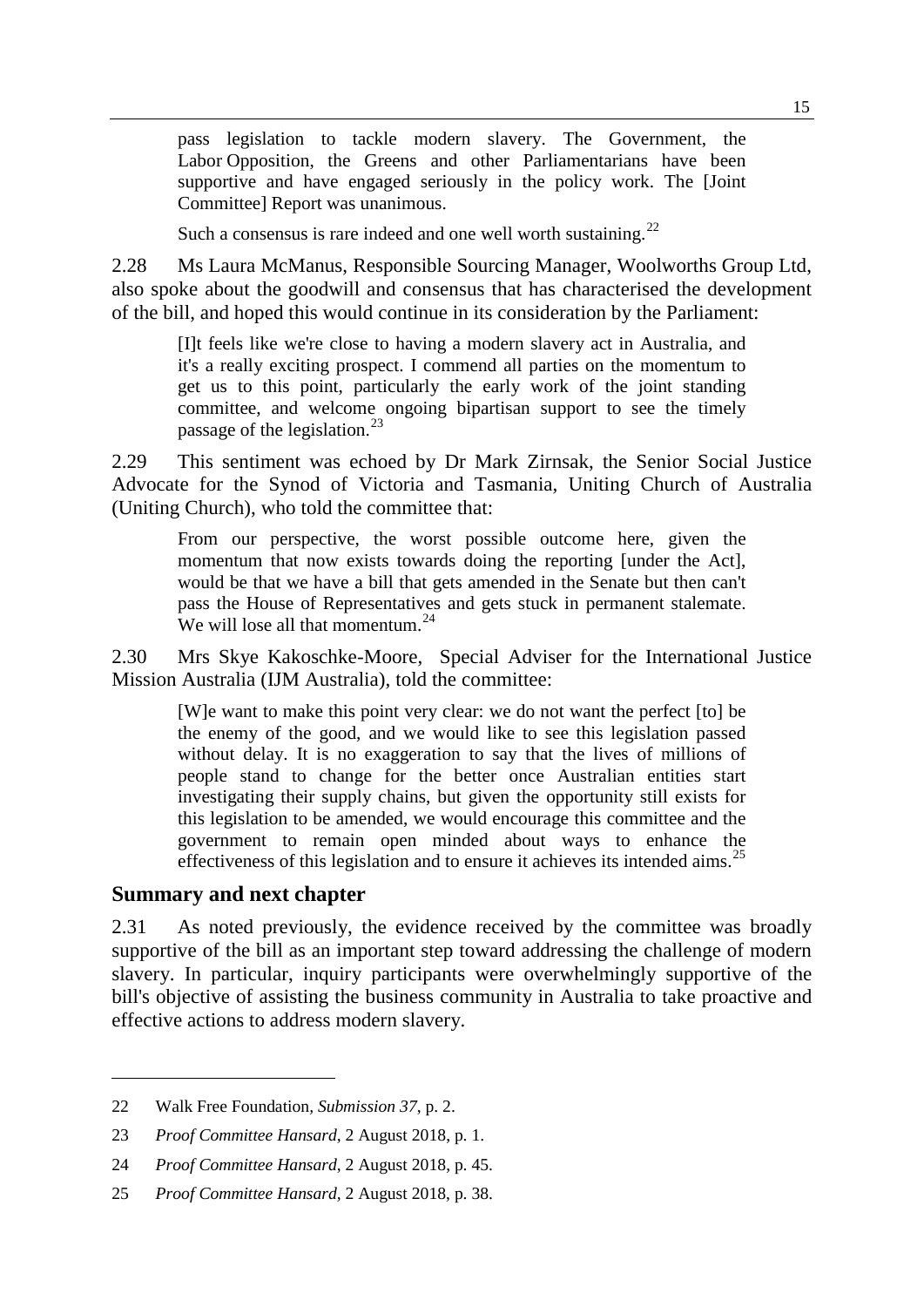2.32 Notwithstanding this broad support, many inquiry participants suggested ways in which the bill might be amended to extend or, in their view, otherwise strengthen the government's actions to address modern slavery. These suggested amendments, and the issues they relate to, are considered in the next chapter.

16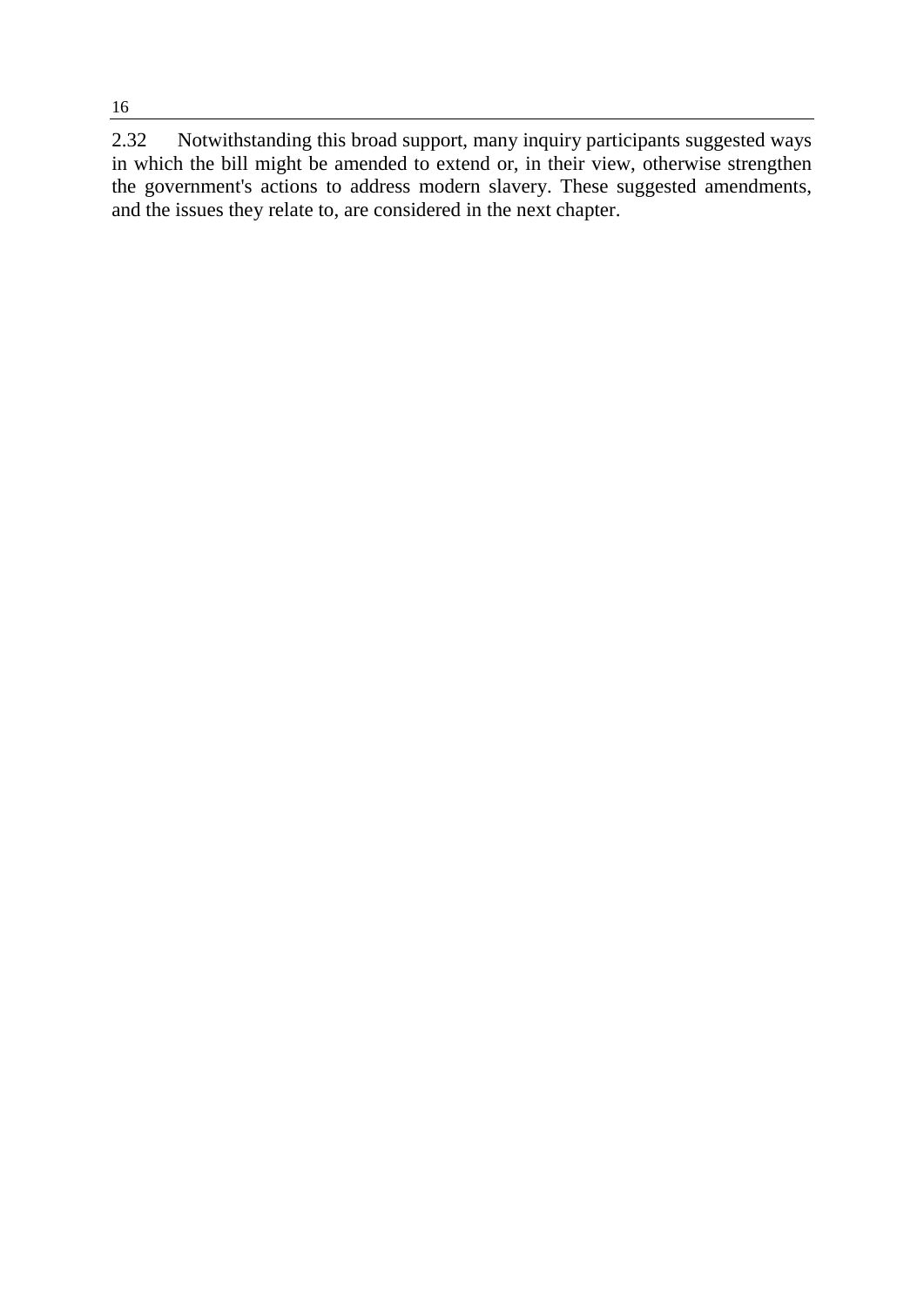# **Chapter 3**

## **Potential amendments raised in evidence**

3.1 Although the intent and provisions of the bill were overwhelmingly supported in evidence, there were some aspects of the bill, or matters not covered by the bill, that witnesses and submitters considered warranted further consideration. Matters raised in this regard included:

- the lack of any provision for an independent statutory anti-slavery officer;
- the absence of penalties in relation to the modern slavery reporting requirement;
- whether the threshold of \$100 million consolidated revenue, above which an entity is subject to the reporting requirement, is appropriate;
- matters related to the administration of the central register for Modern Slavery Statements, and more broadly the accessibility of statements;
- whether a list of entities subject to the reporting requirement should be maintained, and for what purpose;
- the possibility of a compensation scheme for victims of trafficking and slavery;
- the potential for harmonisation between jurisdictions of legislation directed at addressing modern slavery; and
- the terms of the review of the Act to be undertaken in three years.

3.2 These matters, including calls for amendments and support for the bill as it stands, are considered in this chapter. This chapter also sets out the committee's views on the bill and matters raised during the inquiry, and concludes with the committee's recommendations.

## *An independent statutory anti-slavery officer*

-

3.3 A significant number of submitters and witnesses argued that the bill should provide for the creation of an independent statutory officer for anti-slavery, as included in the UK Act.<sup>1</sup> Much of this evidence noted that one of the core

<sup>1</sup> See, for example: Ms Fiona McLeod SC, *Submission 3*, p. 2; Public Affairs Commission of the Anglican Church of Australia, *Submission 4*, p. 2; Josephite Counter-Trafficking Project,

*Submission 9*, p. 4; Project Respect, *Submission 10*, p. 6; Freedom Project, *Submission 11*, p. 1; Social Responsibilities Committee (SRC) Anglican Church Southern Queensland (Diocese of Brisbane), *Submission 13*, p. 1; Australian Lawyers Alliance, *Submission 15*, p. 4; Australian Catholic Bishops Conference, *Submission 16*, p. 3; Executive Council of Australian Jewry, *Submission 17*, p. 7; Federation of Ethnic Communities Councils of Australia Inc. (FECCA)*, Submission 18*, p.1; British Institute of International and Comparative Law, *Submission 20*, pp. 2–3; Australian Catholic Religious Against Trafficking in Humans, *Submission 21*, p. 3; Good Shepherd Australia New Zealand, *Submission 22*, p. 7; Slavery Links Australia Inc., *Submission 23*, p. 1; Australian Freedom Network, *Submission 24*, p. 4; Top End Women's Legal Service Inc. (TEWLS) and Northern Territory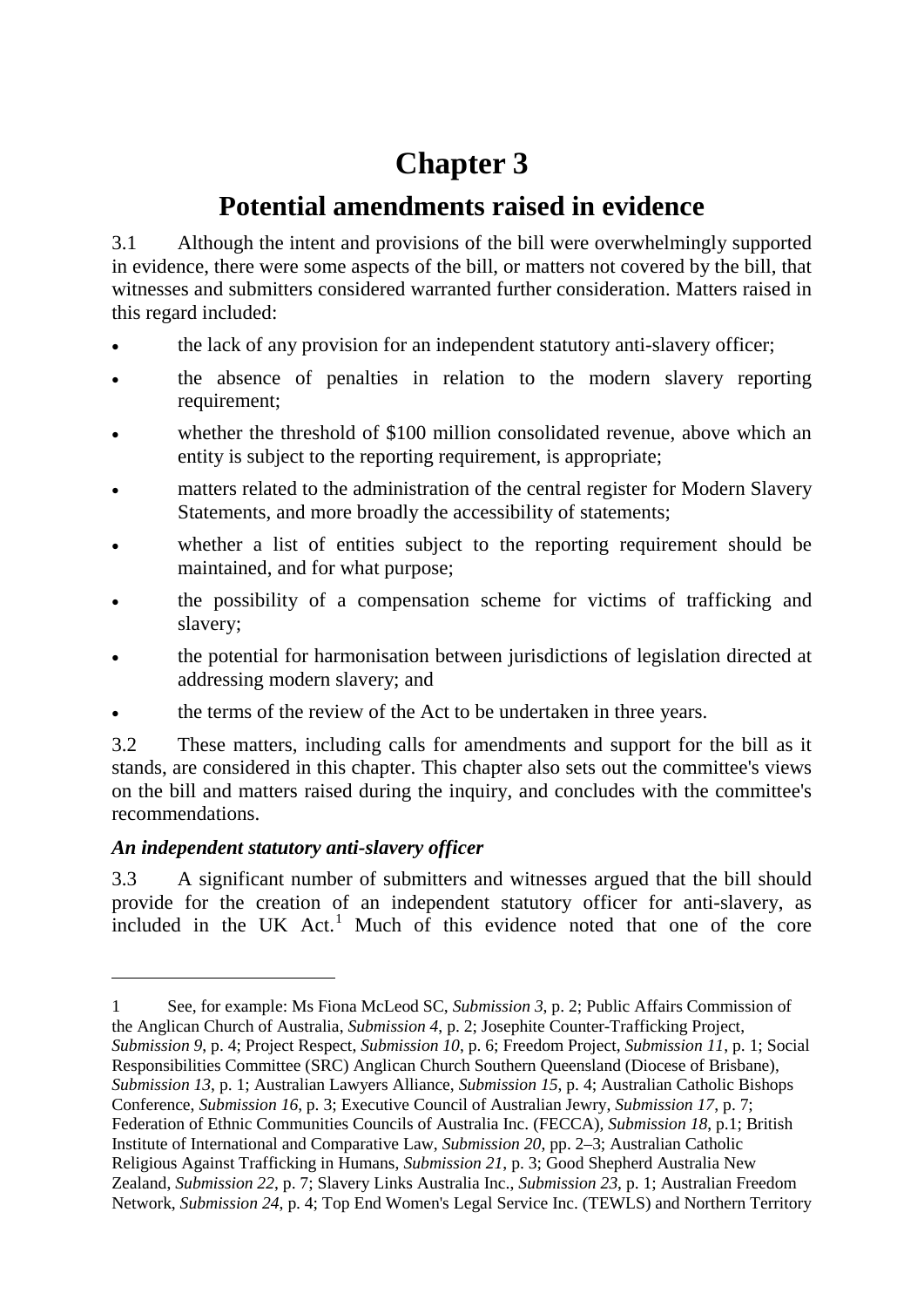recommendations of the Joint Committee's report was that 'the Australian Government establish an Independent Anti-Slavery Commissioner under the proposed Modern Slavery Act', with the authority and resources to fulfil a range of functions:

- overseeing the implementation of the *National Action Plan to Combat Human Trafficking and Slavery 2015–19* and any future plans to combat modern slavery;
- monitoring and investigating compliance of government agencies with the *National Action Plan to Combat Human Trafficking and Slavery 2015–19* and existing modern slavery legislation;
- ensuring victims of modern slavery, including children, have access to appropriate support services;
- providing education, guidance and awareness training for government agencies and entities about modern slavery issues;
- engaging with government and entities on the implementation and operation of the proposed supply chain reporting requirement and central repository;
- collecting and analysing data on modern slavery in Australia;
- undertaking legislated reviews of the proposed Modern Slavery Act at least every three years;
- improving coordination between criminal justice agencies in identifying and prosecuting modern slavery cases;
- providing advice on how to improve the proposed Modern Slavery Act, as well as responses to modern slavery, on an ongoing basis;

Working Women's Centre Inc. (NTWWC), *Submission 25*, p. 5; Chartered Accountants Australia and New Zealand, *Submission 26*, Appendix A, p. 1; Dr Fiona McGaughey, Adjunct Professor Holly Cullen, Mr John Southalan, and Dr Donella Caspersz, *Submission 30*, p. 4; Salvation Army, *Submission 33*, p. 4; Bernard G. Dobson, *Submission 34*, p. 1; Property Council, *Submission 36*, p. 1; Walk Free Foundation, *Submission 37*, p. 4; Australian Lawyers for Human Rights, Submission 39, p. 3; International Commission of Jurists Victoria, *Submission 43*, p. 1; Mercy Foundation, *Submission 45*, p. 2; Oxfam, *Submission 46*, p. 3; Stop the Trafik, *Submission 48*, p. 6; Anti-Slavery Australia, *Submission 50*, p. 8; Supply Chain Sustainability School, *Submission 52*, p. 3; National Council of Churches, *Submission 53*, p. 2; Chartered Institute of Procurement & Supply, *Submission 55*¸p. 1; Synod of Victoria and Tasmania, Uniting Church of Australia, *Submission 59*, p. 3; Ethnic Communities' Council of Victoria, *Submission 60*, p. 3; ACTU, *Submission 61*, p. 4; International Justice Mission Australia (IJM Australia), *Submission 63*, p. 18; Law Council of Australia, *Submission 64*, p. 5; Human Rights Law Centre, *Submission 65*, p. 4; Australian Human Rights Commission, *Submission 70*, p. 4; Victorian Trades Hall Council with the National Union of Workers Victorian Branch, *Submission 77*, p. 2; Civil Liberties Australia*, Submission 78*, p. 2; Mr Karl Schubert, *Submission 80*, p. 3; Legal Services Commission of South Australia, *Submission 81*, p. 2; Australian Christian Lobby, *Submission 82*, p. 2; Hagar Australia, *Submission 84*, p. 5; Electrical Trades Union of Australia, *Submission 87*, p. 1; Australian Council of Superannuation Investors, *Submission 88*, p. 1; Associate Professor Justine Nolan, *Submission 90*, p. 3; Outland Denim*, Submission 92*, p. 2; and The Border Crossing Observatory and the Monash Migration and Inclusion Centre, *Submission 93*, p.3.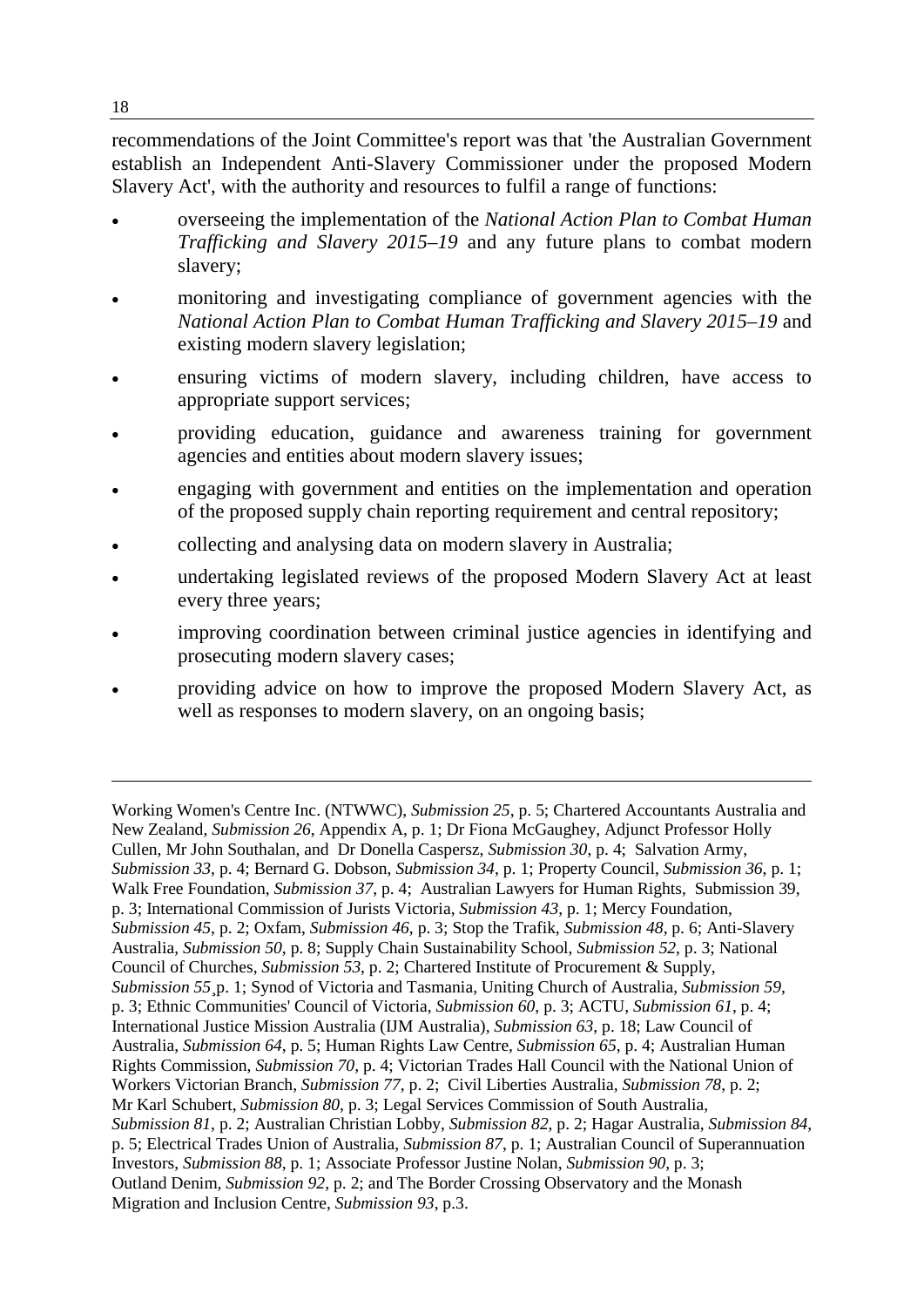- providing independent oversight of the response to combatting modern slavery across all sectors, and identifying gaps and solutions;
- working with various agencies, law enforcement bodies, prosecutors and others to increase the identification and reporting of modern slavery crimes, and to bolster the prosecution rates for modern slavery offences;
- raising community awareness of modern slavery; and
- any other related matters. $<sup>2</sup>$ </sup>

3.4 Some submissions argued that the lack of a statutory office was a major deficiency of the bill. For instance, Walk Free stated:

The failure to include a measure such as a Statutory Office similar to the UK Independent Anti- Slavery Commissioner is regarded by most involved in these issues as a major failing of the Bill and the matter that must be addressed by amendment of an otherwise excellent Bill.<sup>3</sup>

3.5 Project Respect submitted the bill was 'significantly weakened' by the lack of provision for an independent anti-slavery officer with a mandate to:

- engage with government, civil society, unions and business in relation to matters to do with modern slavery;
- oversee the implementation as well as monitoring of national plans relating to modern slavery;
- undertake legislative reviews of any implemented Act;
- ensure survivors have access to appropriate support; and,
- work with other agencies to strengthen identification, response, reporting and data collection.<sup>4</sup>

3.6 Some evidence suggested that a statutory officer would be able to capitalise on the current momentum towards tackling slavery, not only in government, but more broadly across society. Ms Fiona McLeod SC told the committee:

I just want to make this point as well: the passage of this bill actually represents an enormous and exciting opportunity to spearhead a major campaign around what is required by business. If you have a commissioner in place at the outset, you can build on that momentum from the outset.<sup>5</sup>

3.7 A number of submissions emphasised the value of an independent office that could provide advice and oversee the Act more effectively than the proposed Business Engagement Unit. Walk Free provided an outline of these functions, and explained:

<sup>2</sup> Joint Standing Committee on Foreign Affairs, Defence and Trade, *Hidden in Plain Sight: An inquiry into establishing a Modern Slavery Act in Australia* (December 2017), p. xxxi.

<sup>3</sup> *Submission 37*, p. 4.

<sup>4</sup> *Submission 10*, p. 5.

<sup>5</sup> *Proof Committee Hansard*, 1 August 2018, p. 29. See also her *Submission 3*, p. 2.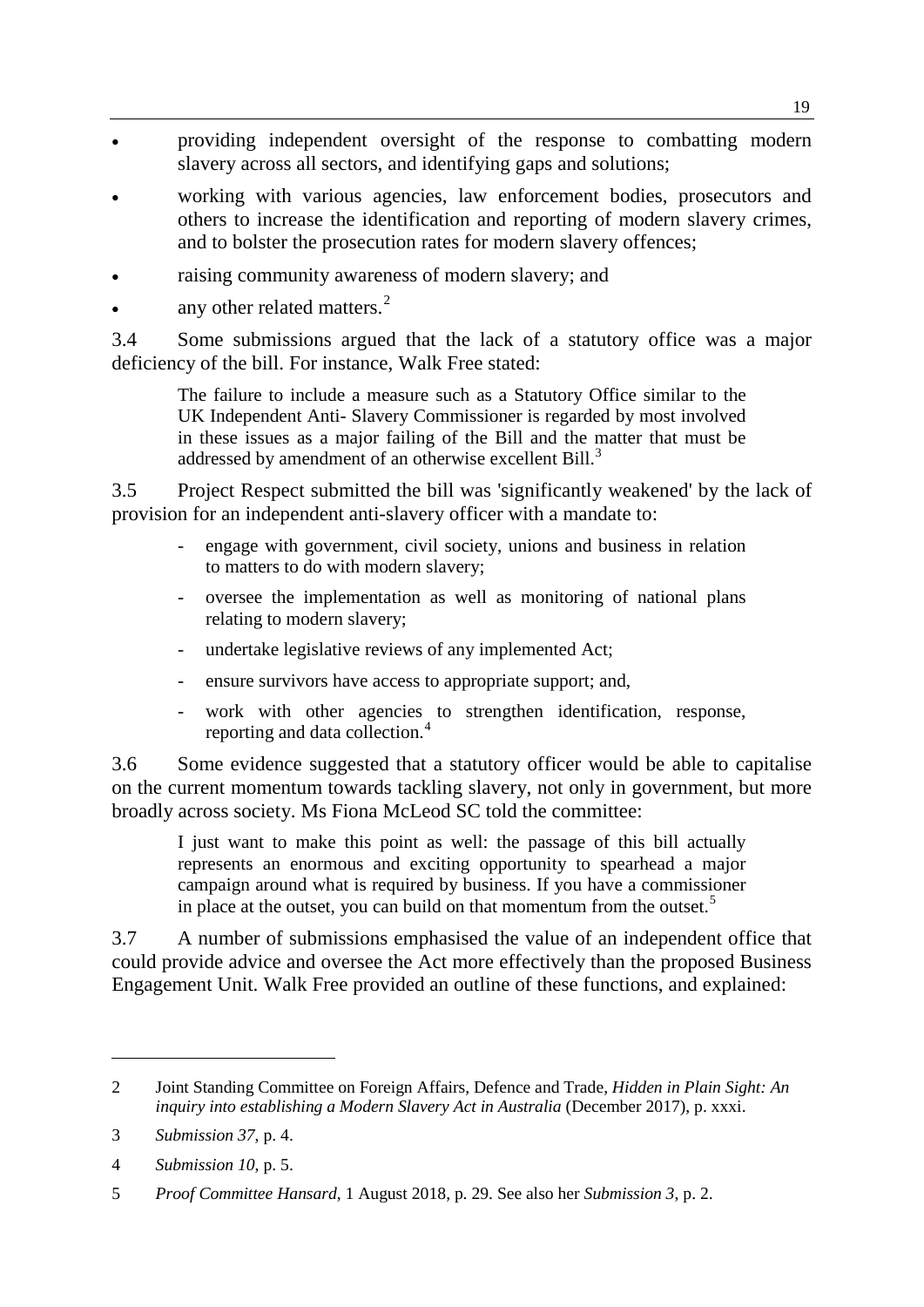…there is a role for an Australian Statutory Office to be a trusted friend to business as they seek to improve their systems and understanding of the challenges of rooting out slavery in complex international supply chains. Business would benefit from a trusted point of contact from whom to seek advice if they experience issues in their supply chains. It is unrealistic to expect business to seek that confidential advice from a government department responsible for the administration, compliance and enforcement (potentially penalties) around their reporting. Such a role and relationship would only be possible if the Office was totally separate to, and independent of, the government agency responsible for the repository and compliance with the legislation.<sup>6</sup>

3.8 At a public hearing, Mr Chris Evans, Government and Business Strategy, Walk Free, elaborated on how a modestly-resourced independent officer could complement the work of the department through the Business Engagement Unit:

The question for me is around the compliance function, which should stay in Home Affairs. There's a champion community awareness function, and, quite frankly, I would argue Home Affairs are not the best body to do that. They're currently being funded to do both. What we argue is that the statutory office can be a small office that can provide that sort of function…We don't think it needs to be a hugely resourced body...We see it as an advocate adviser role and, as I say, if you take the budget currently allocated and divvy it up between the two functions, I don't think you're too far off.<sup>7</sup>

3.9 STOP THE TRAFFIK argued that a commissioner would be better placed than the Business Engagement Unit to take on monitoring and review of the Act, as well as whole-of-government coordination:

Commissioners in other areas of Australian government have roles which include advocacy, examination and review of legislation and oversight of policies and practices which support the implementation of legislation. The Australian Public Service Values and Code of Conduct, which would govern the unit in the Department of Home Affairs, requires a public service which is impartial and apolitical and states that it is the role of those working therein to explain policy, rather than to advocate for or critique it. It is problematic for the key body in charge of administering the Act to be so intrinsically tied to the government because evidently, this leaves no scope for criticism and advocacy.

Further, the issue of modern slavery is not addressed by one Government department alone….There are at least six government departments whose engagement and action will be required to implement the Act effectively.<sup>8</sup>

<sup>6</sup> Walk Free Foundation, *Submission 37*, p. 4. See also Ms Fiona McLeod SC, *Submission 3*, p. 2.

<sup>7</sup> *Proof Committee Hansard*, 1 August 2018, p. 18.

<sup>8</sup> *Submission 48*, p. 6.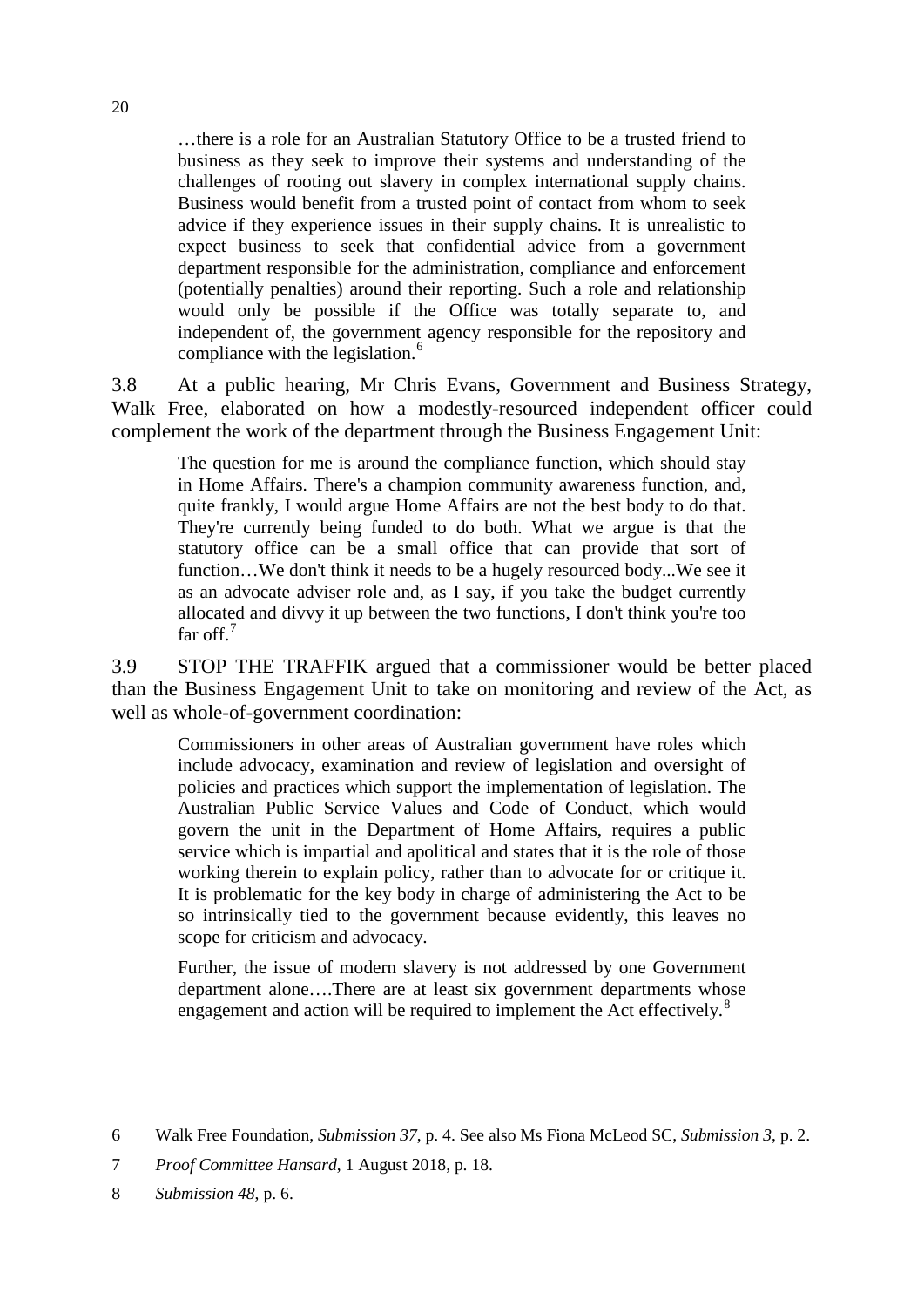3.10 The ALA also noted that an independent statutory officer could be responsible for reviewing the Act in the future, to ensure it is effective, and for monitoring levels of stakeholder and public awareness and the operation of its reporting requirements.<sup>9</sup>

3.11 Some evidence highlighted the positive effect that the UK Anti-Slavery Commissioner had on the implementation and oversight of a similar Anti-Slavery legislative framework. The British Institute of International and Comparative Law submitted that the UK Commissioner has 'performed an invaluable role in raising community awareness of the issue of modern slavery in the UK and mobilising action', including work to 'liaise with a variety of stakeholders such as NGOs, trade unions, business and government with the purpose of encouraging cooperation and inciting action around the eradication of slavery<sup>'.10</sup>

3.12 The Salvation Army also noted that:

It is widely acknowledged that one of the most successful aspects of the UK Modern Slavery Act has been the impact of the work led by the UK Independent Anti-Slavery Commissioner. Indeed, an independent review of the UK Act found that, in its first year, more victims were identified, more proactive and reactive police investigations were undertaken, more prosecutions and convictions were achieved, judicial awareness was increasing and leading to stronger sentencing and more training and crossagency coordination and reporting was put into place.<sup>11</sup>

3.13 Some submissions noted that a statutory officer could also oversee the regulatory functions associated with compliance, including any penalty or compensation frameworks, should the bill or Act be amended to include them.<sup>12</sup>

3.14 Most inquiry participants calling for the appointment of an independent modern slavery statutory officer framed the role as that of a 'commissioner'. Mr Chris Evans, Walk Free, suggested that some of the opposition to the appointment of a statutory officer (discussed below) might be mitigated if a more appropriate title was found:

I would argue that it would be helpful…that we think of another title [other than commissioner]. I'm making the argument that it's about a statutory office; it's not a commissioner in the Australian context, which we associate with mediation, arbitration and decision-making [for example, relating to Fair Work or Human Rights commissioners]. That's not what the UK

<sup>9</sup> *Submission 15*, p. 6.

<sup>10</sup> *Submission 20*, p. 3;

<sup>11</sup> *Submission 33*, p. 4. See also FECCA, *Submission 18*, p. 2.

<sup>12</sup> For example, see Oxfam, *Submission 46*, p.4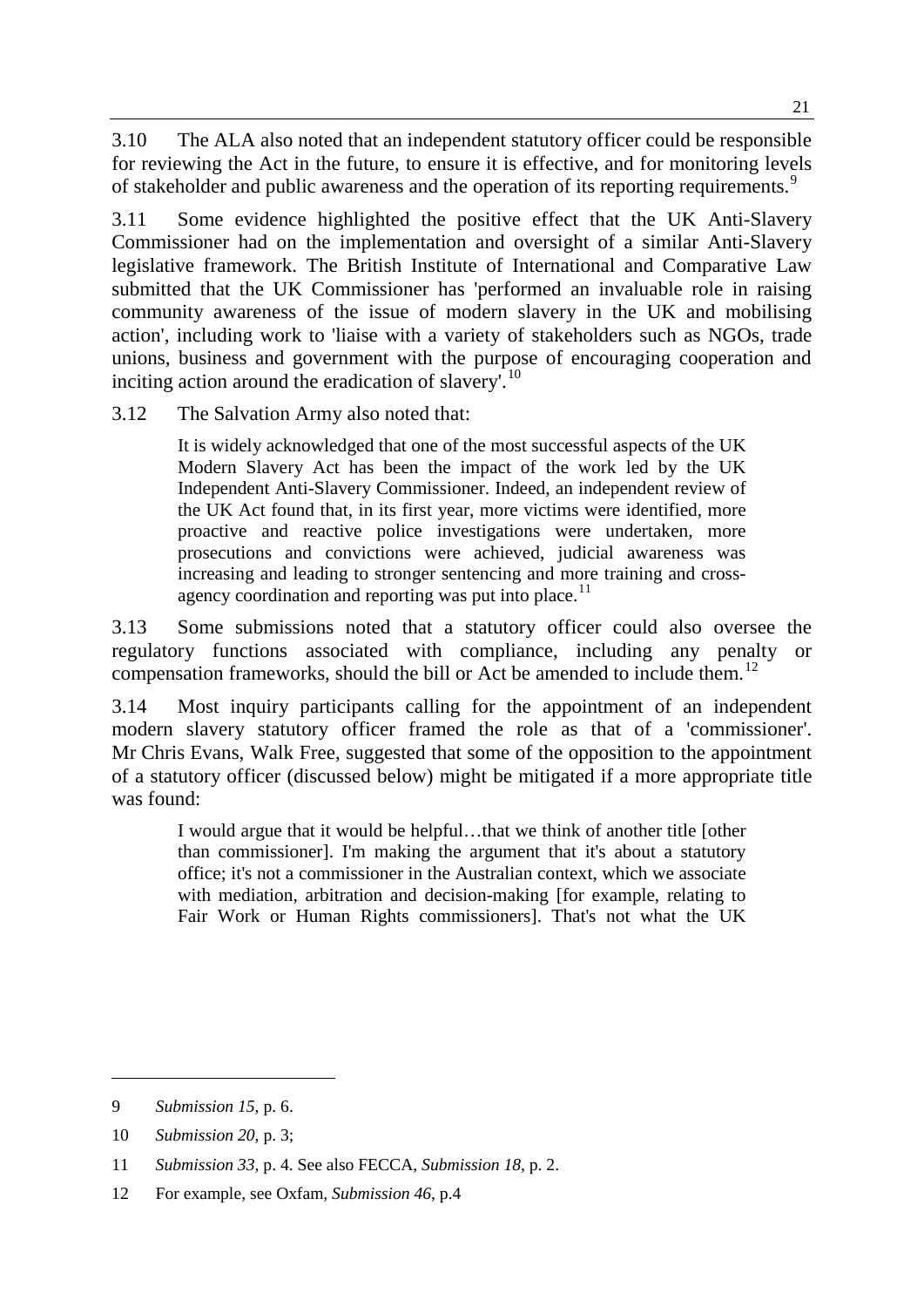independent commissioner does. I haven't found a really good name, but I think of it as an advocacy or advisory role, which is what it is.<sup>13</sup>

#### *Opposition to a statutory officer*

3.15 Some inquiry participants supported the bill's omission of an independent Anti-Slavery Commissioner. For example, the ARA suggested it would be 'premature' for the bill to contain provision for a statutory office, and that it should be considered at the three-year review. $14$ 

3.16 The ACCI noted that the UK Commissioner had roles that were not directly transferable to the Australian context, including that the Australian bill was developed with a focus on supply chains. In contrast, the UK model was developed in a context where trafficking, labour market supervision and porous borders are of greater immediate concern, and in this context a different approach, including provision for a statutory officer, is appropriate.<sup>15</sup>

3.17 The department stated that the Business Engagement Unit would be better positioned than a commissioner to fully implement the Act:

Providing support and advice to business, managing the Modern Slavery Register and undertaking awareness-raising and training are best undertaken by the dedicated Modern Slavery Business Engagement Unit rather than an Independent Anti-Slavery Commissioner. These functions require significant resources and time and it is unlikely any Commissioner could undertake this work while also carrying out a range of other statutory functions. Consultations also indicated that requiring entities to contact Government rather than an independent body for advice is unlikely to impact whether entities seek assistance. This approach is also consistent with the role of the UK Independent Anti-Slavery Commissioner, which does not include a formal, statutory responsibility to work with business. Australia already has a well-coordinated national response to modern slavery which is subject to robust oversight from Parliament, Government Ministers and civil society.<sup>16</sup>

- 15 *Submission 66*, p. 13.
- 16 *Submission 79*, p. 7.

<sup>13</sup> Walk Free Foundation, *Submission 37*, p. 7. Note: a number of names for a statutory officer were discussed in evidence. Although the majority used 'commissioner', the committee canvassed the position as being an 'advocate' in the public hearings. Additionally, 'special adviser' was used by a number of submitters, including the Property Council, *Submission 36*, p. 1; Supply Chain Sustainability School, *Submission 52*, p. 3; and Synod of Victoria and Tasmania, Uniting Church of Australia, *Submission 59*, p. 3. 'Anti-Slavery Champion' was proposed by Walk Free Foundation, *Submission 37*, p. 5. the Mercy Foundation suggested it could be an 'ombudsman' position in *Submission 45*, p. 2.

<sup>14</sup> *Submission 35*, p. 5.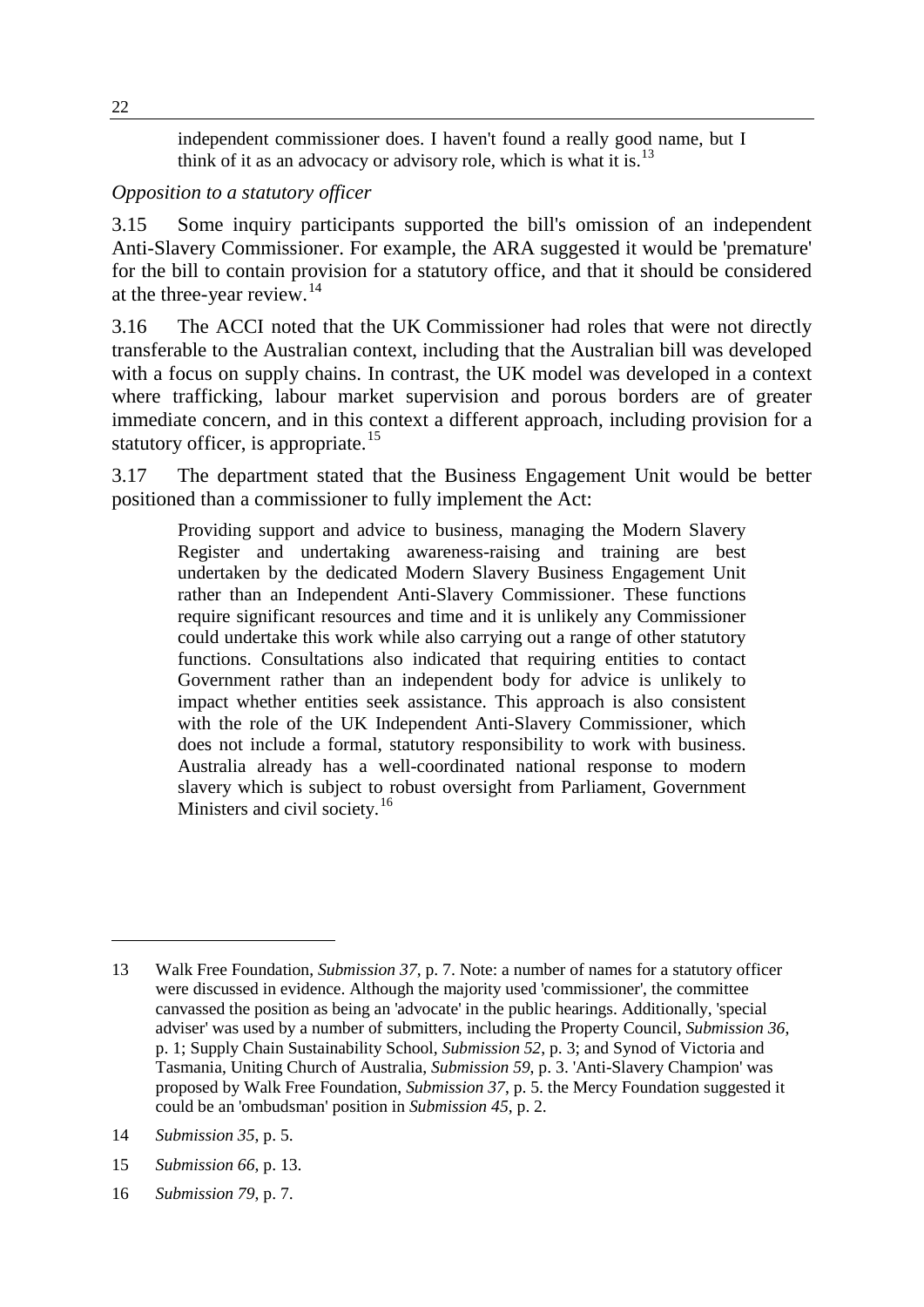3.18 The department also stated that the need for a commissioner could be revisited as part of the three-year review.<sup>17</sup>

#### *The lack of penalties for non-compliance*

3.19 The committee received contrasting evidence about the lack of penalties in the bill, both for liable entities not reporting, as well as for non-compliant or substandard reporting. Whereas some witnesses and submitters thought that this was a positive element of the bill, as it would allow a 'race to the top' for private enterprise to comply, others suggested that this would make the compulsory reporting requirement under the act unenforceable.

## *Support for the bill's lack of penalties*

3.20 The AICD set out a number of reasons for their support for the bill's approach of not including a penalty regime for non-compliance with the reporting requirement:

It would be consistent with legislation in the United Kingdom, France and California, all jurisdictions that have been leading efforts to address modern slavery risks.

It will create an organisation-driven response, rather than a compliancedriven response which will more likely lead to lasting and impactful changes in businesses.

It supports transparency in reporting and the sharing of effective initiatives to combat modern slavery risks.

It creates a culture of 'encouragement' which will look to positively change corporate behaviour.

It will foster a 'race to the top' culture as highlighted by The Hon Alex Hawke MP Assistant Minister for Home Affairs in his media release dated 28 June 2018.<sup>18</sup>

3.21 Ms Francesca Muskovic, the National Policy Manager, Sustainability and Regulatory Affairs for the Property Council of Australia, told the committee that the inclusion of penalties could, in fact, encourage a meaningless 'tick box' approach to reporting:

We want a culture that encourages people to find and remediate instances of modern slavery rather than something that creates a disincentive up-front for companies not to look. As you've correctly said, you can submit a statement under the UK act that says: 'We looked. We didn't find anything. Tick.' That's a compliance statement. We're not wanting to encourage that sort of approach from the outset, so we've said that we don't think the

<sup>17</sup> See evidence given by Mr Hamish Hansford, First Assistant Secretary, National Security and Law Enforcement Policy, Department of Home Affairs *Proof Committee Hansard*, 3 August 2018, p. 24.

<sup>18</sup> *Submission 40*, p. 2.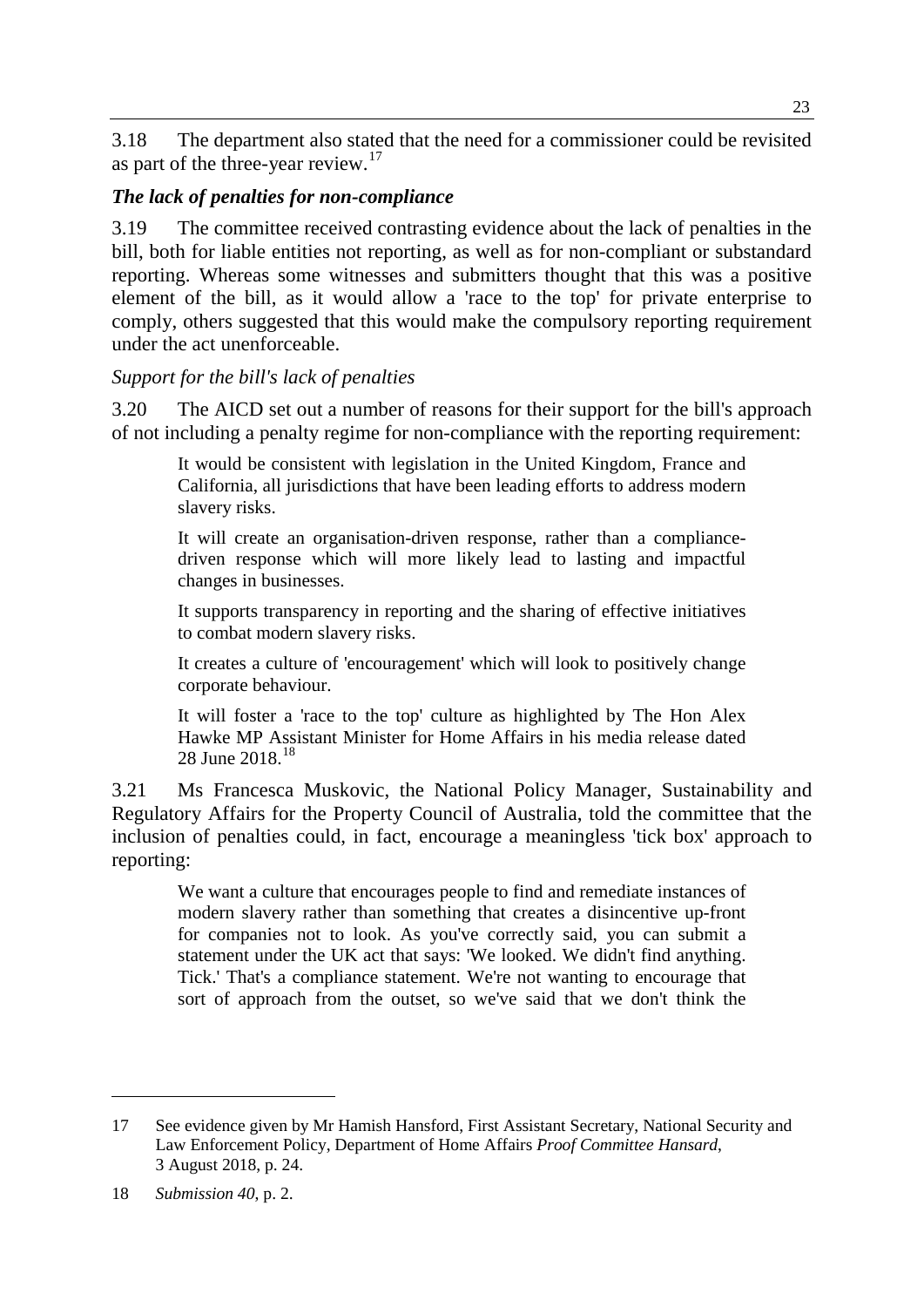immediate introduction of penalties is going to motivate corporate engagement.<sup>19</sup>

3.22 Walk Free suggested that the establishment of a central repository for compliance statements would drive higher rates of compliance for Australian stakeholder, noting that the UK model did not incorporate this measure:

We want the focus to be on best practice rather than on penalty and punishment, which is not conducive to cultural change and committed buy in. During the development of the legislation there has also been meaningful engagement between business and civil society, improved understanding and relationships, and it is that environment that will facilitate real impact….

The establishment of the central repository will greatly enhance transparency in comparison to what has been possible under the UK Act. The inability to introduce a definitive list of businesses required to report under the Australian legislation will make the practicality of applying penalties highly problematic at this stage.<sup>20</sup>

3.23 Ms Heather Moore, National Policy and Advocacy Coordinator, Freedom Partnership to End Modern Slavery, Salvation Army, also noted that it would be impractical for the government to set up a penalty regime without a clear list of entities that were liable:

[W]e understand that the government's done some extensive work trying to develop a confirmed list of who has to report. My understanding is that that is not possible at this point and that a great deal further work is going to be required to confirm who is actually captured under the legislation. So, in our view, if you don't know who has to report, you can't actually enforce your penalties... 21

3.24 Ms Moore also commented that the reputational risk to businesses would be more effective than any potential financial penalty:

We've had extensive conversations with a range of business representatives, and my understanding is that a financial penalty in and of itself is not actually going to be the deterrent that many think it will be. The real deterrent is the reputational risk.<sup>22</sup>

3.25 Dr Zirnsak, Uniting Church of Australia, noted that some regulators were reluctant to 'enforce civil penalties', even when they were able to, 'simply because of the resources that it consumes to have to go to court to actually get that civil penalty remedy enforced on the entity'.<sup>23</sup>

<sup>19</sup> *Proof Committee Hansard*, 2 August 2018, p. 22. See also Australian Institute of Company Directors, *Submission 40*, p. 2.

<sup>20</sup> *Submission 37*, p. 8.

<sup>21</sup> *Proof Committee Hansard*, 1 August 2018, p. 17.

<sup>22</sup> *Proof Committee Hansard*, 1 August 2018, p. 17.

<sup>23</sup> *Proof Committee Hansard*, 2 August 2018, p. 45.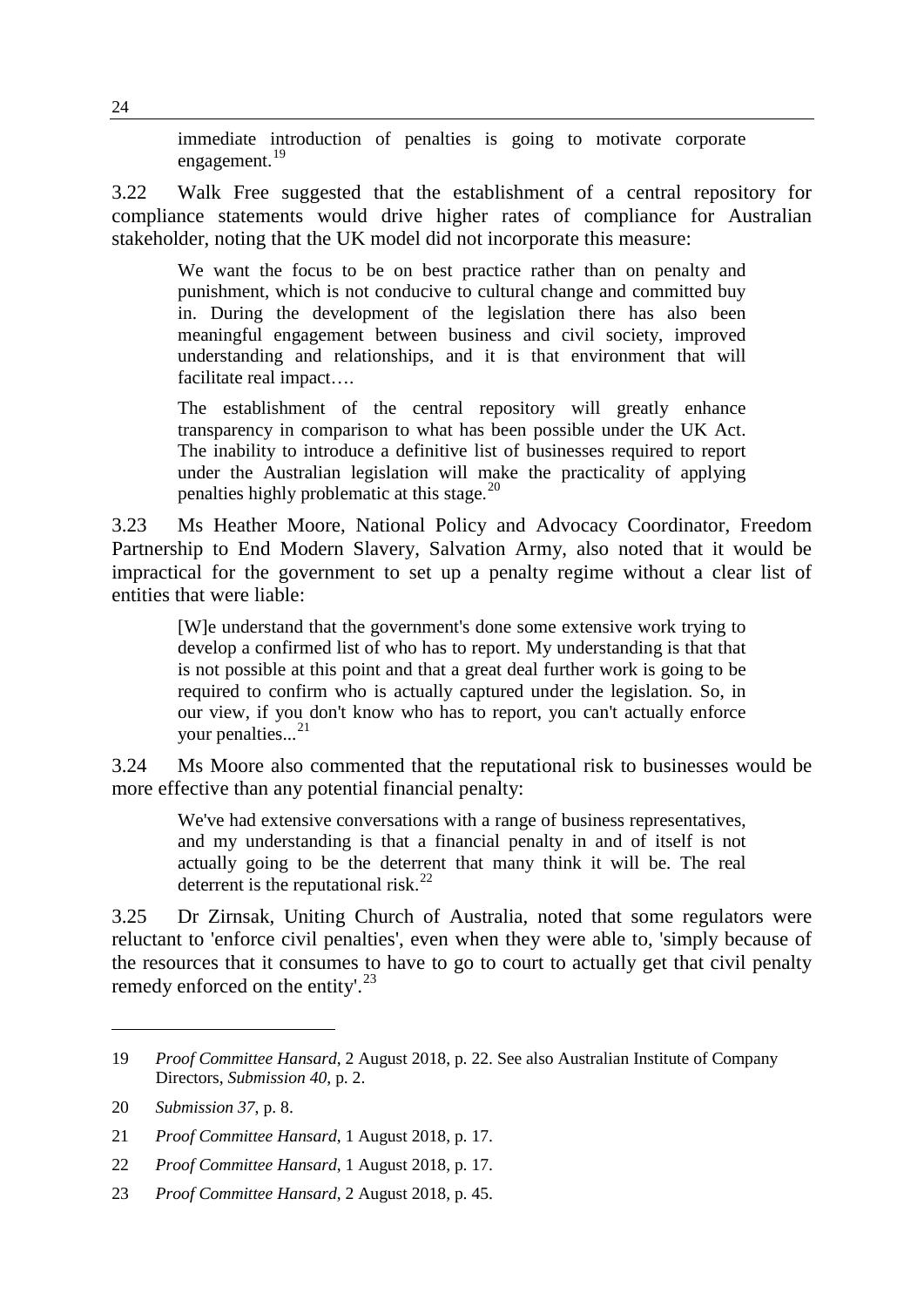*Support for penalties*

3.26 On the other hand, some witnesses and submitters argued that clear penalties should be incorporated into the Act. For example, Anti-Slavery Australia suggested that penalties should be considered for a number of breaches, including for:

…entities that fail to prepare a modern slavery statement, prepare an incomplete statement or make a deceptive, misleading or fraudulent statement be subject to sanctions or penalties. Guidance could be taken from the provisions of the Australian Consumer Law concerning misleading and deceptive conduct (section 18), the exculpatory provisions of the *Illegal Logging Prohibition Act 2012* (Cth) and the civil penalty provisions of the *Corporations Act 2001* (Cth).<sup>24</sup>

3.27 Ms Keren Adams, Director of Legal Advocacy, Human Rights Law Centre, summarised a number of concerns about a non-enforceable reporting scheme, especially the lack of incentive for compliance for companies without a public-facing aspect:

[W]e think that the legislation does need penalties for companies that fail to report or provide false or misleading information. We have no problem with the idea of trying to encourage a positive start to this and provide as much assistance as possible to business to ensure that they comply. But the idea that reputational risk alone will drive compliance and lead to a race to the top is just not borne out by the evidence elsewhere.

We don't believe that just including the central register provides a complete answer to that problem. Some Australian organisations will undoubtedly be motivated by a genuine desire to do the right thing, by the fact that it's the law of the land, by investor pressure or by reputational damage to report voluntarily. [But] there will be a proportion of businesses that aren't motivated by those factors, particularly those without a public facing aspect to their business or who have little interest in corporate social responsibility. Those businesses will need additional motivators.<sup>25</sup>

3.28 Professor Redmond suggested that the three years of experience from the UK indicated the drawbacks of voluntary systems regarding low rates of compliance and the slow adoption of good reporting practices:

The Home Office in the UK estimates that there are between 9,000 and 11,000 companies now required to report under the UK act. Only a short time ago, the estimate was 17,000, so it's floating around; there's some uncertainty. The Modern Slavery Registry, which is the authoritative collection of modern slavery statements collected, as of this morning reports that there are 6,394 statements by 5,596 companies. It doesn't indicate whether any of those are voluntary statements. So we are looking at roughly 50 per cent compliance simply in putting in a modern slavery report, three years after the introduction of that legislation. Look at the

<sup>24</sup> *Submission 50*, p. 7.

<sup>25</sup> *Proof Committee Hansard*, 1 August 2018, p. 22.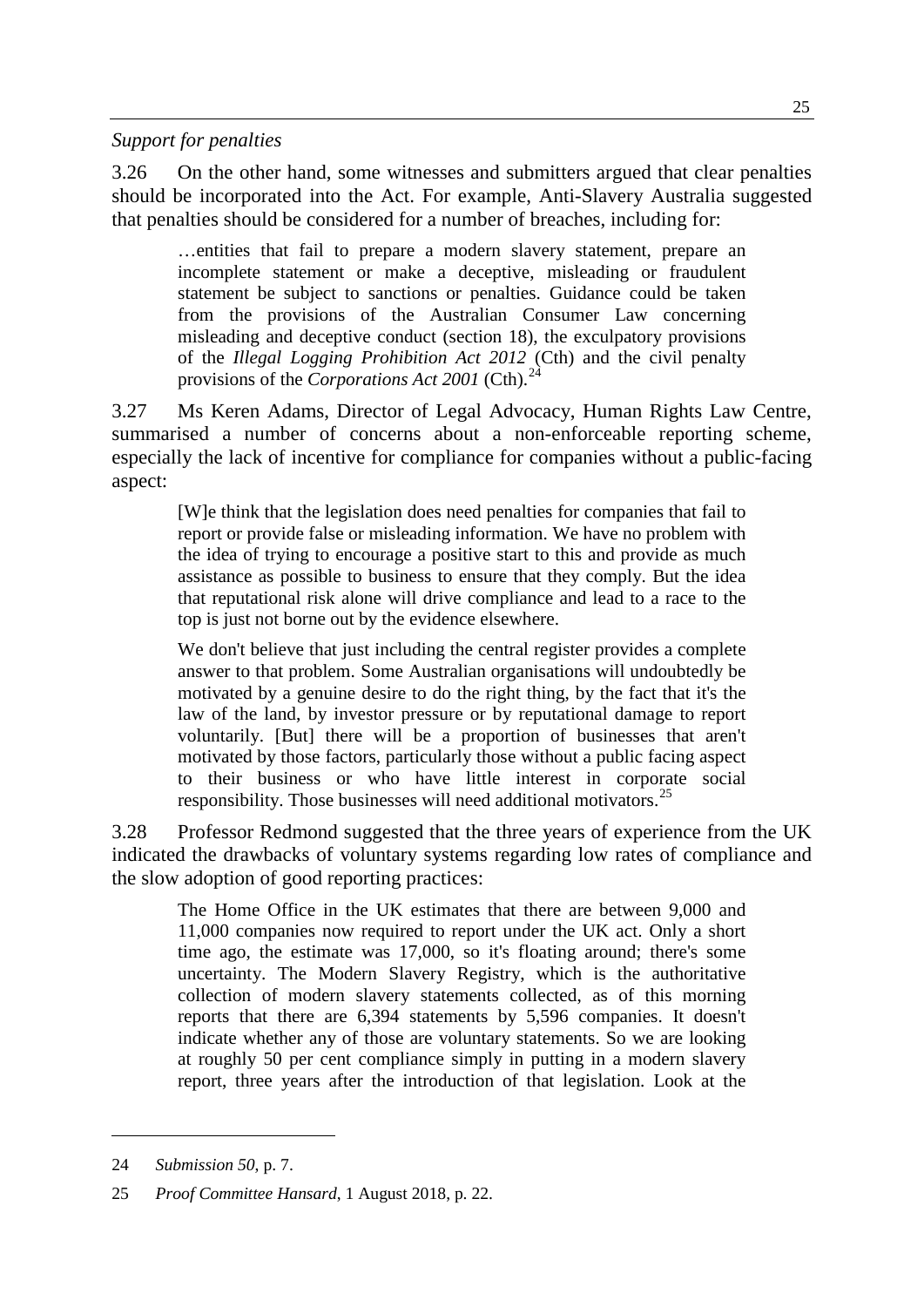quality of the reports. The Modern Slavery Registry reports that only 19 per cent of the reports lodged meet the minimum requirement of the act—that is, they were approved by the by the board, signed by a director and published on a website. It is 19 per cent, and this is three years on.<sup>26</sup>

3.29 Ms McLeod SC suggested to the committee that penalties were not only about punishing breaches, but also sending a signal about how seriously the Commonwealth considered breaches:

If there is a penalty in place, a number of companies have indicated that that would help them understand what the obligations are. Where a voluntary mechanism creates a level of uncertainty, [when] that's what's actually required… An open-ended requirement without consequence, apart from the amorphous reputational risk consequence that depends on consumers knowing that they have or haven't complied, is too unclear for general counsel…to understand how they're meant to advise on that.<sup>27</sup>

#### *Options for penalties*

- 3.30 A wide range of penalty options were canvassed in evidence including:
- alignment with the high penalties under NSW legislation of 1,000 penalty units (or up to \$1.1 million) as a criminal offence, which would also avoid duplication across Commonwealth and state anti-slavery schemes; $^{28}$
- smaller fines given under civil penalty provisions, which would also potentially serve as a penalty on the reputation and integrity of the entity;  $^{29}$
- criminal penalties applicable both to the corporate entities and to senior executives, with the possibility of escalating fines for repeat offenders;  $30$
- preventing non-compliant companies from tendering for Commonwealth contracts, grants, and trade or consular assistance overseas;  $31$  and

<sup>26</sup> *Proof Committee Hansard*, 2 August 2018, p. 18. See also the suggestion that California's voluntary framework is also characterised by under-reporting, Ms Keren Adams, Director of Legal Advocacy, Human Rights Law Centre, *Proof Committee Hansard*, 1 August 2018, p. 22. Ms Joy Kyriacou, Fair Economies Advocacy Manager, Oxfam, also highlighted disappointing initial and declining subsequent rates of compliance following the introduction of a Voluntary Tax Transparency Code in Australia in 2016, *Proof Committee Hansard*, 2 August 2018, p. 26. See also evidence given by Ms Kakoschke-Moore, IJM Australia, which suggested low returning rates for the Workplace Gender Equality Agency's required gender equality reports for companies with more than 100 employees, in *Proof Committee Hansard*, 2 August 2018, p. 38.

<sup>27</sup> *Proof Committee Hansard*, 1 August 2018, p. 31.

<sup>28</sup> For example, see: Ms Kyriacou, Oxfam, *Proof Committee Hansard*, 2 August 2018, p. 27; Ms Fiona McLeod SC, *Submission 3*, p. 4; Human Rights Law Centre, *Submission 65*, p. 4; and Australian Christian Lobby*, Submission 82*, p. 3.

<sup>29</sup> For example, Ms Fiona McLeod SC, *Submission 3*, p. 4.

<sup>30</sup> For example, ACTU, *Submission 61*, p. 3; and Civil Liberties Australia, *Submission 78*, p. 4.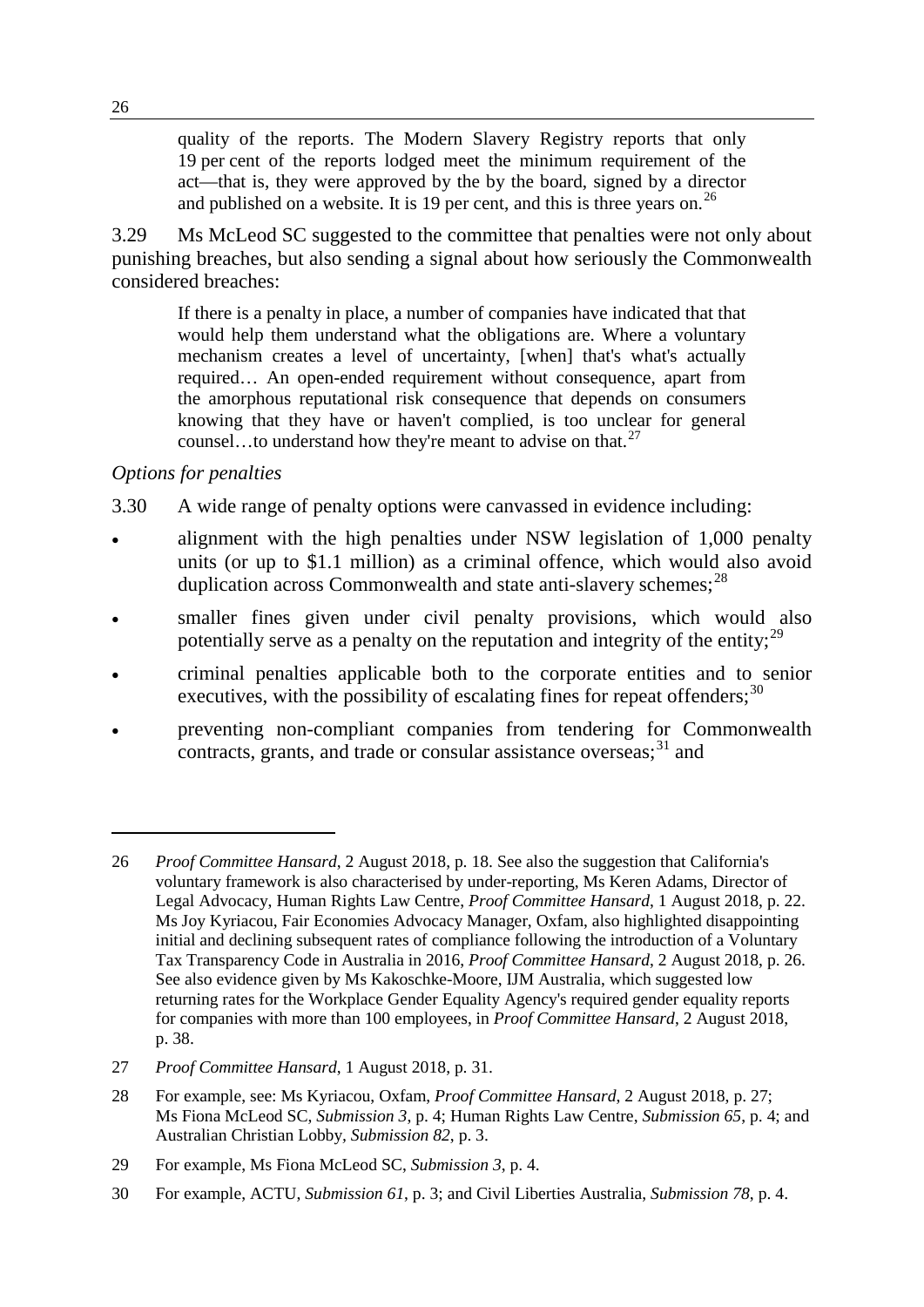• for entities that consistently breach reporting requirements to be named in the Parliament or included on a public list of non-compliant bodies.<sup>32</sup>

## *A phased-in approach*

3.31 Many organisations that supported penalties advised that a penalty regime could be phased in gradually to give liable entities time to adjust their reporting frameworks, seek advice, and ensure the integrity of supply chains. For example, Anti-Slavery Australia and the Human Rights Law Centre both supported penalty provisions coming into effect 12 months following the commencement of the reporting requirement, which follows the recommendation of the Joint Committee report.<sup>33</sup>

3.32 A number of other submitters suggested that the need for penalties should be revisited as part of the three-year review, should poor reporting standards warrant more coercive measures. This perspective was shared by both organisations that supported and did not support the introduction of a penalty regime.

3.33 For example, while supporting the bill's current provisions, Mr Evans, Walk Free, stated:

Basically, the general view is you look at compliance after some experience. I say to companies: if there's high non-compliance, what will a parliament do? They'll go for penalties and enforcement of the review. It'll be the obvious response. If there's very high compliance and companies do the right thing, then there'll be a different view.  $34$ 

3.34 On the other hand, Advisory Committee to the Modern Slavery Registry, who were 'disappointed' no financial penalties are included in the bill, submitted:

…should low reporting levels or poor reporting standards warrant it, penalties be phased-in after an initial three-year grace period post enactment following the first legislative review.<sup>35</sup>

## **Threshold for compliance and reporting entities**

3.35 The bill provides that entities carrying on business in Australia with an annual turnover of more than \$100 million globally must lodge statements of compliance. The committee received a large amount of evidence on this threshold: whereas some

32 For example, see Josephite Counter-Trafficking Project, *Submission 9*, p. 4; and FECCA, *Submission 18*, p. 3.

<sup>31</sup> For example, see: Australian Christian Churches and ACC International Relief, *Submission 5*, p. 3; ALTO Global Consulting, *Submission* 7, p. 2; Save the Children, *Submission* 28, p. 2; ReThink Orphanages Australia, *Submission* 29, p. 2; Forget Me Not Australia, *Submission* 32, p. 2; Salvation Army, *Submission* 33, p. 7; Oxfam, *Submission 46,* p. 4; Mr Karl Schubert, Submission 80, p. 3; and Associate Professor Justine Nolan, *Submission 90*, p. 3.

<sup>33</sup> See *Submission 50*, p. 7 and *Submission 65¸* p. 5 respectively.

<sup>34</sup> *Proof Committee Hansard*, 1 August 2018, p. 18. See also evidence given by Mr Fuzz Kitto, National Director, STOP THE TRAFFIK, *Proof Committee Hansard*, 2 August 2018, p. 13.

<sup>35</sup> *Submission 56*, p. 7.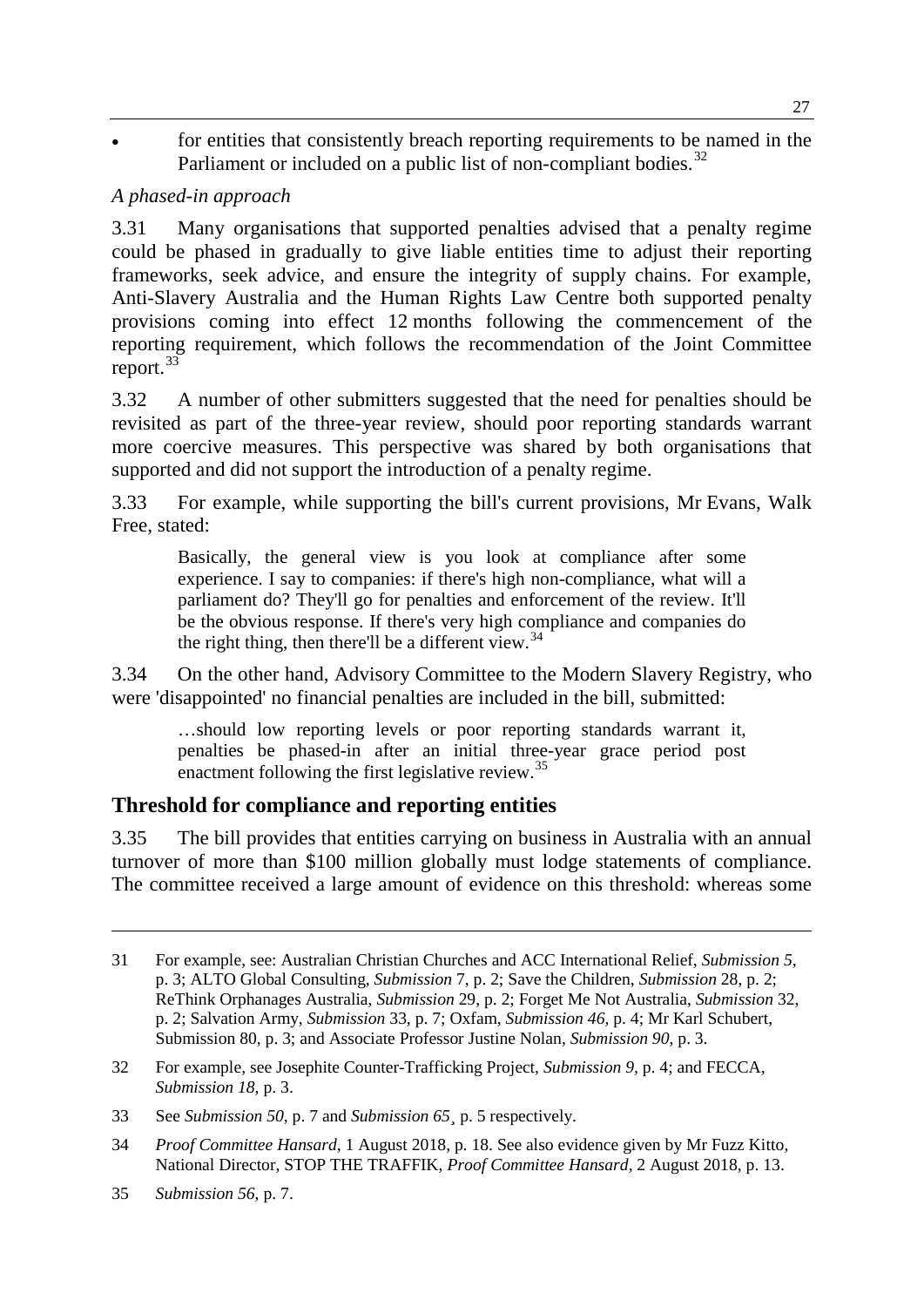inquiry participants supported the intent and design of a \$100 million threshold, others suggested it should be amended.

3.36 For example, Project Respect suggested the \$100 million threshold would capture 'too few organisations to address the systemic issue of slavery in global supply chains'. It argued in support of reducing the threshold in the bill to \$25 million consolidated revenue, which it noted would align with the threshold requirements for a large propriety company as set out in section 45A of the *Corporations Act 2001*. 36

3.37 A number of other witnesses and submitters suggested adopting a \$50 million threshold for compliance, as recommended by the Joint Committee, noting that this would also align with the NSW framework and the UK threshold (£36 million–around \$60 million). $37$ 

3.38 The AICD suggested that the implementation of the threshold could be staggered and start at a higher level, with large entities with revenue of at least \$250 million required to report in the first reporting period, and smaller companies adopting the lower requirements of the bill in following cycles. This, it was argued, would assist building positive compliance practices with reporting entities, as well as providing the Commonwealth time to refine its guidance materials.<sup>38</sup>

3.39 Mr Morry Bailes, President of the Law Council of Australia, gave an estimate of how many entities would be captured under some of these proposals:

…[if] the threshold were \$100 million [it] is 3,957, whereas at \$60 million it's 6,421. Out of interest, if it were \$25 million, that would rise to over  $16,000.^{39}$ 

3.40 The committee heard that the number of businesses that would look to address modern slavery would be far greater than these estimates, as large companies would drive compliance in smaller businesses that fed into their supply chains. Mr Scott Barklamb, Director, Workplace Relations, Australian Chamber of Commerce and Industry, described this process to the committee:

The impact of the initiative, both positively in addressing modern slavery and as an impost and a new administrative requirement on business, is

<sup>36</sup> *Submission 10*, p. 4. A number of other submitters supported consideration of a \$25 million threshold, for example: Public Affairs Commission, Anglican Church of Australia, *Submission 4*, p. 2; Project Respect, *Submission* 10, p. 4; International Commission of Jurists Victoria, *Submission 43*, p. 1; Stop The Traffik, *Submission 48*, p. 8; Australian Council of Trade Unions, *Submission 61*, p. 4; Mr Shane Duran, *Submission 69*, p. 1; and Victorian Trades Hall Council and the National Union of Workers Victoria Branch, *Submission 77*, p. 2.

<sup>37</sup> For example, see: Josephite Counter-Trafficking Project, *Submission 9, p.* 3; Australian Lawyers Alliance, *Submission 15*, p. 6; TEWLS and NTWWC, *Submission 25*, p. 5; Law Council of Australia, *Submission 64*, p. 6. Australian Human Rights Commission, *Submission 70*, p. 4; Australian Christian Lobby*, Submission 82*, p.2; Hagar Australia, *Submission 84*, p. 6; and Electrical Trades Union, *Submission 87*, p. 2.

<sup>38</sup> *Submission 40*¸ p. 2.

<sup>39</sup> *Proof Committee Hansard*, 3 August 2018, p. 2.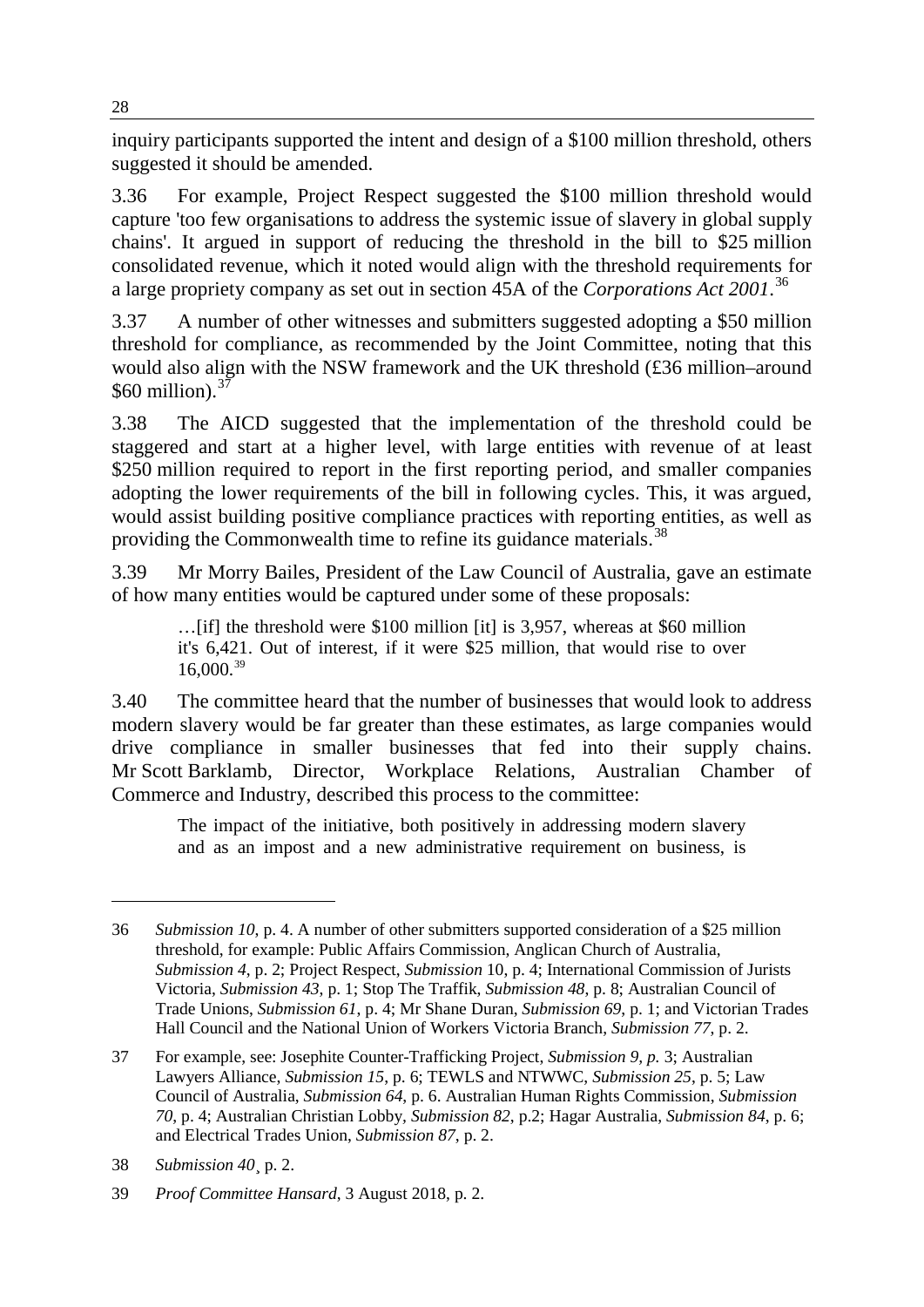going to extend well beyond the nominal coverage of the direct reporting entities. Utterly conservatively we say there would be at least 10 more entities for every formal reporting entity. That gets you to 30,900 on the figures we were given earlier [by Mr Bailes]. I noted that our [the Law Council] talked about Qantas as having 10,000 suppliers. Whatever action is taken here goes well beyond the nominal 3,000, introducing this consideration to a vast swathe of the Australian business community [under]  $$100$  million, the level set in the bill.<sup>40</sup>

3.41 These themes were drawn out in other evidence. For example, Walk Free– having previously supported a \$50 million threshold–submitted that the \$100 million threshold in the bill:

…is an appropriate starting point for the legislation. It will provide the opportunity to avoid the problems experienced in the UK where the overreach of scope has undermined impact and compliance.

We note that the impact of the legislation will be experienced by businesses further down the supply chain of those formally required to report as those businesses require greater transparency of their suppliers. Smaller businesses will also to be encouraged to voluntarily report. Having consulted widely within the business community and recognising the diverse levels of understanding and preparedness among business we think the Bill's threshold is appropriate. $41$ 

3.42 Others noted the regulatory burden that would be created if the threshold were lowered.<sup>42</sup> For example, the ARA supported the \$100 million threshold as:

This will ensure that the retailers with the greatest capacity to influence change are subject to the reporting requirement, while ensuring that SME retailers, who may not possess the expertise or capacity to comply with the reporting requirement, are not unfairly captured by the legislation.<sup>4</sup>

3.43 The ACNC noted the NSW Act had a revenue trigger of \$50 million, and suggested this created a higher regulatory burden for charities with employees in NSW, which affected the not-for-profit sector adversely.<sup>44</sup>

3.44 Dr Zirnsak, Uniting Church of Australia, spoke about the practical implications of lowering the threshold for the Commonwealth:

The only thing we strongly oppose [in evidence from other stakeholders] is a lowering of the threshold in the current regime, because we're looking at the system. We're looking at: how do you effectively engage with 3,000 entities already? Currently the government has committed five public

<sup>40</sup> *Proof Committee Hansard*, 3 August 2018, p. 9.

<sup>41</sup> *Submission 37*, p. 3. See also Housing Industry Australia, *Submission 38*, p. 7.

<sup>42</sup> For example, see: Chartered Accountants Australia and New Zealand, *Submission 26*, p. 4; Salvation Army, *Submission 33*, p. 7; and Australian Retailers Association, *Submission 35*, p. 4.

<sup>43</sup> *Submission 35*, p. 4

<sup>44</sup> *Submission 2*, p. 3.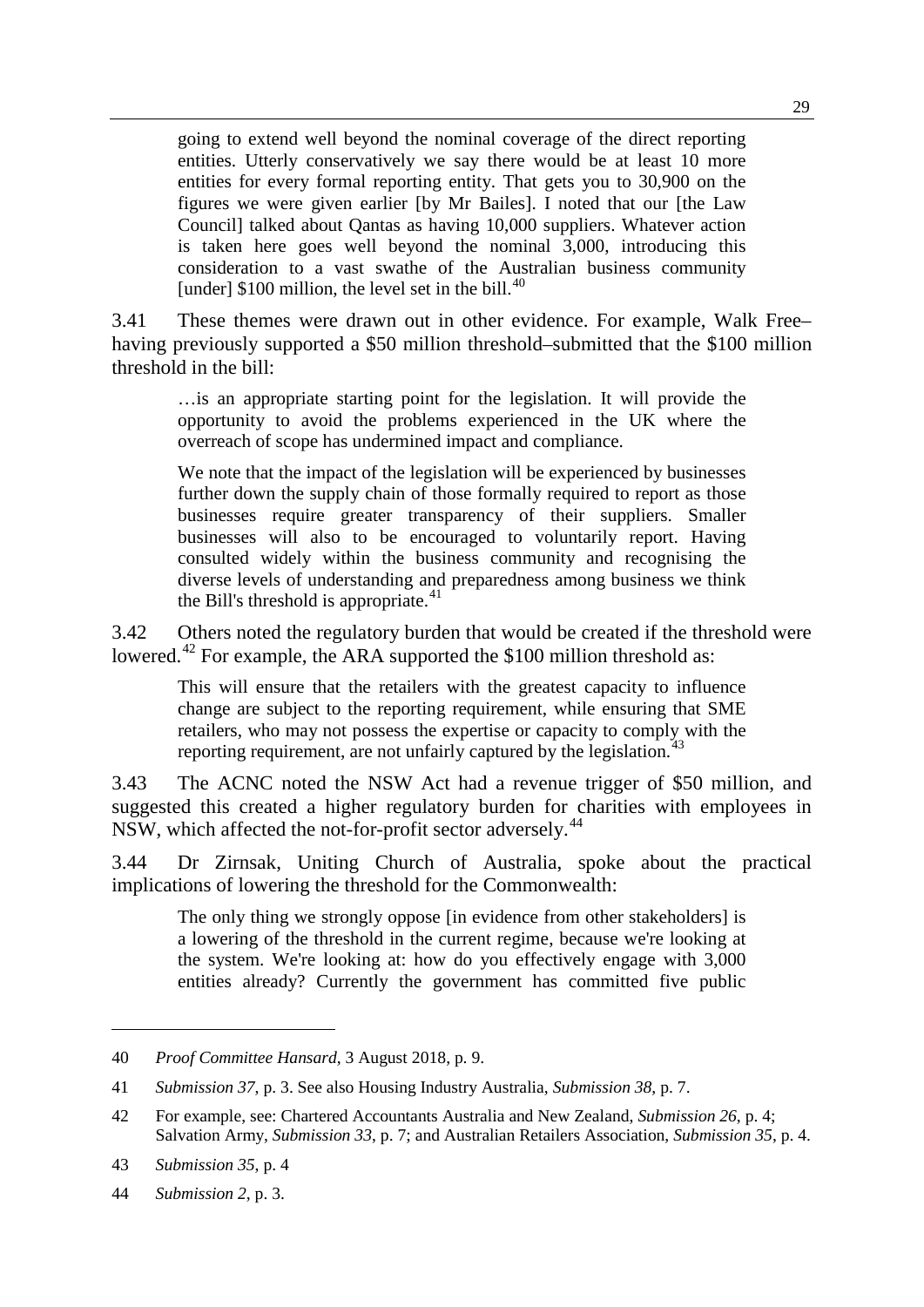servants to do that [in the Business Engagement Unit]. That's 600 entities per staff member already….That's 3,000 reports that have to be gone through before they're put on the register. There are a whole lot of tasks. We need to think about this as a system, not just as a piece of legislation. It's very easy to say, 'Let's just expand it to 15,000 or 20,000 entities'–and I'm completely comfortable with that, if the government then announces we're going to have a new regulatory body with 150 staff. Great! Fantastic! I'll fully support that. But if we're talking five staff—lowering the threshold at this point in time is not something that will make this bill more effective; it will make it less effective.<sup>45</sup>

3.45 The department also noted the barriers that many small businesses would have to compliance, which militated against both a lower threshold and the adoption of a risk-based approach (as discussed below):

The Department's consultations have clearly demonstrated that smaller entities below the revenue threshold do not have the capacity or resources to comply with the reporting requirement. Importantly, many of these entities also do not have sufficient buying power or market influence to change supplier practices. This includes entities in sectors that may be seen as higher-risk, such as familyrun construction businesses, farms and small manufacturing companies. Unlike larger businesses, these entities do not have dedicated procurement teams, access to in-house legal counsel, or resources to hire staff with sustainability or human rights expertise. Requiring reporting from these smaller entities would impose significant regulatory costs and may undermine their competitiveness. 46.

#### *Other matters relating to threshold and liable entities*

#### *A risk-based approach*

-

3.46 The committee also received evidence that argued that the Commonwealth could adopt a targeted and 'risk-based approach' to reporting, rather than a revenue threshold. This would provide that entities in high-risk industries would be required to report regardless of revenue.<sup>47</sup> This could potentially target industries in which there were high risks of slavery in supply chains, such as electronics, fashion, horticulture, fisheries, construction and mining.<sup>48</sup>

3.47 For example, STOP THE TRAFFIK argued:

Using a financial threshold for reporting is a crude proxy for risk mitigation. It would be both fairer to the business sector and more effective in terms of the prevention of modern slavery, for companies who operate in

<sup>45</sup> *Proof Committee Hansard*, 2 August 2018, p. 44

<sup>46</sup> Answers to questions on notice received 13 August 2018, p. 2

<sup>47</sup> For example, see: Freedom Project, *Submission* 11, p. 1; Mercy Foundation, *Submission 45*, p. 4; IJM Australia, *Submission 63*, pp. 17–18; Mr Karl Schubert*, Submission 80*, p. 1.

<sup>48</sup> See, for example, the US Department of Labor's list of high-risk industries relating to child and forced labour, which was cited in several submissions, including the Mercy Foundation, *Submission 45*, p. 4.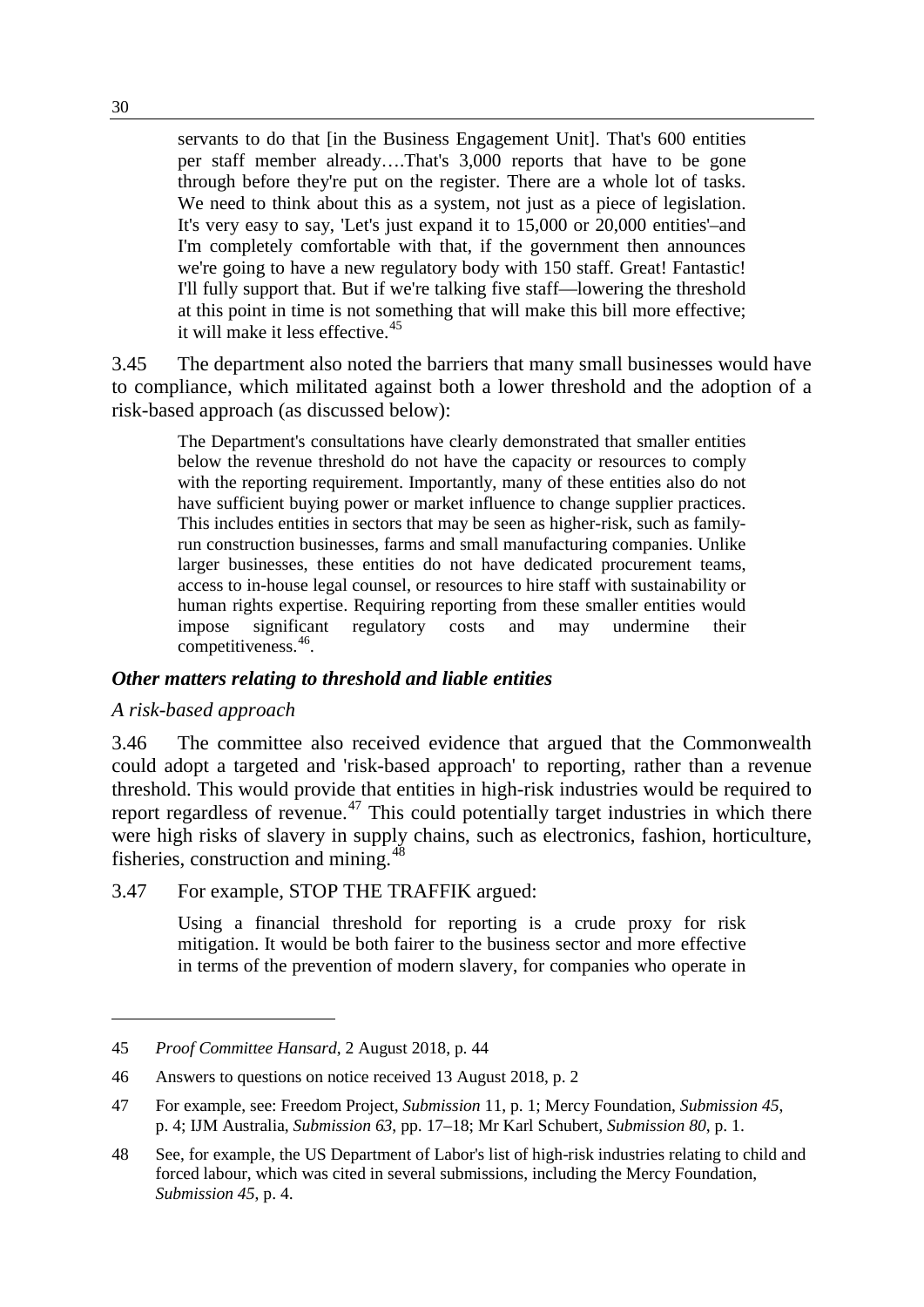high risk industries or source from high risk countries to report to the lower threshold of \$25 million. The nature of the industry or business sector should also be considered when developing the reporting framework. For example, adequate due diligence responses to slavery in a business providing fresh food products produced in Australia will evidently be different to those required in relation to a multinational fashion company.<sup>49</sup>

3.48 Ms Keren Adams, Director of Legal Advocacy, Human Rights Law Centre, noted this drop in threshold could be considered as part of the three-year review:

One of the things that we would really encourage the government to do is publish a list of high-risk industries and locations, which is one of the recommendations of the other inquiry. At the three-year point, we would ideally like to see a potential drop in the threshold, at least for companies that are operating in that space, because it's a more targeted response that's more likely to yield the sort of information that's genuinely useful than a very broadbrush approach.<sup>50</sup>

3.49 Mr Peter Loone, Chief Technology Officer, STOP THE TRAFFIK, argued that the use of technology could reduce the burden of compliance for liable entities under a risk-based framework. He suggested a well-designed online platform for statements could mean that large companies with little risk could comply easily, whereas industries with higher risks would have a more demanding compliance process:

You've got a very good system for reporting and you've got statements people have to make in this report. We think that's not risk assessment; that's doing a report. In parallel, you could do a low-effort risk assessment capability that might go down to \$25 million turnover or revenue but it may end up being just a few questions. We may start small; we may start with only two or three industries. We may start with cotton, cocoa and seafood. It's only when you filter through that next level that you get the next level of questionnaires that get a lot of detail, because we know they're the highest risk, and then, over time, you build up that capability.<sup>51</sup>

3.50 The department addressed potential difficulties and drawbacks of adopting a risk-based approach:

Focusing on high-risk sectors would potentially make the regime quite confusing and complex. Firstly, information about high-risk industries, countries and goods is very broad. It's incomplete to target the reporting of crime in high-risk sectors. For example, you might say clothing from a particular country is potentially tainted by modern slavery, but obviously not every clothing company or every factory in that country will be subject to the same risk or will be tainted by the same risk. Equally, there's potential for the dark factories in what are seen as less high-risk

<sup>49</sup> *Submission 48*, p. 8.

<sup>50</sup> *Proof Committee Hansard*, 1 August 2018, p. 24. See also IJM Australia, *Submission 63*, pp. 17–18.

<sup>51</sup> *Proof Committee Hansard*, 2 August 2018, p. 12.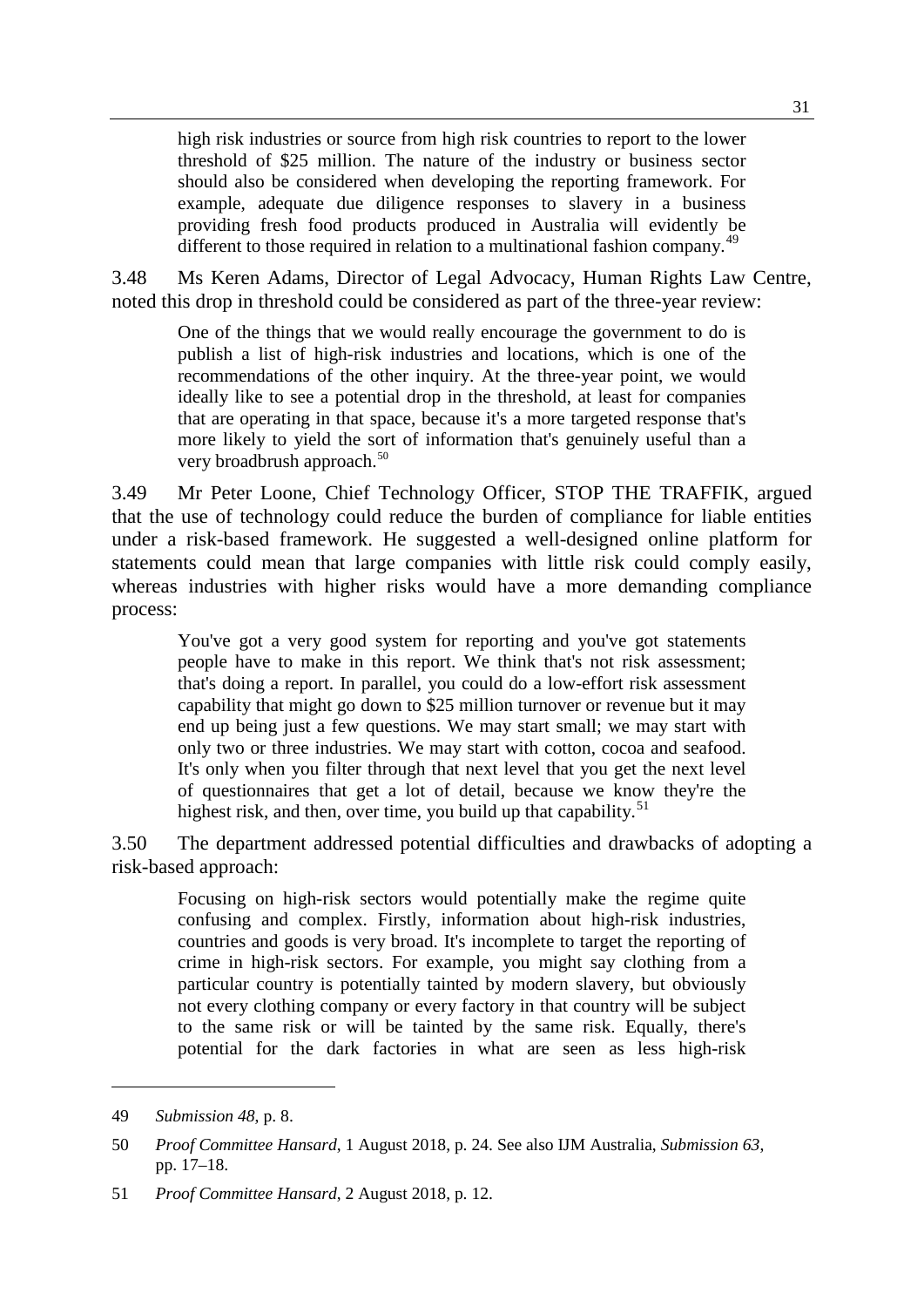jurisdictions in countries. Secondly, targeting perceived high-risk areas ignores that all large businesses have modern slavery risks, irrespective of their sectors. For example, a bank or an accounting firm might not, at one level, appear to be engaged in any modern slavery risks, but they may have cleaning contractors, and you also have to think about the banks–what their lending might enable and that sort of thing. It's our view that pretty much all businesses that engage the threshold will likely have some level of modern slavery risk. Thirdly, it would be very difficult to identify which entities are operating in high-risk sectors and whether they're doing sufficient business to justify the need for that report. You'd likely need to establish a secondary threshold so you don't capture businesses that only have a small area in that sector.<sup>52</sup>

#### **Online central register of Modern Slavery Statements**

3.51 The bill contains provisions for an online 'Government-administered public register' of compliance statements, overseen by the Minister.<sup>53</sup> This was highlighted by a range of inquiry participants as a strong feature of the bill that would make the Australian framework more transparent and robust than the UK Act.<sup>54</sup> KPMG briefly outlined the benefits:

[A] public register of modern slavery statements is crucial to the comparable and transparent reporting that will incentivise compliance and accountability. This dedicated resource will also encourage collaboration and provide a single point of contact for business to disseminate the relevant reporting information, reducing the regulatory burden they face.<sup>55</sup>

3.52 Some submissions commended the public aspect of this list, but commented that to be effective, it must be updated regularly, searchable to facilitate analysis and comparison, allow tracking of particular entities, contain sufficient data about compliance and company information, be user-friendly and accessible, and wellpublicised.<sup>56</sup> Others advised that the Minister should be able to provide feedback on non-compliant or deficient statements, to improve reporting over time.<sup>57</sup>

<sup>52</sup> Ms Laura Munsie, Acting Assistant Secretary, Transnational Crime Policy, Department of Home Affairs, *Proof Committee Hansard*, 3 August 2018, p. 25.

<sup>53</sup> Explanatory Memorandum, p. 26 and p. 21.

<sup>54</sup> For example, see: Project Respect, *Submission 10*, p. 5; Freedom Project, *Submission 11*, p. 1; TEWLS and NTWWC, *Submission 25*, p. 3; Chartered Accountants Australia and New Zealand, *Submission 26*, p. 3; Australian Lawyers for Human Rights, *Submission 39*, p. 4; Australian Institute of Company Directors, *Submission 40*, p. 1; Oxfam Australia, *Submission 46*, p. 3; Anti-Slavery Australia, *Submission 50*, p. 2; and the HRLC, *Submission 65*, p. 5.

<sup>55</sup> KPMG*, Submission 51*, p. 4.

<sup>56</sup> See, for example: Advisory Committee to the Modern Slavery Registry, *Submission 56*, p. 6; and IJM Australia, *Submission 63*, pp. 14–15.

<sup>57</sup> IJM Australia, *Submission 63*, p. 13.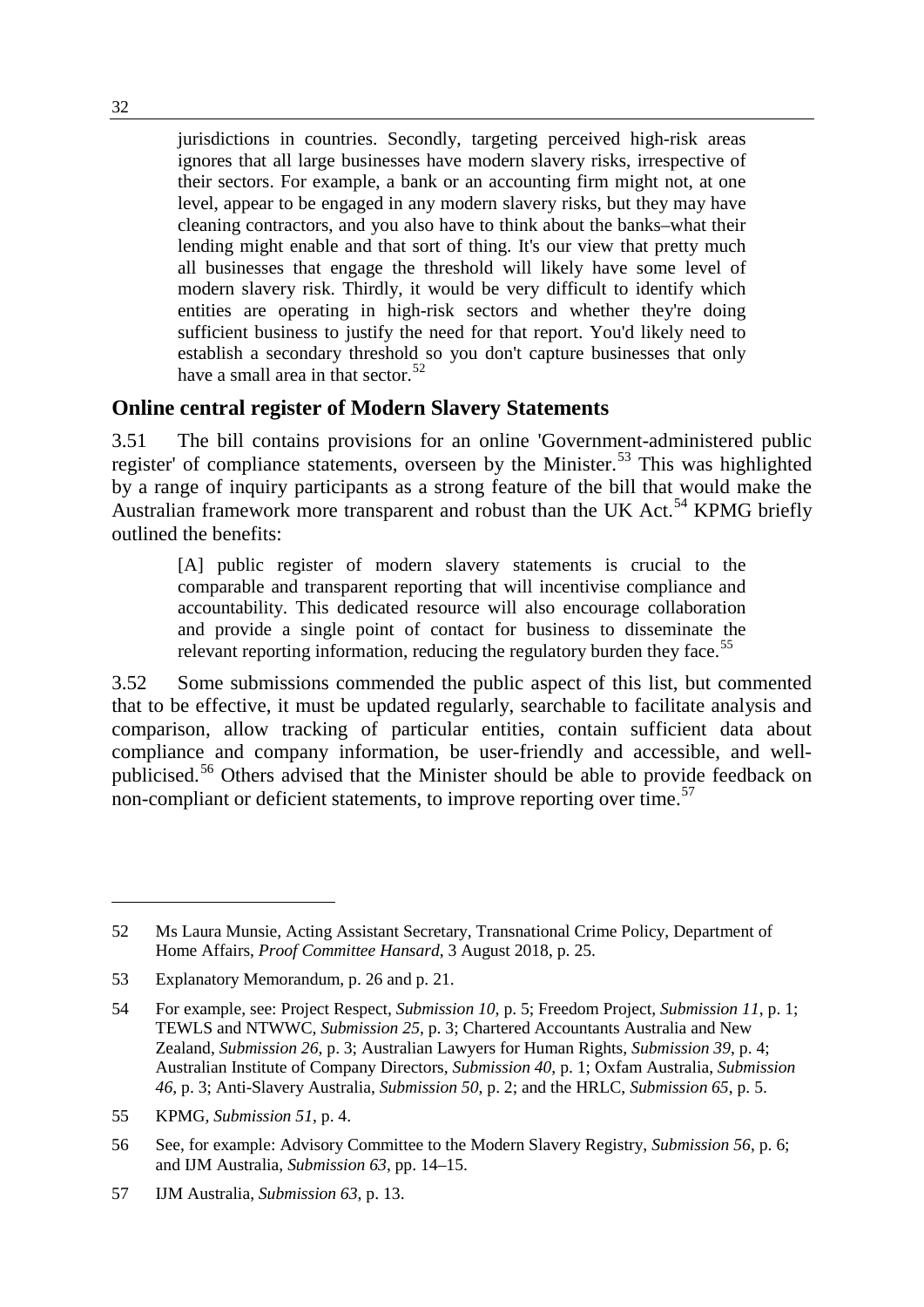3.53 Some evidence suggested that the bill should also be amended to require liable entities to publish their statements on their own websites, as required by the UK Act. Of this, the Advisory Committee to the Modern Slavery Registry claimed:

This step would ensure that statements are accessed by a wider audience of interested parties. This in turn would enhance the ability of the legislation to generate transparency of information about corporate measures to address modern slavery. A homepage publication requirement would also ensure that the process of preparing a company's Modern Slavery Statement attracts greater attention internally. This should assist in generating higher quality and more detailed statements.<sup>58</sup>

## **A list of liable entities**

-

3.54 A number of witnesses and submitters argued that the Commonwealth should go beyond the central repository provided under the bill, and include a provision for the government to develop public list of liable entities that must comply with the reporting requirement.<sup>59</sup> For example, the Human Rights Law Centre submitted:

To maximize the benefit of the central register and promote greater transparency and accountability in reporting, we recommend that the Government publish an annual list of the entities required to report under the legislation, and a corresponding list of those entities that have failed to report, as proposed by the Joint Committee.<sup>60</sup>

At the very least, consideration should be given to requiring the Government, after a reporting period, to publish a list of names of entities which were supposed to report in that period but failed to do so. $<sup>61</sup>$ </sup>

3.55 Some advocates for this approach suggested that the Commonwealth could determine liable entities through the annually published Australian Tax Office (ATO) Corporate Tax Transparency Report (CTTR) of all listed companies with a turnover of \$100 million or more, and privately owned companies with a turnover of \$200 million or more, along with other Commonwealth-held tax data.<sup>62</sup>

3.56 Dr Fiona McGaughey, Adjunct Professor Holly Cullen, Mr John Southalan, and Dr Donella Caspersz suggested that once a list of potentially liable companies had been developed, then:

<sup>58</sup> Advisory Committee to the Modern Slavery Registry, *Submission 56*, p. 6. See also Law Council of Australia, *Submission 64*, p. 3.

<sup>59</sup> Chartered Accountants Australia and New Zealand, *Submission 26*, p. 3;

<sup>60</sup> *Submission 65*, p. 5. See also Dr Fiona McGaughey, Adjunct Professor Holly Cullen, Mr John Southalan, and Dr Donella Caspersz, *Submission 30*, p. 5; Oxfam*, Submission 46*, p. 4; and Law Council of Australia, *Submission* 64, p. 8.

<sup>61</sup> Law Council of Australia, *Submission 64*, p. 8.

<sup>62</sup> See, for example: Oxfam, *Submission 46*, p. 4; and Dr Mark Zirnsak, Uniting Church of Australia, *Proof Committee Hansard*, 2 August 2018, p. 49.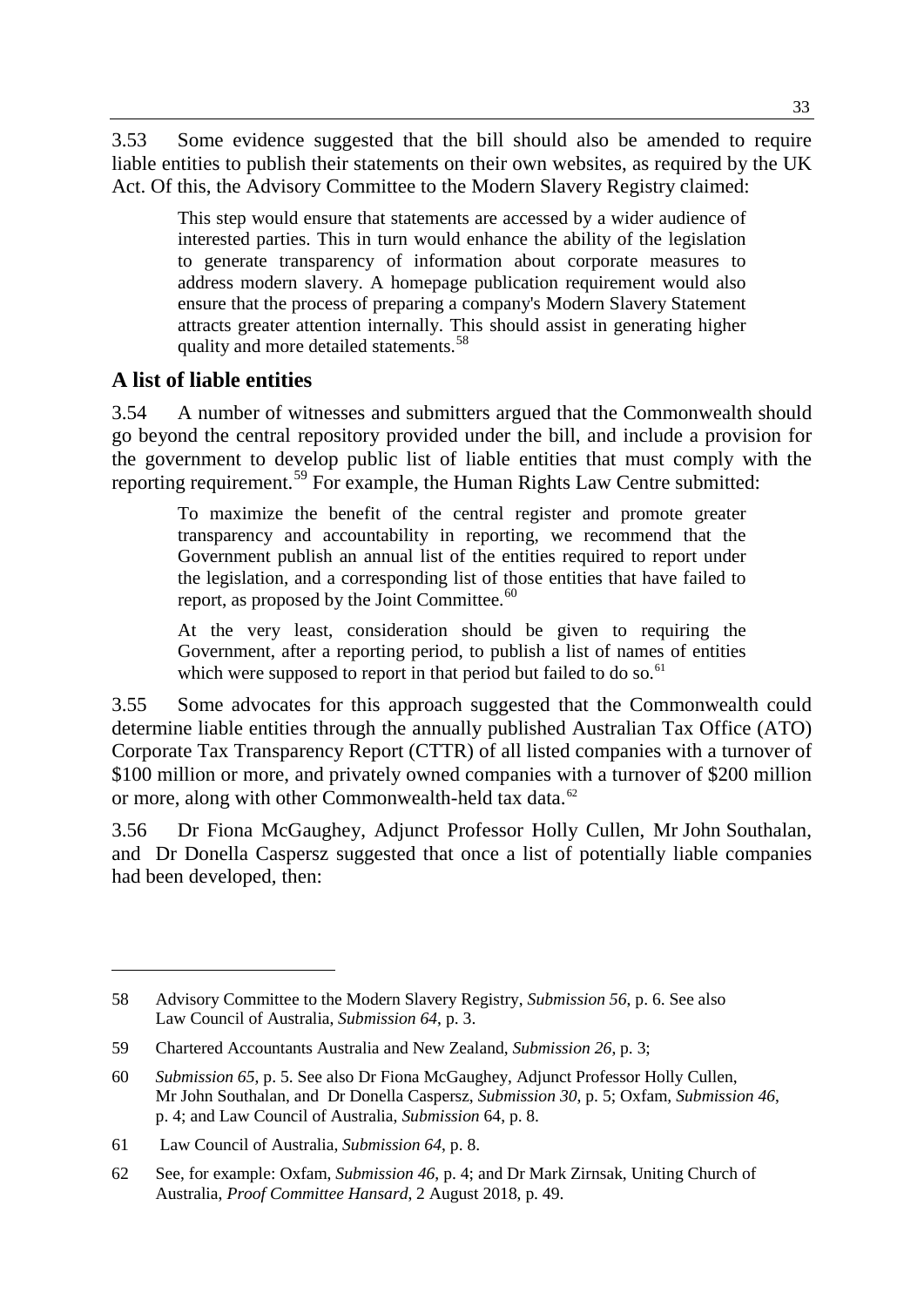- the government's system can then send a notice to the registered office $(r)$  of every such entity, referring to the requirement for a Modern Slavery Statement;
- the notice could inform the entity that if a Modern Slavery Statement is not provided (or a one-page statement as to why that is not required), then the Register will display the entity's publicly reported consolidated revenue and the fact no Modern Slavery Statement has been supplied.<sup>63</sup>

3.57 The department informed the committee that a definitive list of entities required to report would be difficult to develop and resource-intensive to maintain. It also indicated that the CTTR would not capture all relevant reporting entities, as often companies were structured as parts of corporate groups, rather than standalone entities. The department further noted that the CTTR does not account for some companies, where revenue is foreign or where groups of companies are not consolidated for tax purposes.

3.58 Moreover, the department suggested that the risks of maintaining such a register were high, given the fluctuations in revenues for companies and company structures, and the potential for an incorrectly identified company to suffer financial or reputational losses. $64$ 

3.59 However, the department informed the committee about a number of approaches that the Minister and/or the Business Engagement Unit could adopt regarding this matter:

[T]he business engagement unit would be able to draw on existing datasets and work closely with other regulators to identify the companies that it believes need to report. If it becomes aware of an entity that hasn't reported that it believes should have reported then obviously the business engagement unit would be making contact with that entity and saying: 'We believe you should have reported. Is there a reason why you haven't?' They might not have realised they were required to. There might be a discussion around their threshold….

You don't have to have a public list, and certainly I don't think you would need to have anything in the legislation. There's nothing stopping the business engagement…if it is feasible, from having either a private list or something that is more public facing. It's just not something that at this point is practically feasible. It's certainly something that the unit will continue to explore.<sup>65</sup>

-

34

<sup>63</sup> *Submission 30*, p. 5.

<sup>64</sup> *Submission 79*, p. 6.

<sup>65</sup> Ms Laura Munsie, Acting Assistant Secretary, Transnational Crime Policy, Department of Home Affairs, *Proof Committee Hansard*, 3 August 2018, p. 18.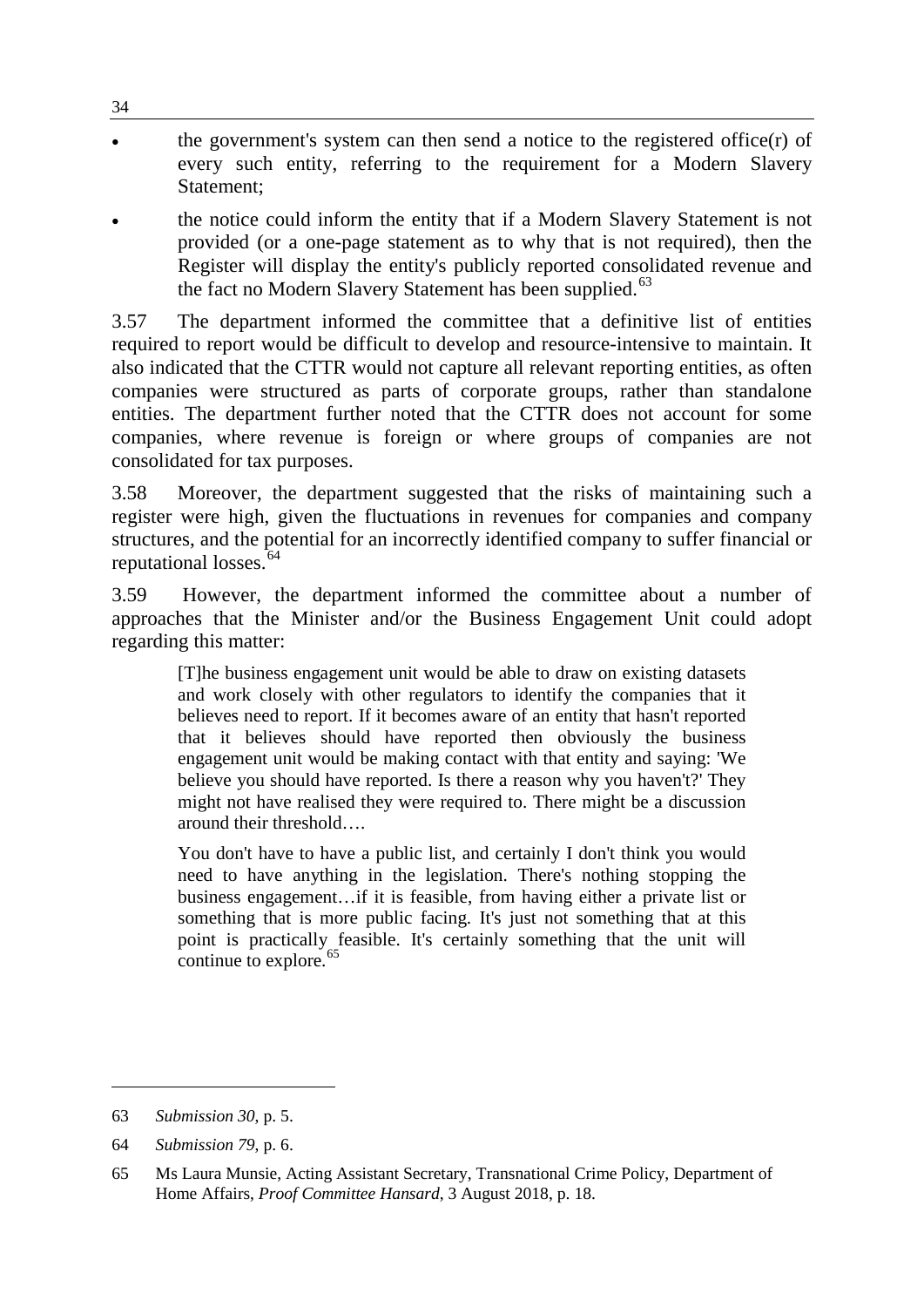#### **Other matters**

#### *Compensation scheme for victims of trafficking and slavery*

3.60 A number of stakeholders called for the Commonwealth to adopt a compensation scheme for victims of trafficking and slavery, as recommended by the Joint Committee.<sup>66</sup> It was noted that state and territory-based victims of crime schemes were inconsistent, difficult to navigate, and complex when dealing with slavery cases that occurred in more than one territory.<sup>67</sup> Ms McLeod SC, an expert in this area, summed up why this was necessary:

A National Compensation Scheme for offences under Division 270 and 271 of the Commonwealth Criminal Code is necessary to ensure that Australia effectively fulfils its obligations under international law by providing a unified framework that avoids the inconsistencies and unfairness associated with the current varied State and Territory specific crime compensation schemes.<sup>68</sup>

3.61 Ms McLeod SC noted that the Commonwealth already administers victim compensation schemes, including for defence abuse reparation and for Australian victims of overseas terrorist acts, which provided good models for consideration.<sup>69</sup> A range of funding mechanisms were suggested in evidence, including reclaiming costs from perpetrators or from proceeds of crime more generally.<sup>70</sup>

3.62 The department submitted that further recommendations from the Joint Committee report are currently being considered by government, including a compensation scheme.<sup>71</sup>

#### *Harmonisation between jurisdictions*

3.63 A number of witnesses and submitters were concerned about the potential confusion stemming from duplicative anti-slavery regimes of the Commonwealth and NSW governments.<sup>72</sup> Given this challenge, the Commonwealth was encouraged to

67 *Submission 3*, p. 5.

- 68 *Submission 3*, p. 5.
- 69 *Submission 3*, pp. 4–5.
- 70 For example, see: Ms Fiona McLeod SC, *Proof Committee Hansard*, 1 August 2018, p. 32; and Law Council of Australia, *Submission 64*, p. 10.
- 71 *Submission 79*, p. 7.

<sup>66</sup> For example, see: Law Council of Australia, *Submission 64*, p. 10; Project Respect, *Submission 10*, p. 7; FECCA, *Submission* 18, p. 3; ACRATH, *Submission* 21, p. 3; Anti-Slavery Australia, *Submission 50*, p. 7; and IJM Australia, *Submission* 63, p. 18.

<sup>72</sup> See, for example: Mr Evans, Walk Free, *Proof Committee Hansard*, 1 August 2018, p. 16; Ms Kakoschke-Moore, IJM Australia, *Proof Committee Hansard*, 2 August 2018, p. 38; Mr Greg Vickery, Chair, Business And Human Rights Committee, Law Council Of Australia, *Proof Committee Hansard*, 3 August 2018 , p. 2; and Mr Barklamb, Australian Chamber of Commerce and Industry, *Proof Committee Hansard*, 3 August 2018, p. 10.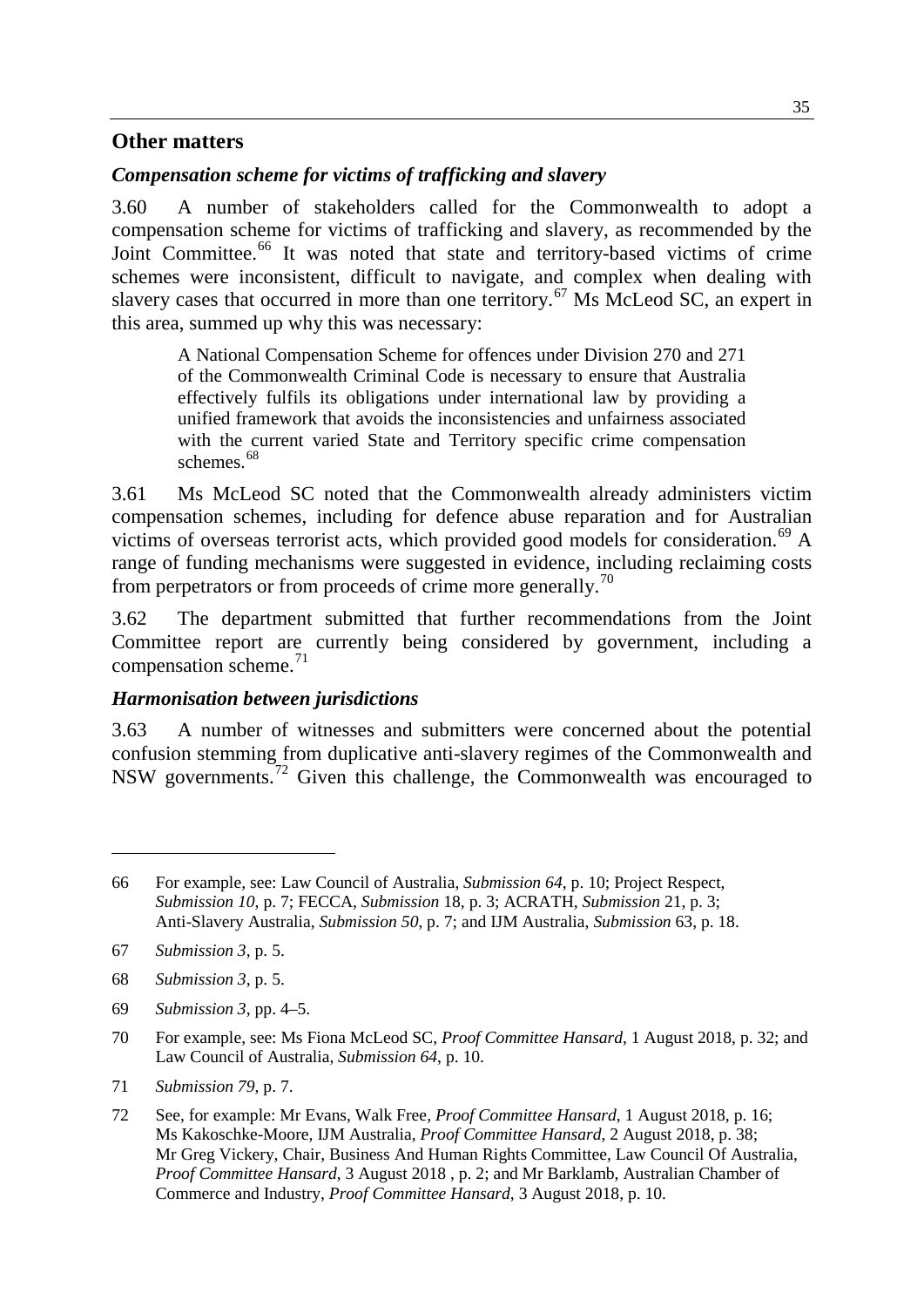look to engage the states and territories in a positive dialogue about how differing systems could be harmonised. For example, the Law Council submitted that it:

…encourages the Commonwealth to work with New South Wales to harmonise reporting criteria, to avoid entities captured by both regimes having to produce two statements, and to reduce the compliance costs and confusion that occurs from entities being subject to two reporting regimes.<sup>73</sup>

3.64 Mr Barklamb, ACCI, observed that there was scope for the Commonwealth to encourage jurisdictions to submit reports under the Act for their government entities, which would also drive harmonisation across levels of government:

We suggest the committee might urge the states to themselves submit their government business entities to this process…and to provide similar guidance and tendering requirements. There is a real opportunity for some cooperative federalism with the states here.<sup>74</sup>

#### *Definition of modern slavery*

3.65 Slavery Links submitted that:

[T]he definition of slavery used in the Modern Slavery Bill should be consistent with the definition of slavery used in the Criminal Code. Businesses, anti-slavery organisations and slaves themselves need a coherent legal and policy framework'.<sup>75</sup>

3.66 The committee notes that the Joint Committee recommended that a Modern Slavery Act should specifically include:

[R]eferencing in one location Australia's existing modern slavery offences as outlined in Division 270 and 271 of the Criminal Code Act 1995.<sup>76</sup>

#### *Guidance material and review of the Act after three years*

3.67 Some stakeholders emphasised that guidance material explaining the requirements of the bill should be clear, comprehensive, and relevant to business stakeholders.<sup>77</sup> The department reassured the committee that:

In terms of implementation, should the parliament pass the bill, we will continue to work closely with business and civil society to implement the reporting requirement. Over the next five months the department will develop detailed guidance to support the reporting requirement. This will include case studies, explanation of key definitions, best practice templates, information about modern slavery risks and step-by-step instructions. It will include advice on what business can do and what support they can access if

<sup>73</sup> *Submission 64*, p. 9.

<sup>74</sup> *Proof Committee Hansard*, 3 August 2018, p. 9.

<sup>75</sup> *Submission 23*, p. 1.

<sup>76</sup> See Recommendation 1 of the Joint Standing Committee on Foreign Affairs, Defence and Trade, *Hidden in Plain Sight: An inquiry into establishing a Modern Slavery Act in Australia*  (December 2017), p. 26.

<sup>77</sup> *Submission 79*, p. 4.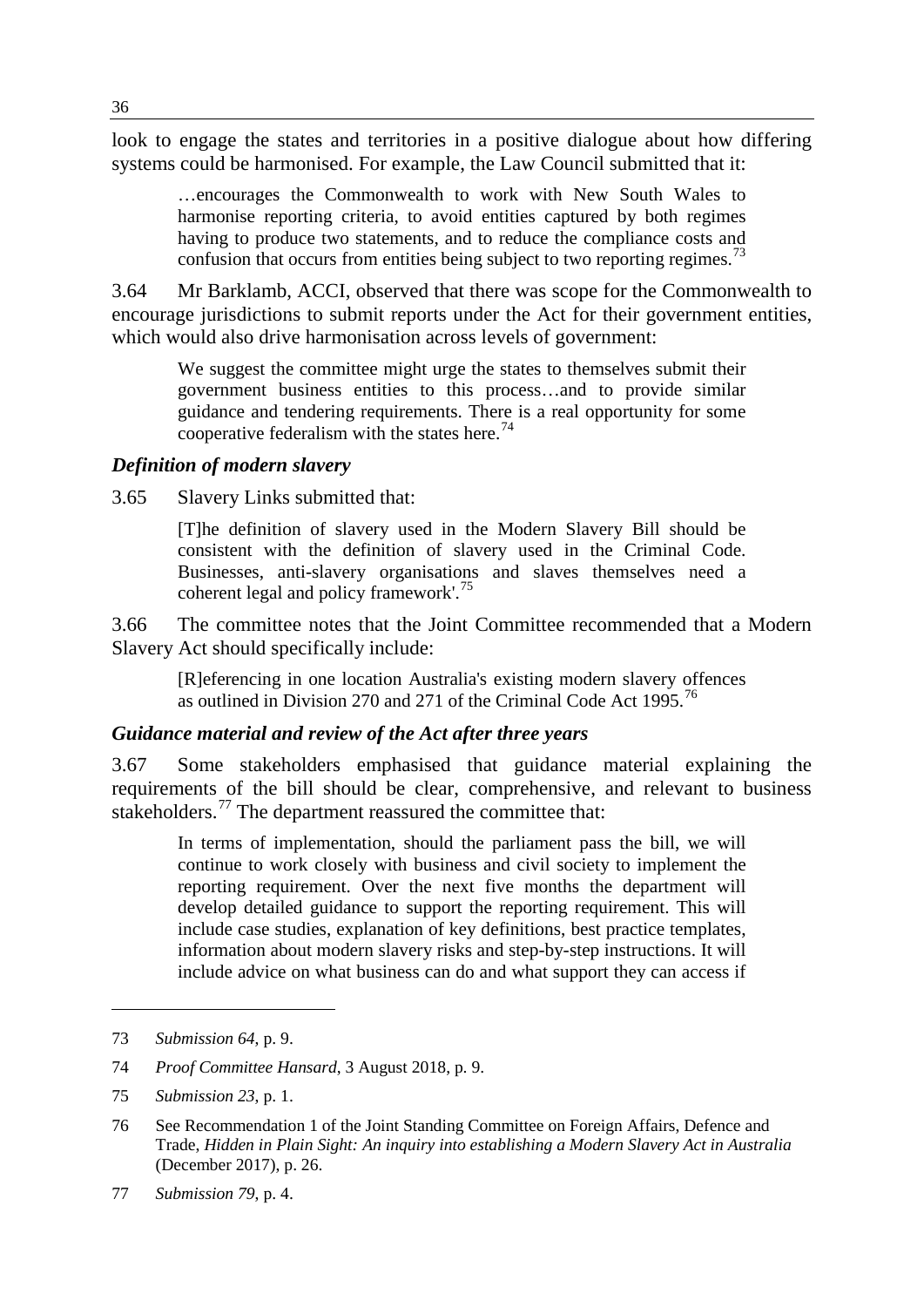they identify instances of modern slavery. The drafting of the guidance will be informed by a small expert advisory group of business and civil society. As I mentioned, we've got quite a number of interested stakeholders that we've been working with for a prolonged period. We expect to make the draft of the guidance available for public comment.<sup>78</sup>

3.68 There was broad support for a review of the Act three years following its enactment. However, a number of stakeholders considered that the bill should be amended to stipulate the terms of this review, including suggested amendments contained in evidence to this inquiry. Other submitters also called for a rolling review process, following the initial review after three years.<sup>79</sup>

3.69 The department has been clear in its evidence that the three-year review would consider whether there is an emerging need for a commissioner, the compliance rates of reporting entities and the quality of statements, and the appropriateness of the  $$100$  million reporting threshold.<sup>80</sup> The department has also commented that the Commonwealth is yet to finalise its response to the full recommendations of the Joint Committee report, including regarding a compensation scheme.<sup>81</sup>

## **Committee view**

-

3.70 This bill represents a significant step forward in Australia's efforts to address the global challenge of modern slavery, and the significant crimes and human rights abuses that it involves.

3.71 The requirement for entities to report on the risks of modern slavery in their supply chains, and the publication of these on a central repository, will transform how the Australian businesses community responds to the challenge of modern slavery, and allow consumers to access information about how the products they buy are produced. This will drive a 'race to the top', as businesses compete for the support of investors and consumers.

3.72 Evidence received by the committee overwhelmingly commended the bill's provisions and its intent. Submitters and witnesses repeatedly noted the work of the Government in developing this bill, the powerful effect of bipartisan goodwill of the Parliament, not least in the Parliamentary Joint Committee, and the depth of consultation with stakeholders undertaken by the Commonwealth.

3.73 The committee notes that many witnesses and submitters saw the bill as a good 'first step' in addressing the critical issue of modern slavery, even those that suggested potential amendments.

<sup>78</sup> Ms Laura Munsie, Acting Assistant Secretary, Transnational Crime Policy, Department of Home Affairs, *Proof Committee Hansard*, 3 August 2018, p. 18.

<sup>79</sup> For example, see Anti-Slavery Australia, *Submission 50*, p. 9; Salvation Army, *Submission 33*, p. 8; and Property Council, *Submission 36*, p. 3.

<sup>80</sup> See evidence given by Mr Hamish Hansford, First Assistant Secretary, National Security and Law Enforcement Policy, Department of Home Affairs *Proof Committee Hansard*, 3 August 2018, pp. 24–25; see also Department of Home Affairs, *Submission 79*, p, 5.

<sup>81</sup> Department of Home Affairs, *Submission 79*, p, 7.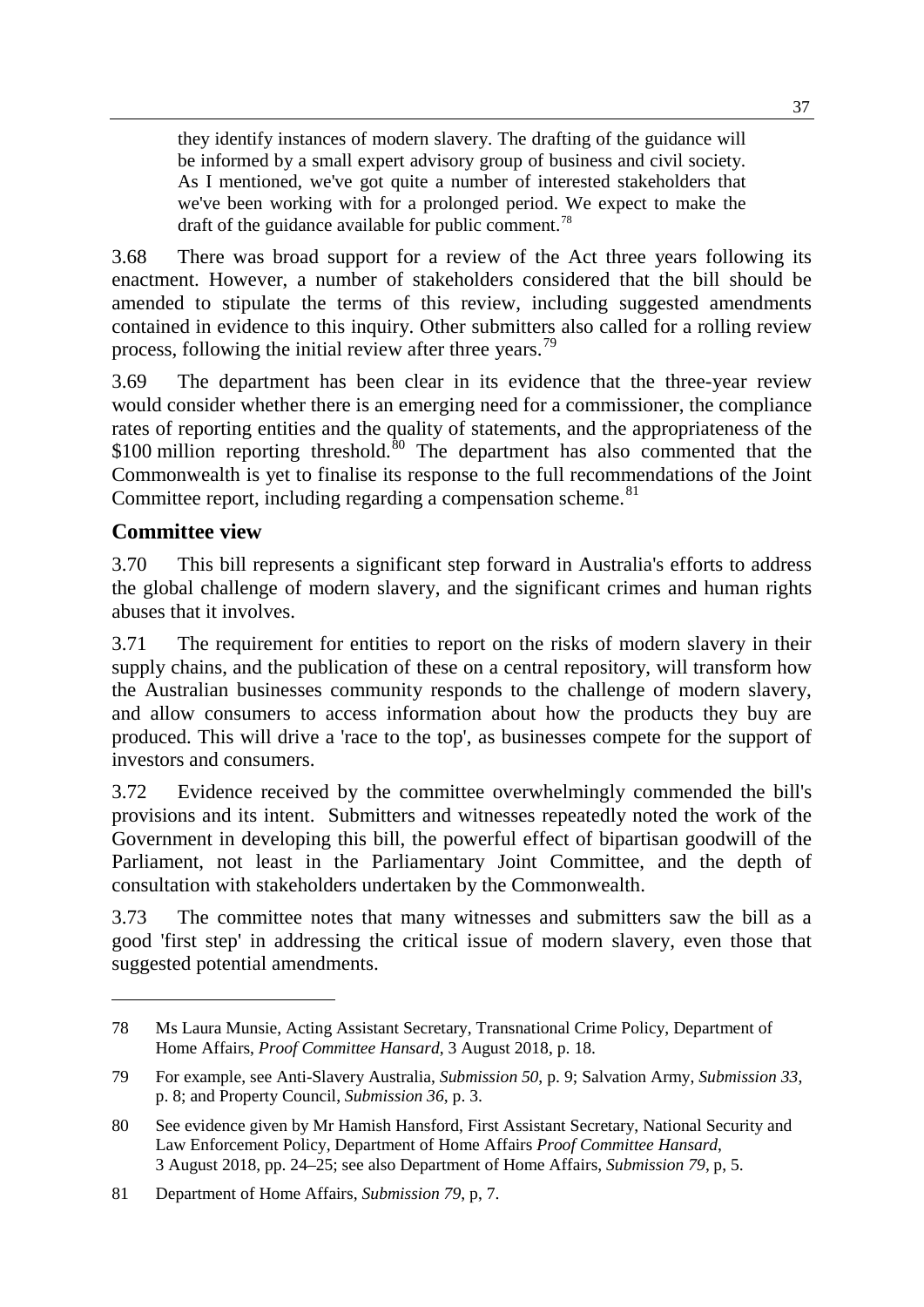3.74 In this regard, much of the evidence received noted the general consensus on the need for and value of a Modern Slavery Act among stakeholders and the general public, and encouraged the Parliament to prioritise passing the legislation with as little delay as possible.

## *Proposed amendments in evidence*

3.75 Noting the widespread support for the bill and its intent, many witnesses and submitters proposed particular amendments. The committee understands that some of these proposed amendments reflect recommendations made by the Joint Committee report, *Hidden in Plain Sight*, and notes that the Government is still working on its full response to that report.

3.76 The bill also includes a provision for the Act to be fully reviewed three years following its enactment, which would provide an opportunity to evaluate its design, implementation and early outcomes. The review will also allow the Commonwealth to revisit both the proposals of the Joint Committee, and the views of stakeholders who informed this inquiry, alongside evidence and data gathered from the implementation of the Act and two complete reporting cycles. As stated by the department, this would include rates of compliance, quality of reporting, numbers of entities required to report, and indication of reform measures that have had outcomes in the Australian business community's supply chains.

## *A statutory anti-slavery officer*

3.77 Many witnesses and submitters argued that the bill should provide for a statutory officer to coordinate, play an advocacy role for, and advise stakeholders in relation to the new anti-slavery Act. It was noted that the UK commissioner has played a central role in the implementation of their anti-slavery legislation, and that a key recommendation of the Joint Committee was that a commissioner also be part of the Australian framework.

3.78 Rather than a commissioner, the Australian model incorporates a Business Engagement Unit, which would seek to advise and inform stakeholders about their obligations, as well as oversee the implementation of the Act. The department commented that this unit would be better positioned to drive the implementation process than a commissioner, given the focus of the Australian Act on supply chain reform and oversight, rather than the anti-trafficking issues faced in the UK.

3.79 While the committee considers a Business Engagement Unit will help drive the implementation and operation of the new reporting requirement, it is nonetheless of the view that an independent statutory officer would complement the Unit's work and go further still in ensuring the integrity of the new regime, provide advocacy and support, and provide important feedback for the three year review. In light of evidence received and the Joint Committee's findings, this committee considers that the bill should be amended to include a statutory officer to support the implementation and operation of the Act. This officer should be responsible for the duties detailed in recommendation 6 of the *Hidden in Plain Sight* report, as outlined at paragraph 3.3. of this report.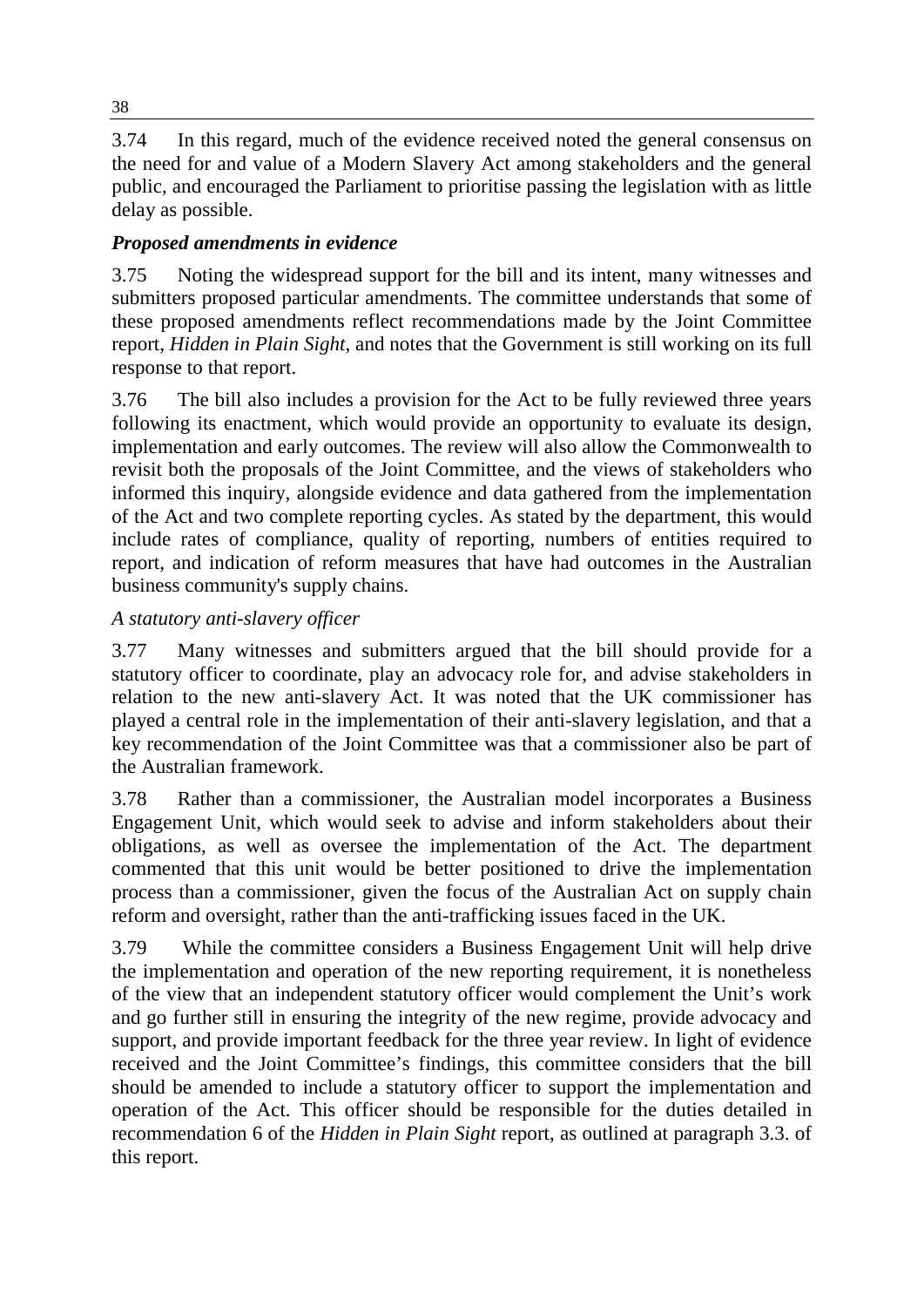## *Penalties*

3.80 The committee received contrasting views on whether the bill should include provision for penalties. Whereas some argued that industry-driven compliance rates would be low without penalties, others suggested that compliance standards would be more rigorous and meaningful without a penalty regime. The committee notes that the lack of a penalty regime makes the bill consistent with similar legislation in the UK, and in some parts of Europe and the US, and that it is designed to encourage a 'race to the top', rather than set up a coercive punishment regime that may be counterproductive for compliance and the quality of reporting statements.

3.81 The committee is not averse to the inclusion of a penalty scheme but is of the view that any consideration of the potential efficacy and scope of a penalty scheme would most usefully be conducted as part of the statutory three-year review of the Act, with the benefit of the substantial data that will have been amassed by that time regarding the Act generally and compliance specifically.

## *Threshold for compliance*

3.82 There was some debate in evidence about whether the bill's \$100 million compliance threshold was appropriate. Some argued it should be lifted to \$250 million for the initial stages of implementation to build a culture of compliance; others suggested a \$25 million threshold, which would capture a larger number of entities in the reporting requirement. A number of submissions also discussed the adoption of a risk-based approach, to target industries with a higher risk of slavery in their supply chains.

3.83 On balance, the committee supports the \$100 million threshold in the bill. This will initially capture over 3,000 large corporate and government entities in reporting requirements. In turn, these large companies will drive reform in smaller businesses that are part of their supply chains, without overburdening these smaller entities with significant regulatory burdens and costs of their own.

3.84 Again, the committee notes that the review of the Act would be able to reconsider the threshold, and the potential benefits and challenges of adopting a riskbased approach. This review will have benefit of three years of data and evidence on compliance rates, reporting standards and outcomes to evaluate this matter more fully.

## *List of entities*

3.85 Regarding the list of entities, the committee notes that there was widespread support for this measure, which will make the Australian Act more robust and transparent than the UK equivalent.

3.86 Some submitters advised that compliance statements should be required to be available on the websites of entities, as in the UK. The committee notes that any entity would be able to include its statement on its public-facing website, and expects many will choose to do so voluntarily.

3.87 Others advocated for the Commonwealth to take a more proactive approach, including that it develop a public list of liable reporting entities, or public list of entities in breach of reporting requirements.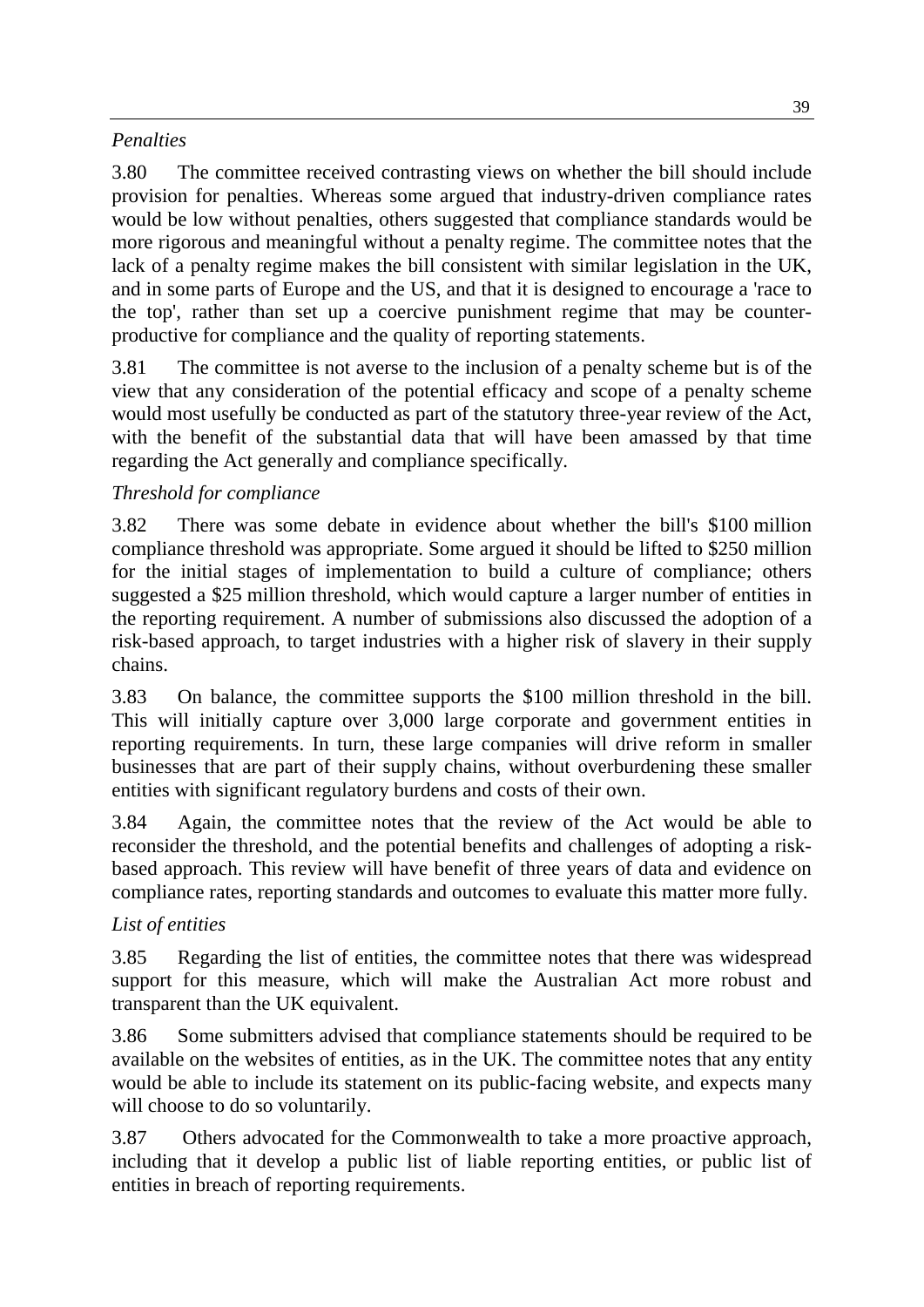3.88 It was also canvassed that the government could write to all potentially liable entities identified using ATO tax data, to advise them that they would be considered as required to report, unless they could reasonably show otherwise.

3.89 The department has submitted that a definitive public list of liable entities would be very difficult to develop and resource-intensive to maintain. Additionally, it is clear that naming non-compliant entities under such a measure would come with a significant financial and reputational risk, should the Commonwealth misidentify a company as being non-compliant.

3.90 However, the committee understands that the processes adopted by the Business Engagement Unit are yet to be finalised, and that they could potentially incorporate the development of a list of entities that may be required to report, and using this list to alert and educate the sector about responsibilities under the Act.

3.91 The committee encourages the Commonwealth to consider using ATO data to develop such a list, and use it to engage and educate stakeholders in order to build good compliance cultures.

## *Other matters*

3.92 Regarding a compensation scheme for victims of modern slavery, the committee notes that this was a recommendation of the Joint Committee, and that the Commonwealth has not yet finalised its response to this report, as indicated by the department.

3.93 Regarding harmonisation between jurisdictions, the committee shares the concerns of submitters about potential duplication between the Commonwealth and NSW schemes. The committee expects that the Commonwealth will engage the states and territories on this matter, including through COAG, to ensure the harmonisation of reporting criteria and processes, to minimise confusion and the regulatory burden on reporting entities. This should include encouraging jurisdictions to meet reporting requirements of the Act where their entities meet the \$100 million threshold.

3.94 Regarding guidance material, the committee is reassured that the Commonwealth would work with business and civil society to implement the bill, which would include detailed guidance materials being developed in consultation with stakeholders.

3.95 The committee notes Recommendation 13 from the *Hidden in Plain Sight* report of the Joint Standing Committee on Foreign Affairs Defence and agrees that provision should be made to assist reporting entities in not having to provide an annual Modern Slavery statement multiple times in multiple jurisdictions. The committee is persuaded that the submission of a compliant Modern Slavery Statement in one jurisdiction should be understood to constitute compliance in all relevant jurisdictions excepting where a request for further information relates to matters not addressed in the submitted report.

3.96 The committee notes the importance of defining modern slavery comprehensively in the Act, as recommended by the Joint Committee's report, *Hidden in Plain Sight.*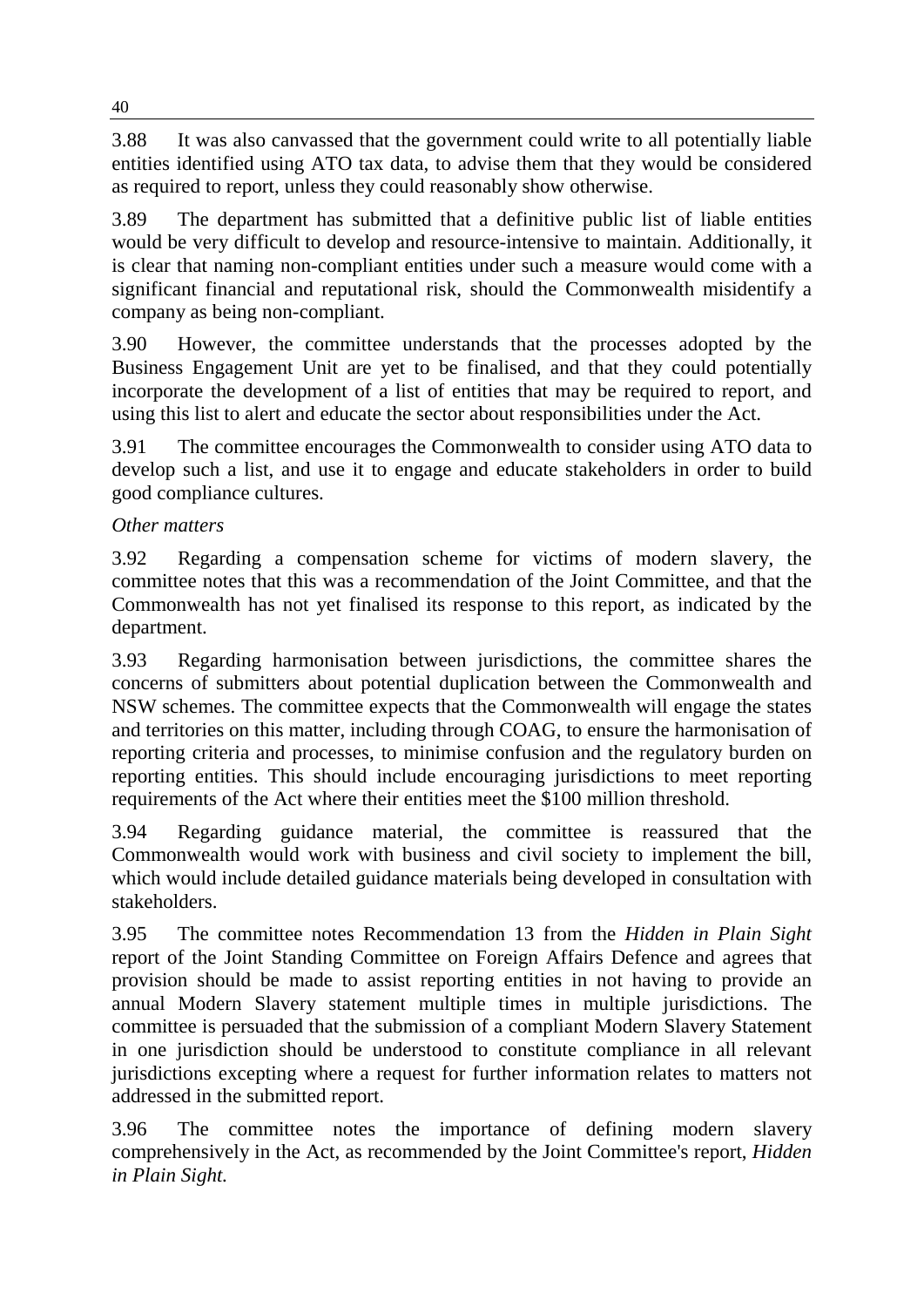#### **Recommendation 1**

**3.97 The committee recommends that the Government work towards building a list of 'reporting entities', and to publish compliance standards publicly, in order to test the proposition that 'reputational risk' is a sufficient motivator for reporting entities to comply with the requirements of the Act.** 

#### **Recommendation 2**

**3.98 The committee further recommends that lists of entities that do report, including entities outside the compliance threshold who report voluntarily, should be published publicly.**

#### **Recommendation 3**

**3.99 The committee recommends that an independent statutory officer be appointed to support the operation of the Modern Slavery Act and be charged with the duties detailed in recommendation 6 of the Joint Standing Committee on Foreign Affairs Defence and Trade** *Hidden in Plain Sight* **report (see paragraph 3.3 of this report).**

#### **Recommendation 4**

**3.100 The committee recommends that the statutory three-year review consider all aspects of the Act, with particular attention to compliance thresholds and compliance standards, and that the review be required to consider whether a mandatory penalty regime is required, drawing on the evidence and data gathered through the first three years of the Act's operation. The committee acknowledges that it may be shown that penalties are not needed.**

#### **Recommendation 5**

**3.101 The committee recommends that the Modern Slavery Bill be amended to include, in one location, reference to Australia's existing Modern Slavery offences (as outlined in Divisions 270 and 271 of the** *Criminal Code Act 1995***) and to offences relating to fighting modern slavery such as offences relating to sexual and labour exploitation under the** *Migration Act 1958***.**

#### **Recommendation 6**

**3.102 Subject to the above recommendations, the committee recommends that the bill be passed.**

**Senator the Hon Ian Macdonald Chair**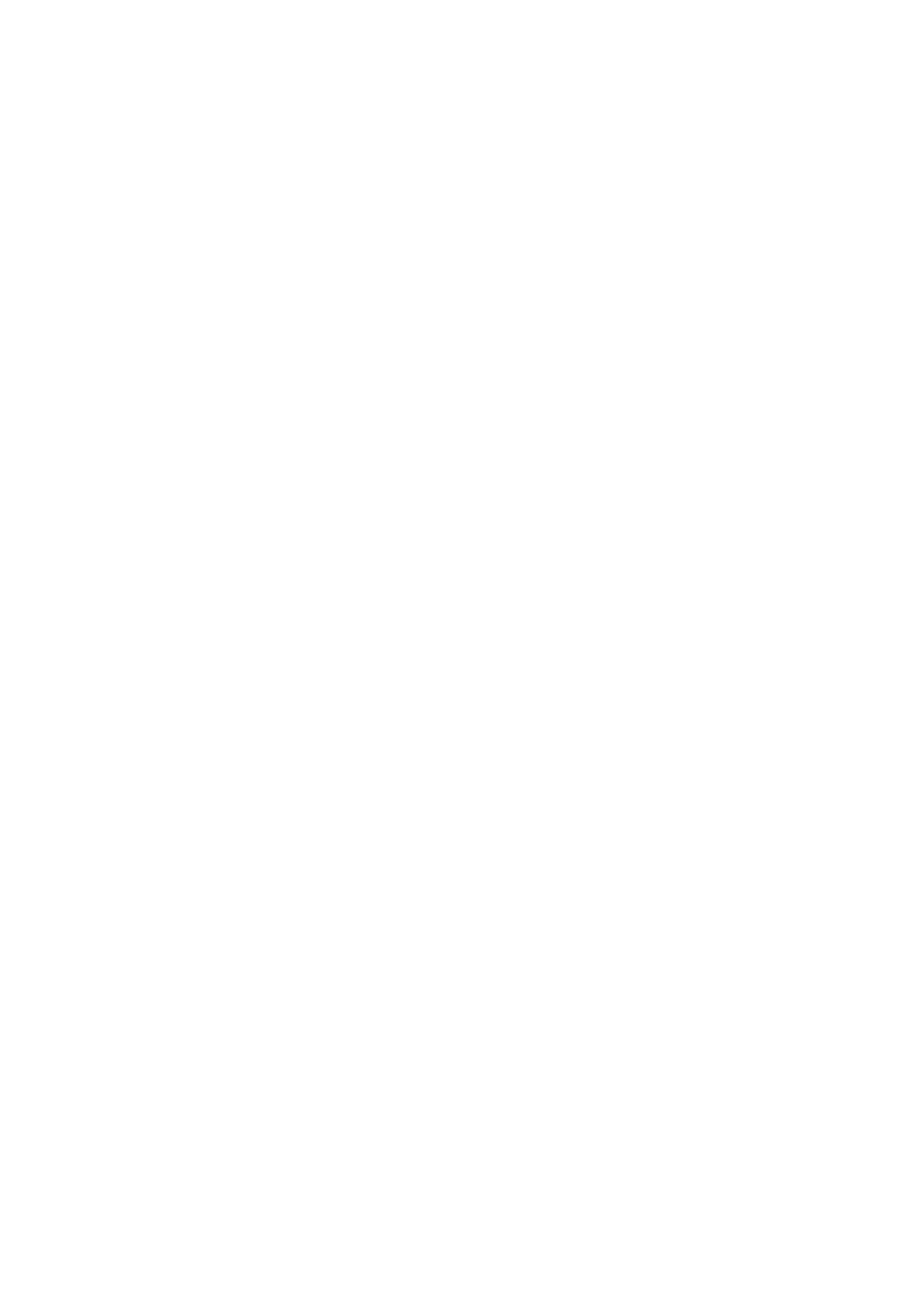# **Australian Greens additional comments**

1.1 The Australian Greens acknowledge the extensive work of the Committee in this inquiry, and thank everyone who made a public submission and/or public representation.

1.2 The Australian Greens welcome the key recommendations in the report and strongly support legislating to create an anti-slavery framework in Australia.

## **Anti-Slavery Commissioner**

The Australian Greens strongly support the appointment of an independent statutory anti-slavery commissioner. As STOP THE TRAFFIK submitted:

…the issue of modern slavery is not addressed by one Government department alone. $<sup>1</sup>$ </sup>

1.3 Importantly, an independent statutory anti-slavery commissioner is crucial to oversee some of the Committee's and Australian Greens' recommendation on the bill.

## **Review of the Act**

1.4 The bill provides for a review of the Modern Slavery Act three years after commencement. This review would be best conducted by the independent statutory anti-slavery commissioner. However, the Australian Greens believe this should be an ongoing three-yearly review, as a continual improvement process.

## **Recommendation 1**

## **1.5 That the Act be reviewed on a regular and ongoing three-yearly basis by a statutory anti-slavery commissioner.**

## **Threshold for Compliance**

1.6 The Australian Greens believe the \$100 million threshold, given the resourcing allocated, is adequate for the Act's implementation. However, lower thresholds and targeting of businesses in high-risk industries regardless of annual turnover are preferable in the medium and long term, and should be considered in the Act's first three year review.

1.7 A review of the Act's threshold and targeting of high-risk industries must also include a review of appropriate and commensurate resourcing of any changes made.

## **Penalties**

-

1.8 The Australian Greens support the views of a number of submitters who argued that the first three years should be without penalties, with the focus instead on developing capacity and buy-in from businesses. However, penalties should be considered in the Act's first three-year review, and revisited in subsequent reviews.

<sup>1</sup> *Submission 48*, p. 6.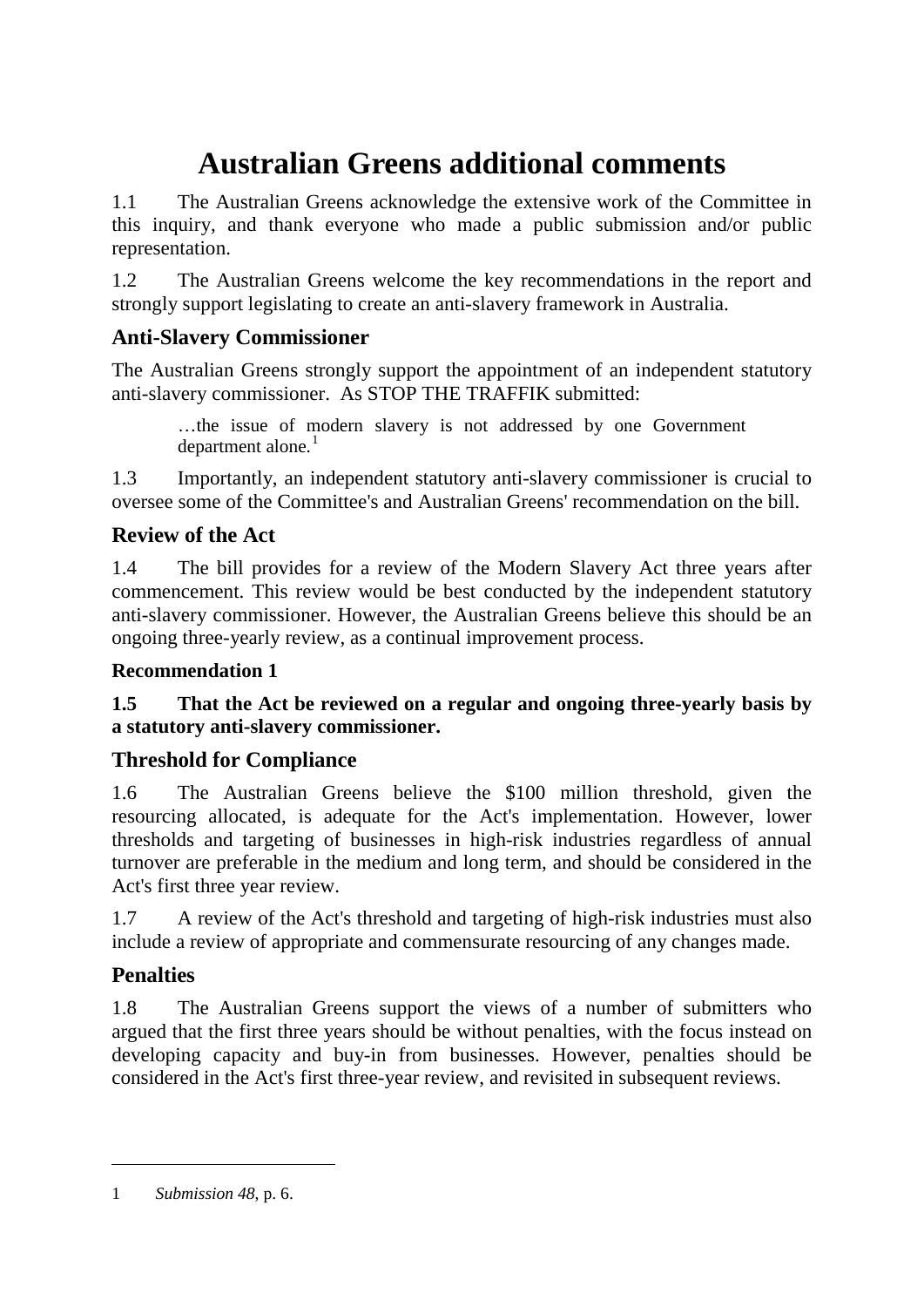#### **Recommendation 2**

**1.9 That the first three-yearly review of the Act consider lower thresholds, targeting of businesses in high-risk industries regardless of annual turnover, appropriate and commensurate resourcing of the Commission, and penalties for non-compliance.**

## **Public Register and Reporting**

1.10 The Act should provide for an online public register of compliance statements. Compliance, whether compulsory or voluntary, should be something businesses aspire to, and can be held to account over. This will promote engagement from ethical consumers and consumer activists, which in turn will positively influence market behaviour.

## **Recommendation 3**

**1.11 The Act should include a public register of compliance for entities over the reportable threshold that provides for real-time online analysis of the data to the public.**

## **Government Tenders**

1.12 The Australian Greens support Save the Children's recommendation that there is:

…a requirement that entities over the reportable threshold to comply with the legislation in order to tender for government contracts.<sup>2</sup>

1.13 Governments needs to lead by example when it comes to modern slavery, and ensure their own supply chains are as compliant as those in the private sector legislated by this Act.

## **Recommendation 4**

## **1.14 That it be a requirement in the Act that entities over the reportable threshold comply with the Act to be eligible to tender for government contracts.**

## **Victim Support and Compensation**

1.15 Several submitters have called for the Act to include a national compensation scheme for victims of modern slavery. Although compensation is traditionally covered by state legislation, and the focus of this bill is on transparency and accountability, the Greens believe this argument has great merit, and is not without precedent, as submitted by Ms Fiona McLeod SC.<sup>3</sup>

1.16 Consideration of a national compensation scheme should be the next priority consideration for the Australian Parliament regarding modern slavery. Part of this consideration would include whether a victim support scheme would sit under the Modern Slavery Act, or under other Commonwealth legislation such as the Social

<sup>2</sup> *Submission 28*, p 2.

<sup>3</sup> See *Submission 3*.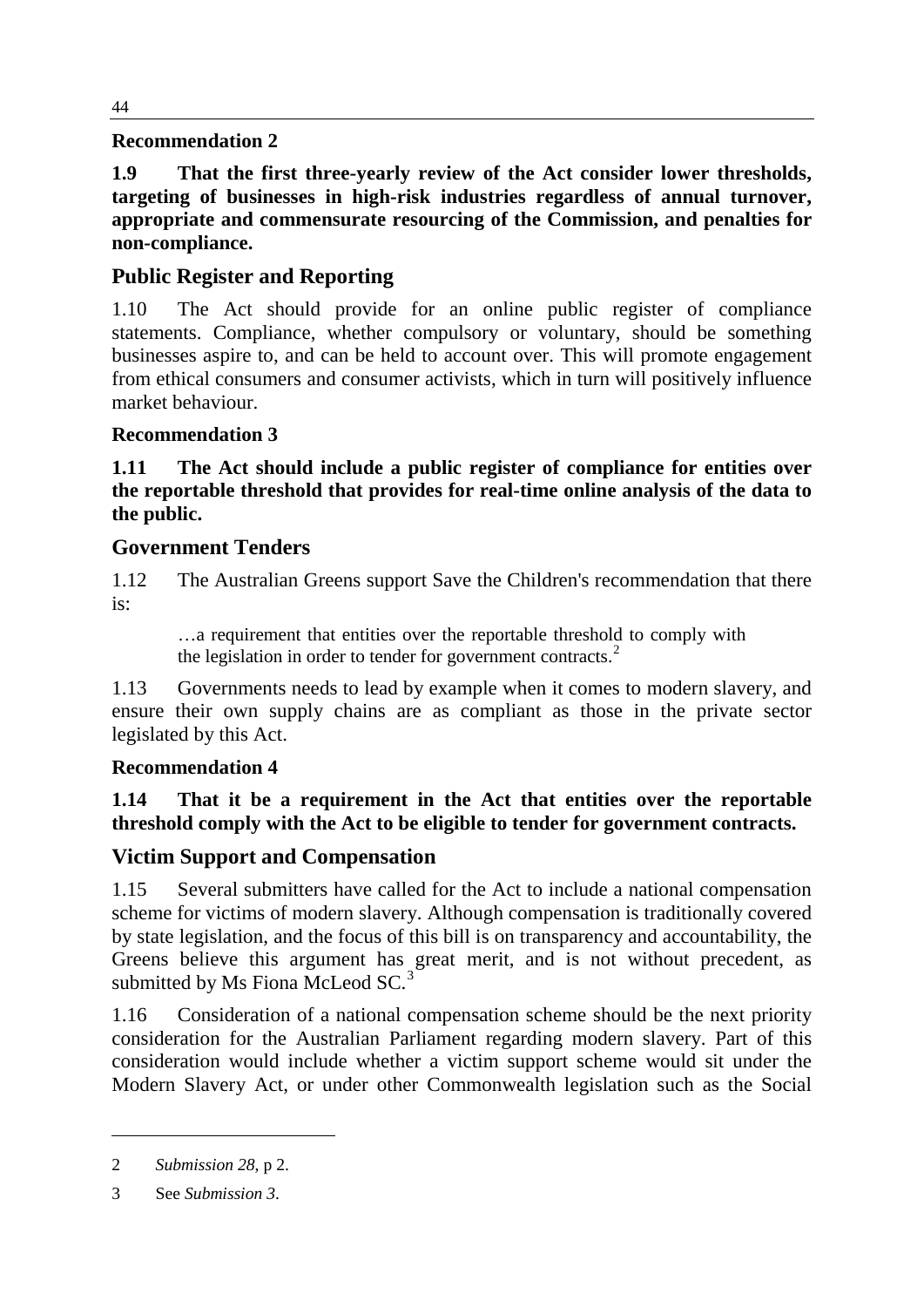Security Act, which includes compensation schemes such as Australian Victim of Terrorism Overseas Payments.

#### **Recommendation 5**

That the Parliament consider the need, scope, and application of a  $1.17$ national victim support and compensation scheme as the next tranche of modern<br>slavery legislation in Australia.

**Senator Nick McKim Australian Greens**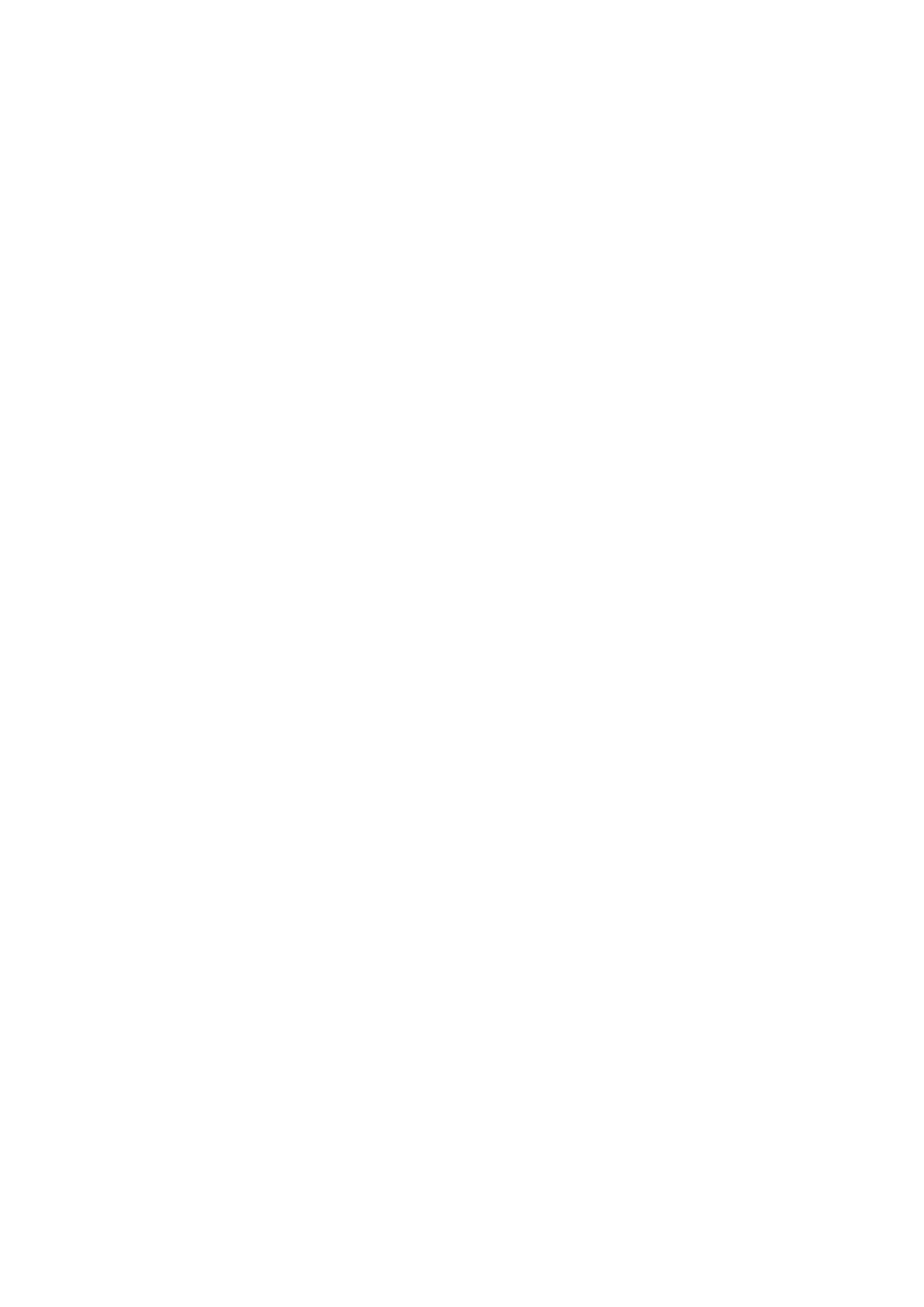# **Appendix 1 Submissions**

1 Mr David Hale

- 2 Australian Charities and Not-for-profits Commission
- 3 Ms Fiona McLeod SC
- 4 Public Affairs Commission, Anglican Church of Australia
- 5 Australian Christian Churches and ACC International Relief
- 6 Ms Dorothea Anthony
- 7 ALTO Global Consulting
- 8 Mr Robert Rands
- 9 Josephite Counter-Trafficking Project
- 10 Project Respect
- 11 The Freedom Project Ltd.
- 12 Coalition Against Trafficking in Women Australia (CATWA)
- 13 Social Responsibilities Committee, Anglican Church Southern Queensland (Diocese of Brisbane)
- 14 Dr David Cooke
- 15 Australian Lawyers Alliance
- 16 Australian Catholic Bishops Conference
- 17 Executive Council of Australian Jewry
- 18 Federation of Ethnic Communities' Councils of Australia (FECCA)
- 19 Lutheran Church of Australia
- 20 British Institute of International and Comparative Law
- 21 Australian Catholic Religious Against Trafficking in Humans
- 22 Good Shepherd Australia New Zealand
- 23 Slavery Links Australia Inc
- 24 The Australian Freedom Network
- 25 Top End Women's Legal Service Inc. (TEWLS) and Northern Territory Working Women's Centre Inc. (NTWWC)
- 26 Chartered Accountants Australia and New Zealand
- 27 Andrew Oliver
- 28 Save the Children Australia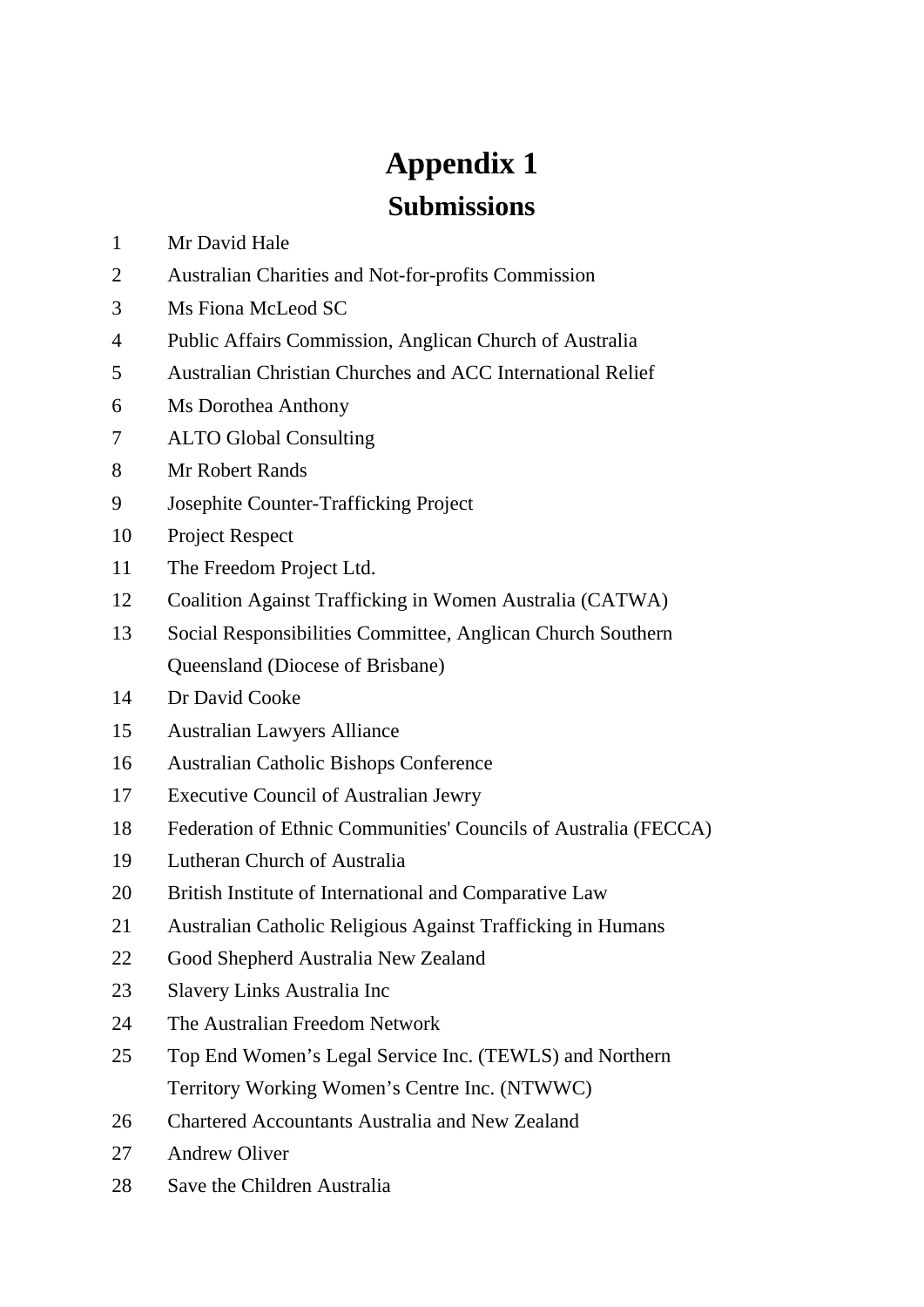| 48 |                                                             |
|----|-------------------------------------------------------------|
| 29 | <b>ReThink Orphanages Australia</b>                         |
| 30 | Dr Fiona McGaughey, Adjunct Professor Holly Cullen, Mr John |
|    | Southalan and Dr Donalla Caspersz                           |
| 31 | Queensland University of Technology Faculty of Law          |
| 32 | Forget Me Not Australia                                     |
| 33 | The Salvation Army                                          |
|    | 33.1 Supplementary to submission 33                         |
| 34 | Mr Bernard Dobson                                           |
| 35 | <b>Australian Retailers Association</b>                     |
| 36 | Property Council of Australia                               |
| 37 | <b>Walk Free Foundation</b>                                 |
| 38 | Housing Industry Association                                |
| 39 | <b>Australian Lawyers for Human Rights</b>                  |
| 40 | <b>Australian Institute of Company Directors</b>            |
| 41 | Ms Kate van Doore                                           |
| 42 | <b>Public Health Association of Australia</b>               |
| 43 | International Commission of Jurists (Victoria)              |
| 44 | <b>Australian Catholic University</b>                       |
| 45 | Mercy Foundation                                            |
| 46 | Oxfam                                                       |
| 47 | <b>Woolworths Group Limited</b>                             |
| 48 | <b>STOP THE TRAFFIK</b>                                     |
| 49 | Mr Peter Loone, STOP THE TRAFFIK                            |
| 50 | Anti-Slavery Australia                                      |
|    | 50.1 Supplementary to submission 50                         |
| 51 | <b>KPMG</b>                                                 |
| 52 | Supply Chain Sustainability School of Australia             |
| 53 | National Council of Churches in Australia                   |
| 54 | National Australia Bank                                     |
| 55 | Chartered Institute of Procurement and Supply               |
| 56 | Advisory Committee to the Modern Slavery Registry           |
| 57 | <b>Collective Shout</b>                                     |
| 58 | Catholic Women's League of Australia                        |
|    |                                                             |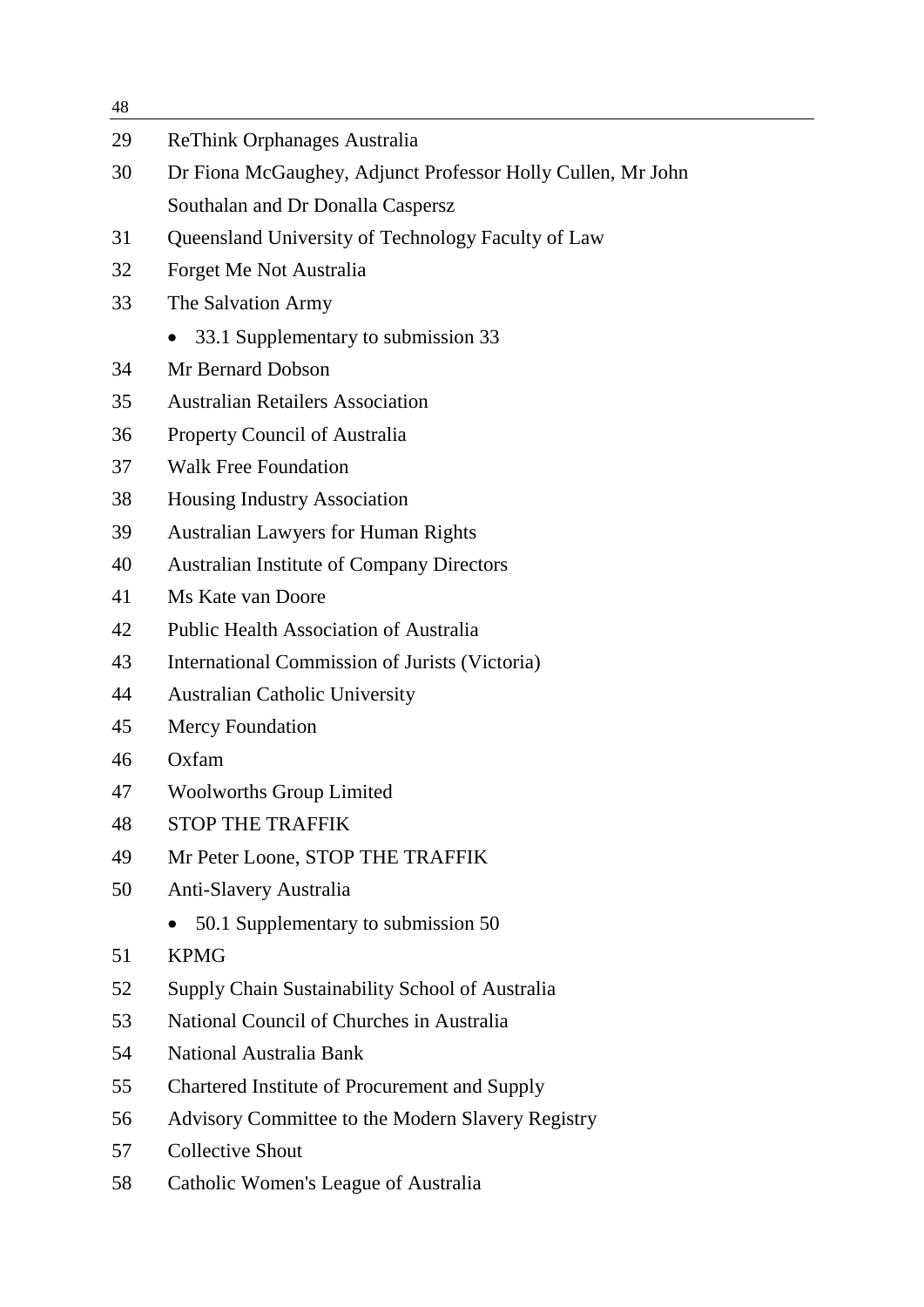- 59 Synod of Victoria and Tasmania, Uniting Church in Australia
- 60 Ethnic Communities' Council of Victoria
- 61 Australian Council of Trade Unions
- 62 Australian Industry Group
- 63 International Justice Mission Australia
- 64 Law Council of Australia
- 65 Human Rights Law Centre
- 66 Australian Chamber of Commerce and Industry
- 67 Business Council of Australia
- 68 Governance Institute of Australia
- 69 Mr Shane Duran
- 70 Australian Human Rights Commission
- 71 Human Rights Watch
- 72 Intrepid Group
- 73 Ms Olivia Dean
- 74 International Organization for Migration
- 75 inTouch Multicultural Centre Against Family Violence
- 76 Nestlé Australia
- 77 Victorian Trades Hall Council and National Union of Workers, Victorian Branch
- 78 Civil Liberties Australia
- 79 Department of Home Affairs
- 80 Mr Karl Schubert
- 81 Legal Services Commission of South Australia
- 82 Australian Christian Lobby
- 83 Lumos Foundation
- 84 Hagar Australia
- 85 Catholic Archdiocese of Sydney
- 86 White Ribbon Australia
- 87 Electrical Trades Union
- 88 Australian Council of Superannuation Investors
- 89 Global Compact Network Australia
- 90 Associate Professor Justine Nolan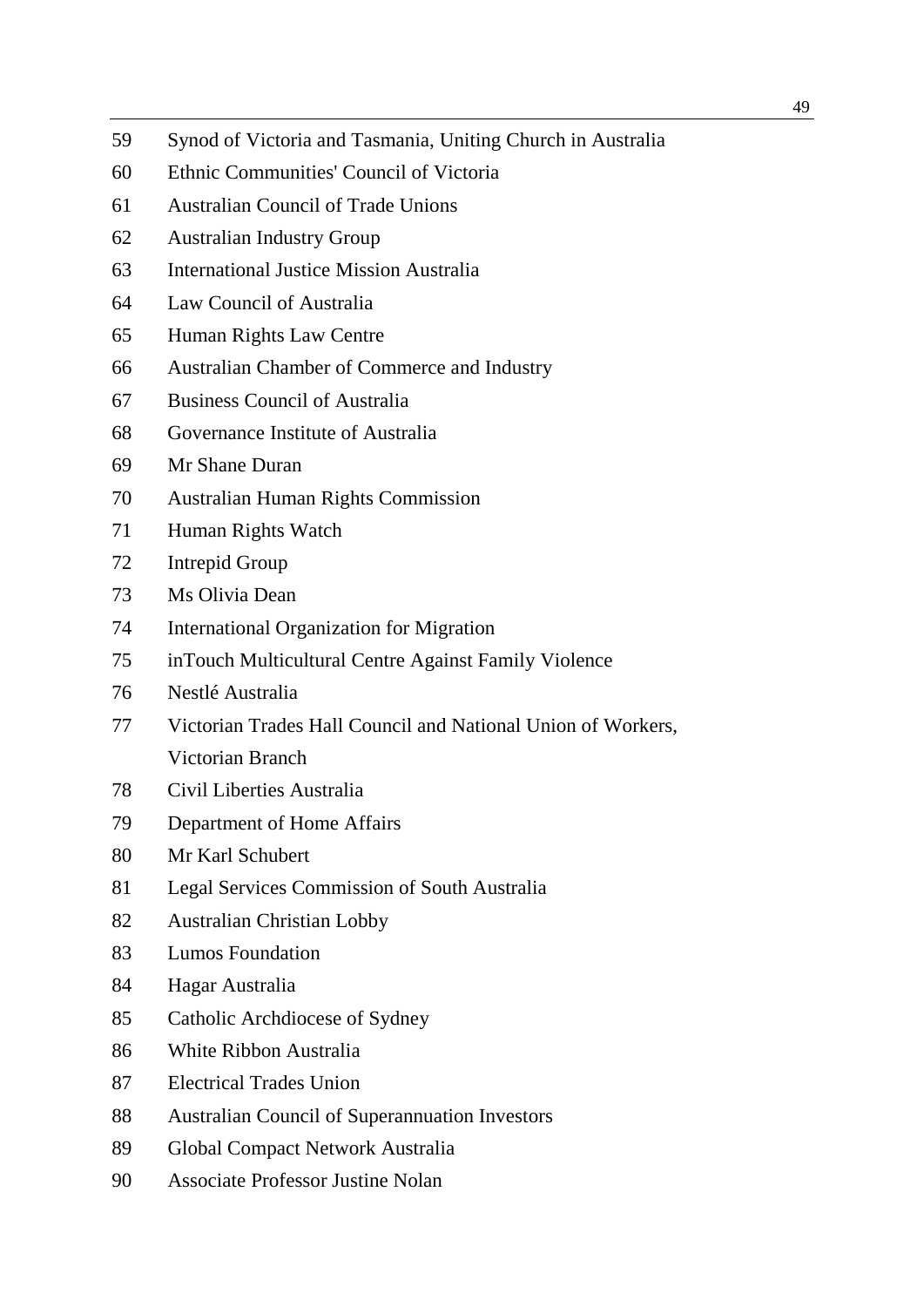| 50 |                                                              |
|----|--------------------------------------------------------------|
| 91 | <b>BHP</b>                                                   |
| 92 | <b>Outland Denim</b>                                         |
| 93 | The Border Crossing Observatory and the Monash Migration and |
|    | <b>Inclusion Centre</b>                                      |

## **Answers to questions on notice and tabled documents**

#### **Answers to questions on notice**

- 1 Department of Home Affairs answer to question on notice taken at the public hearing on 03 August 2018.
- 2 Woolworths Group answer to question on notice taken at the public hearing on 02 August 2018.

#### **Tabled documents**

- 1 Slavery Links Australia Inc 'Indicia of Slavery', tabled at the public hearing on 1 August 2018.
- 2 Slavery Links Australia Inc 'Hierarchy of Slavery Offences', tabled at the public hearing on 1 August 2018.
- 3 ACRATH 'Ethical Fashion Guide', tabled at the public hearing on 1 August 2018.
- 4 ACRATH postcards tabled at the public hearing on 1 August 2018.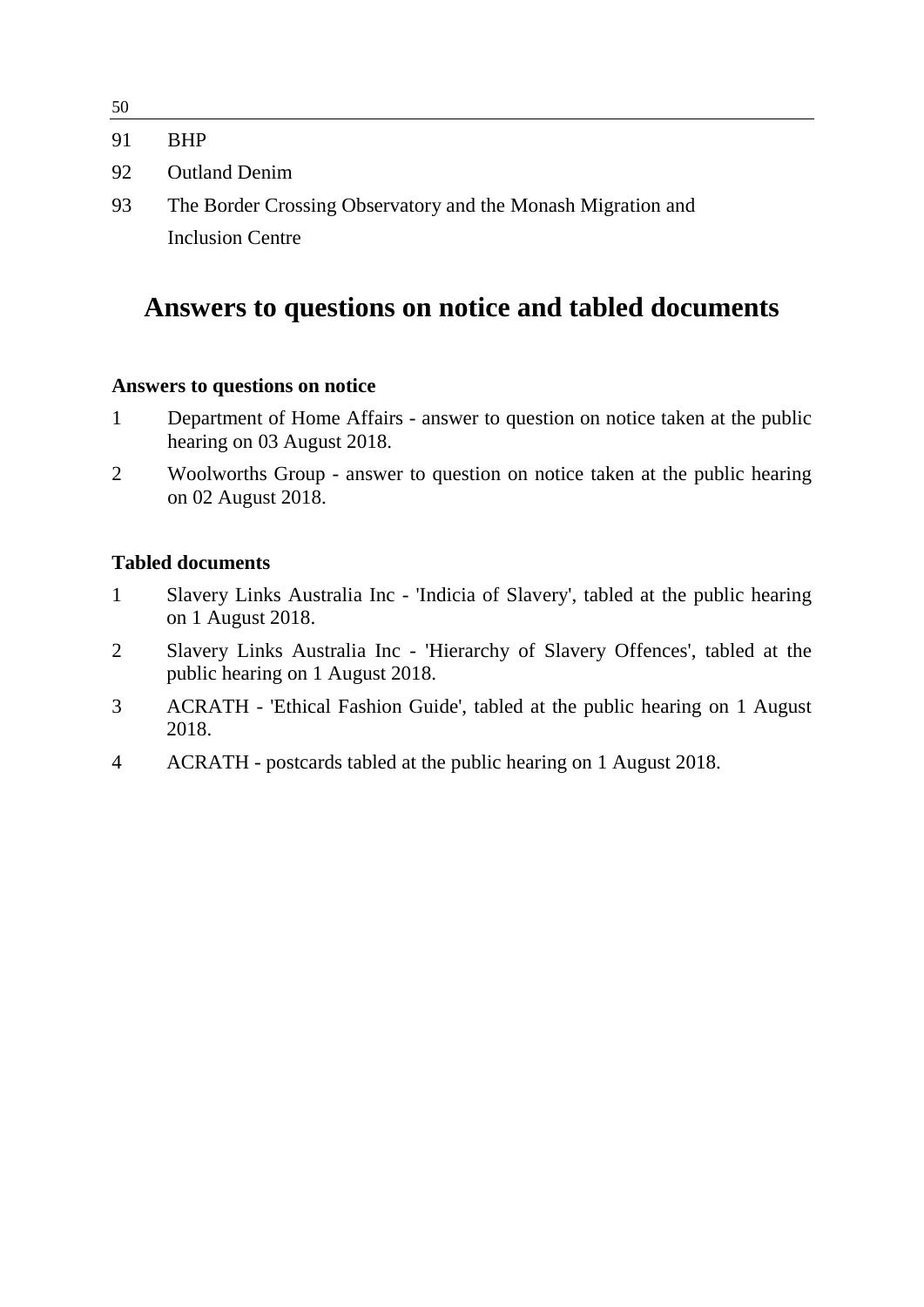## **Appendix 2**

## **Public hearings and witnesses**

#### **Wednesday, 1 August 2018 – Melbourne**

ADAMS, Ms Keren, Director of Legal Advocacy, Human Rights Law Centre

- CAROLAN, Ms Christine, Executive Officer, Australian Catholic Religious Against Trafficking in Humans
- EVANS, Mr Chris, Government and Business Strategy, Walk Free Foundation

HOWELL, Mr Roscoe, Founder, Slavery Links Australia Inc.

McDONALD, Mrs Lisa, Group Mission Leader, St Vincent's Health Australia

McLEOD, Ms Fiona, SC, Private Capacity

MOORE, Ms Heather, National Policy and Advocacy Coordinator, Freedom Partnership to End Modern Slavery, Salvation Army

STRACHAN, Mr Mark, Chair, Slavery Links Australia Inc.

#### **Thursday, 2 August 2018 – Sydney**

- BEST, Ms Caroline, Interim Director, Corporate and Legal, International Justice Mission Australia
- BURN, Professor Jennifer, Director, Anti-Slavery Australia
- CATT, the Very Reverend Dr Peter, Member, Public Affairs Commission, Anglican Church of Australia
- CONDON, Commissioner James, Chairman, Australian Freedom Network

DENT, Ms Kelly, Food, Climate and Humanitarian Advocacy Manager, Oxfam Australia

FLOYD, Mr Rob, Associate General Secretary, National Assembly, Uniting Church in Australia

KAKOSCHKE-MOORE, Mrs Skye, Special Adviser, International Justice Mission Australia

KITTO, Mr Fuzz, National Director, STOP THE TRAFFIK

KITTO, Ms Carolyn, National Director, STOP THE TRAFFIK

KYRIACOU, Ms Joy, Fair Economies Advocacy Manager, Oxfam Australia

LOONE, Mr Peter, Chief Technology Officer, STOP THE TRAFFIK

MAKSIMOVIC, Ms Andrea, Associate Director, International and Civil Society, Australian Council of Trade Unions

McMANUS, Ms Laura, Responsible Sourcing Manager, Woolworths Group Ltd

- MICHAEL, Mr Heath, Director, Policy, Government and Corporate Relations, Australian Retailers Association
- MUSKOVIC, Ms Francesca, National Policy Manager, Sustainability and Regulatory Affairs, Property Council of Australia
- REDMOND, Professor Paul, Member, Anti-Slavery Australia